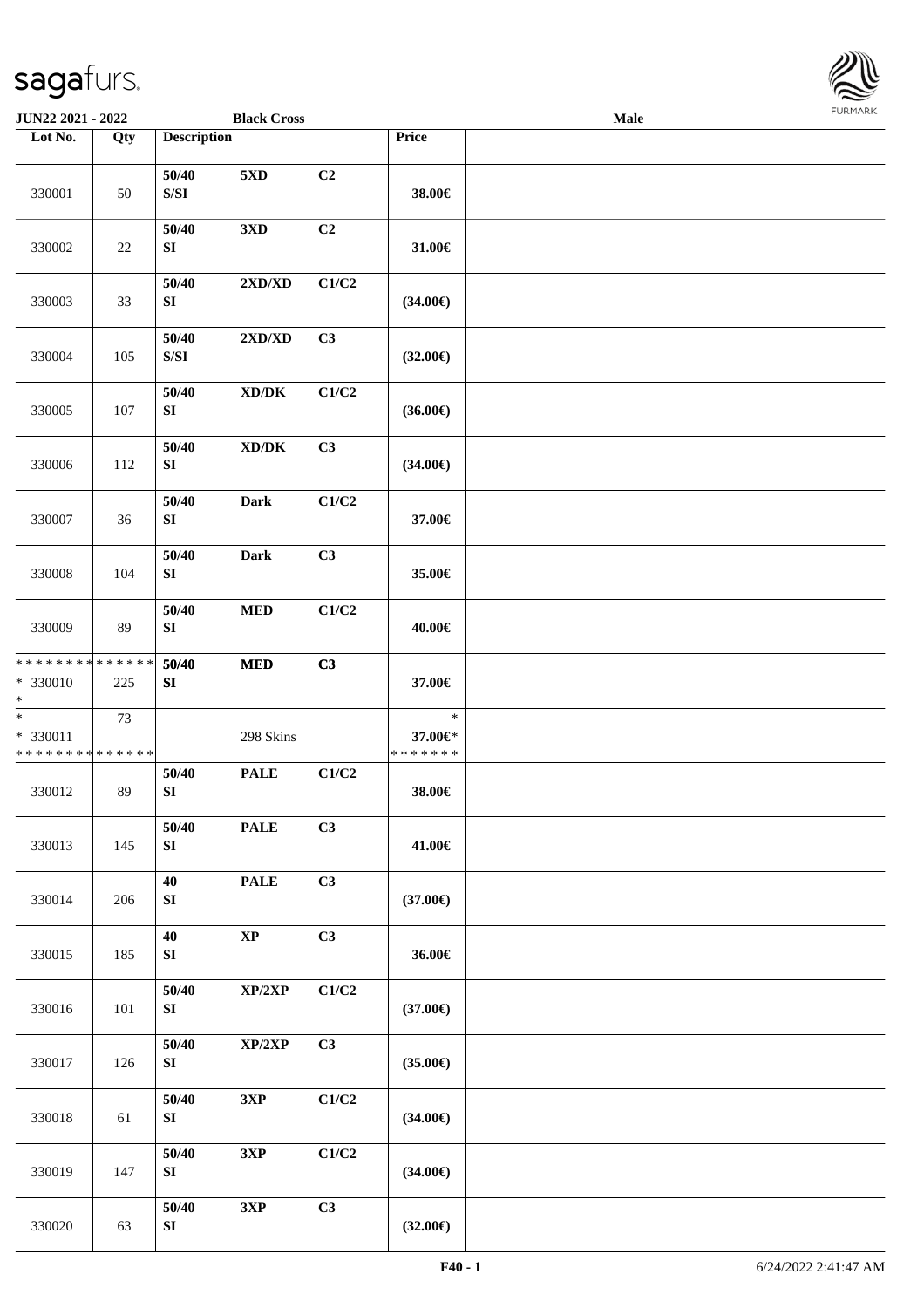

| <b>JUN22 2021 - 2022</b> |     |                                 | <b>Black Cross</b>                        |                |                   | <b>Male</b> |  |
|--------------------------|-----|---------------------------------|-------------------------------------------|----------------|-------------------|-------------|--|
| Lot No.                  | Qty | <b>Description</b>              |                                           |                | Price             |             |  |
| 330021                   | 149 | 50/40<br>SI                     | 3XP                                       | C3             | $(32.00\epsilon)$ |             |  |
| 330022                   | 69  | 50/40<br>$\mathbf{I}\mathbf{B}$ | <b>DK/MED</b><br>WB1                      | C2             | 33.00€            |             |  |
| 330023                   | 96  | 50/40<br>$\bf{IB}$              | PAL/XP<br>WB1                             | C2             | 34.00€            |             |  |
| 330024                   | 33  | 50/40<br>$\bf IB$               | 2XP/3XP<br>WB1                            | C <sub>2</sub> | (30.00)           |             |  |
| 330025                   | 88  | 50/40<br>$\bf I\bf B$           | MED/PAL C2<br>$\mathbf{W}\mathbf{B2}$     |                | 29.00€            |             |  |
| 330026                   | 85  | 50/40<br>$\bf{IB}$              | XP/2XP<br>WB <sub>2</sub>                 | C2             | 28.00€            |             |  |
| 330027                   | 114 | 50/40<br>$\bf IB$               | $\mathbf{ALL}$<br>$\mathbf{W}\mathbf{B2}$ | C2             | 26.50€            |             |  |
| 330028                   | 95  | 50/40<br>$\bf IB$               | <b>DK/MED</b><br>FIG1                     | C2             | 33.00€            |             |  |
| 330029                   | 102 | 50/40<br>$\bf IB$               | $\bf MED$<br>FIG1                         | C2             | 35.00€            |             |  |
| 330030                   | 121 | 50/40<br>$\bf IB$               | $\ensuremath{\mathsf{PALE}}$<br>FIG1      | C2             | 36.00€            |             |  |
| 330031                   | 134 | 50/40<br>$\bf{IB}$              | PAL/XP<br>FIG1                            | C2             | 34.00€            |             |  |
| 330032                   | 156 | 50/40<br>$\mathbf{I}\mathbf{B}$ | $\bold{XP}$<br>FIG1                       | C2             | 33.00€            |             |  |
| 330033                   | 35  | 50/40<br>$\bf IB$               | 2XP/3XP<br>FIG1                           | C <sub>2</sub> | $(31.00\epsilon)$ |             |  |
| 330034                   | 56  | 40<br>$\mathbf{I}\mathbf{B}$    | <b>DK/MED</b><br><b>CHIP</b>              | C <sub>2</sub> | 32.00€            |             |  |
| 330035                   | 100 | 40<br>$\bf I\bf B$              | PAL/XP<br>CHIP                            | C2             | 31.00€            |             |  |
| 330036                   | 86  | 50/40<br>$\mathbf{I}$           | $\mathbf{ALL}$                            | C2             | 32.00€            |             |  |
| 330037                   | 79  | 50/40<br>IA                     | <b>DK/MED</b><br>WB1                      | C <sub>2</sub> | 36.00€            |             |  |
| 330038                   | 95  | 50/40<br>IA                     | PAL/XP<br>WB1                             | C2             | 37.00€            |             |  |
| 330039                   | 225 | 50/40<br>IA                     | XP/2XP<br>WB1                             | C2             | $(35.00\epsilon)$ |             |  |
| 330040                   | 72  | 50/40<br>IA                     | 2XP/3XP<br>WB1                            | C <sub>2</sub> | $(32.00\epsilon)$ |             |  |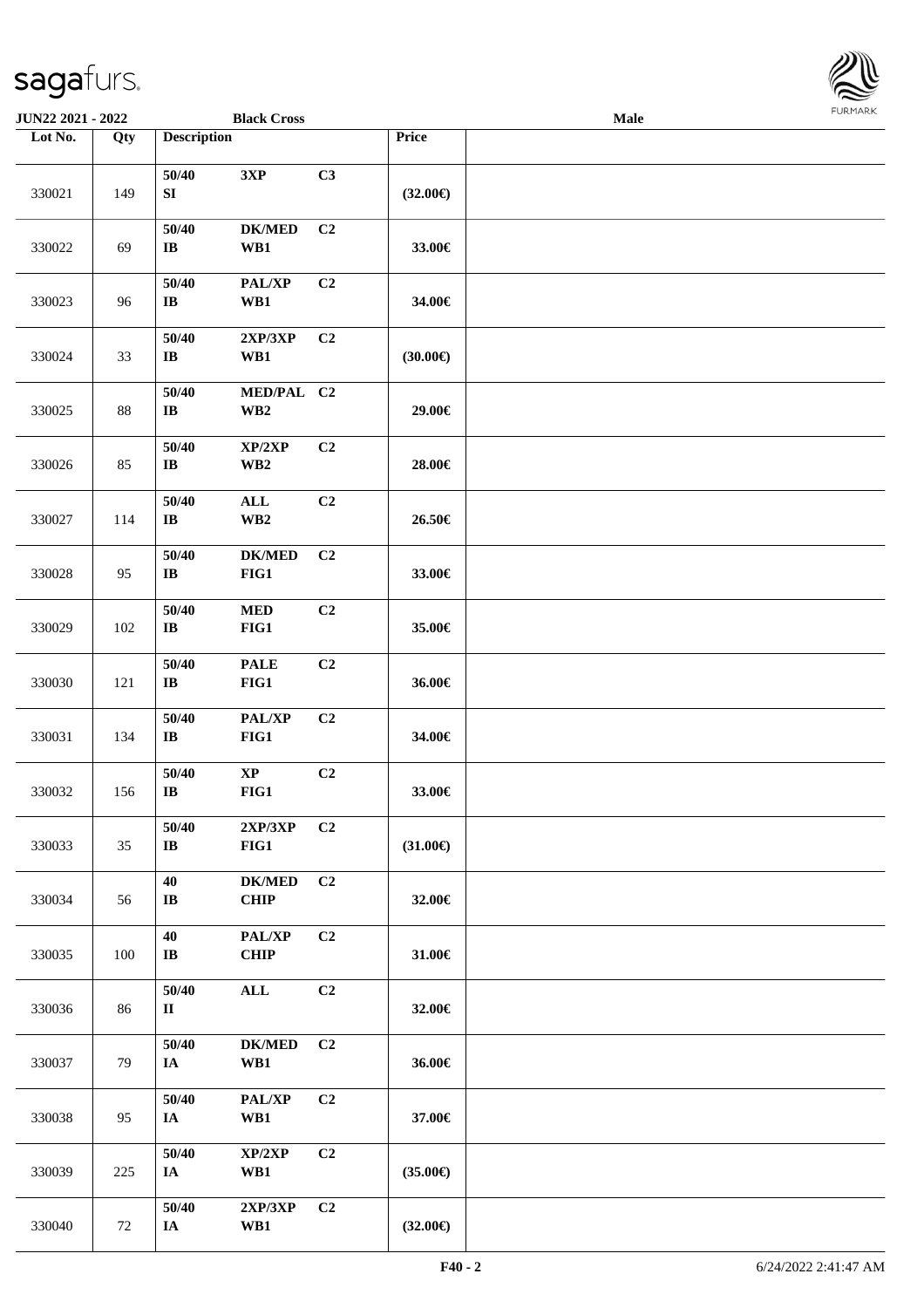

| <b>JUN22 2021 - 2022</b>                           |        |                                   | <b>Black Cross</b>    |       |                                    | Male |  |
|----------------------------------------------------|--------|-----------------------------------|-----------------------|-------|------------------------------------|------|--|
| Lot No.                                            | Qty    | <b>Description</b>                |                       |       | Price                              |      |  |
| ******** <mark>******</mark><br>* 330041<br>$*$    | 215    | 50/40<br>IA                       | <b>DK/MED</b><br>SPT1 | C1/C2 | 37.00€                             |      |  |
| $*$<br>* 330042<br>* * * * * * * * * * * * * *     | 52     |                                   | 267 Skins             |       | $\ast$<br>37.00€*<br>* * * * * * * |      |  |
| 330043                                             | 136    | 50/40<br>IA                       | PAL/XP<br>SPT1        | C1/C2 | 41.00€                             |      |  |
| 330044                                             | 81     | 50/40<br>IA                       | <b>DK/MED</b><br>FIG1 | C1/C2 | 36.00€                             |      |  |
| 330045                                             | 123    | 50/40<br>IA                       | PAL/XP<br>FIG1        | C1/C2 | 39.00€                             |      |  |
| 330046                                             | 102    | 50/40<br>IA                       | 2XP/3XP<br>FIG1       | C1/C2 | 33.00€                             |      |  |
| 330047                                             | 65     | 50/40<br>$\mathbf{SR}/\mathbf{S}$ | 3XD                   | C2    | 38.00€                             |      |  |
| 330048                                             | 74     | 50/40<br>SR/S                     | 2XD/XD                | C1/C2 | 38.00€                             |      |  |
| 330049                                             | 90     | 50/40<br>SR/S                     | <b>Dark</b>           | C1/C2 | 45.00€                             |      |  |
| 330050                                             | 40     | 50/40<br>SR/S                     | <b>Dark</b>           | C3    | 38.00€                             |      |  |
| * * * * * * * * * * * * * *<br>* 330051<br>$*$     | 205    | 50/40<br>SR/S                     | <b>MED</b>            | C1/C2 | 44.00€                             |      |  |
| $*$<br>$* 330052$<br>* * * * * * * * * * * * * * * | $22\,$ |                                   | 227 Skins             |       | $\ast$<br>43.00€*<br>*******       |      |  |
| 330053                                             | 210    | 50/40<br>$\mathbf{SR}/\mathbf{S}$ | $\bf MED$             | C3    | 45.00€                             |      |  |
| 330054                                             | 192    | 50/40<br>SR/S                     | <b>PALE</b>           | C1/C2 | 41.00€                             |      |  |
| 330055                                             | 190    | 50/40<br>$\mathbf{SR}/\mathbf{S}$ | <b>PALE</b>           | C3    | 41.00€                             |      |  |
| 330056                                             | 163    | 50/40<br>SR/S                     | $\bold{XP}$           | C1/C2 | 42.00€                             |      |  |
| 330057                                             | 112    | 50/40<br>SR/S                     | $\bold{XP}$           | C3    | 40.00€                             |      |  |
| 330058                                             | 67     | 50/40<br>$\mathbf{SR}/\mathbf{S}$ | 2XP                   | C1/C2 | 40.00€                             |      |  |
| 330059                                             | 56     | 50/40<br>SR/S                     | 2XP                   | C3    | 36.00€                             |      |  |
| 330060                                             | 187    | 50/40<br>SR/S                     | 3XP                   | C1/C2 | $(36.00\epsilon)$                  |      |  |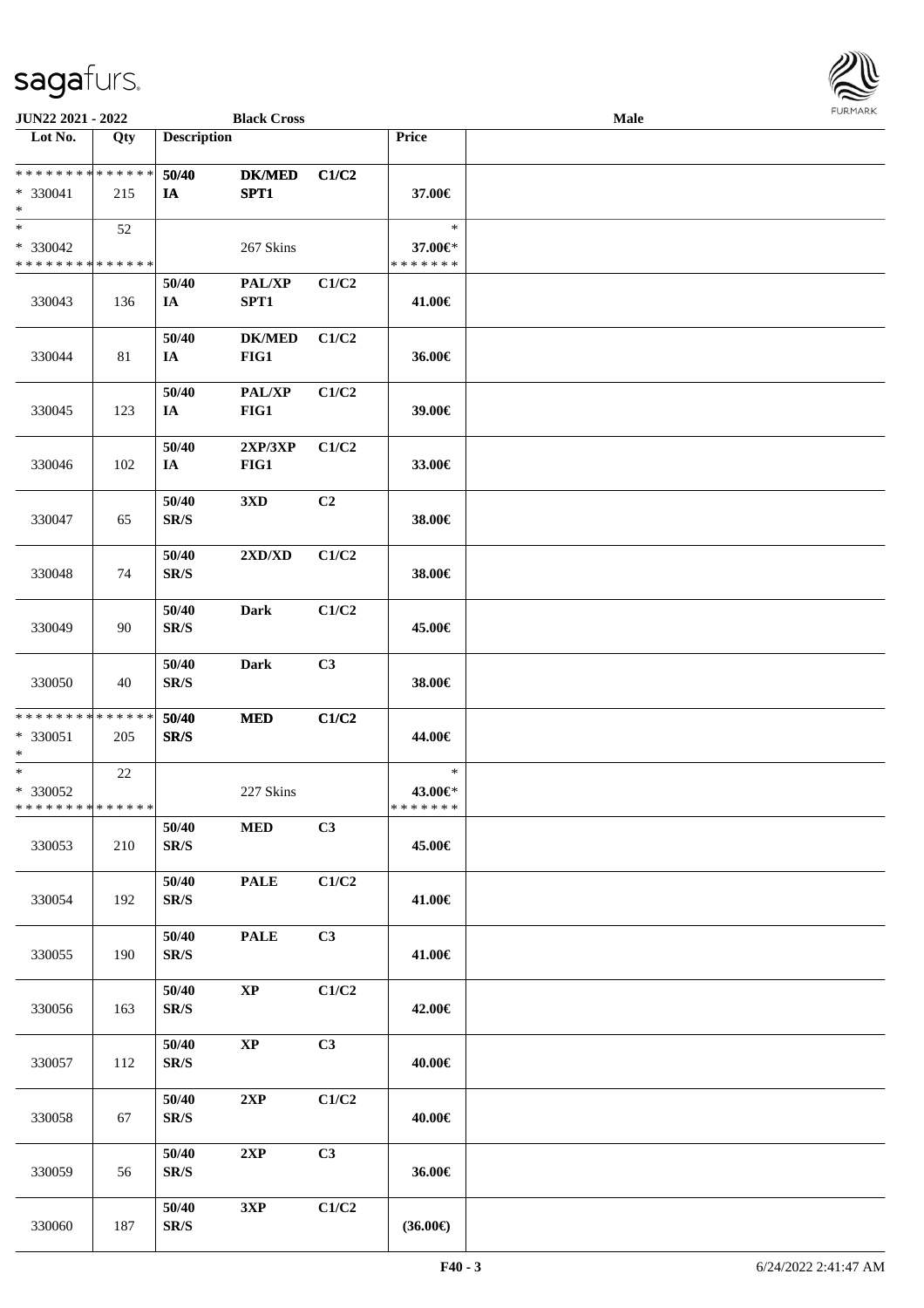330061 85



**JUN22 2021 - 2022 Black Cross Male Loty Description Price** 

**SR/S (35.00€)**

**50/40 3XP C3**

| F40 - 4 | 6/24/2022 2:41:47 AM |
|---------|----------------------|
|         |                      |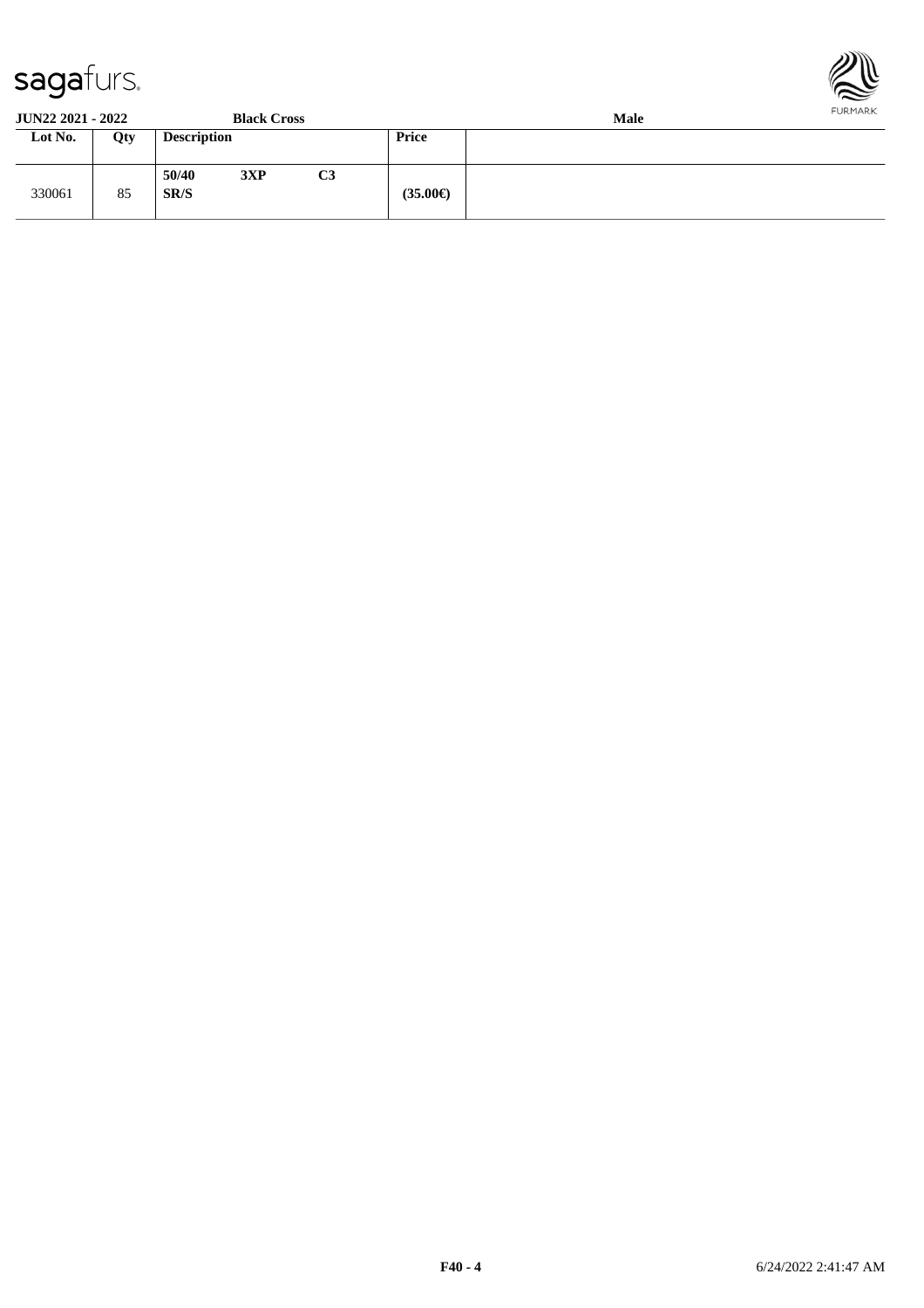

| JUN22 2021 - 2022                                 |     |                                                                                              | <b>Black Cross</b>                    |       |                                                | Male |  |
|---------------------------------------------------|-----|----------------------------------------------------------------------------------------------|---------------------------------------|-------|------------------------------------------------|------|--|
| Lot No.                                           | Qty | <b>Description</b>                                                                           |                                       |       | Price                                          |      |  |
| 330121                                            | 87  | 30<br>${\bf SI}$                                                                             | $3{\rm X} {\rm D} / 2{\rm X} {\rm D}$ | C1/C2 | 25.00€                                         |      |  |
| 330122                                            | 156 | 30<br>$\ensuremath{\mathrm{S}}\xspace/\ensuremath{\mathrm{S}}\xspace\ensuremath{\mathrm{I}}$ | 3XD/2XD                               | C3    | 24.50€                                         |      |  |
| 330123                                            | 94  | 30<br>SI                                                                                     | 2XD/XD                                | C1/C2 | $(27.00\epsilon)$                              |      |  |
| 330124                                            | 41  | 30<br>$\ensuremath{\mathrm{S}}\xspace/\ensuremath{\mathrm{S}}\xspace\ensuremath{\mathrm{I}}$ | 2XD/XD                                | C3    | $(25.00\epsilon)$                              |      |  |
| 330125                                            | 267 | 30<br>SI                                                                                     | $\bold{X}\bold{D}/\bold{D}\bold{K}$   | C1/C2 | $(28.50\epsilon)$                              |      |  |
| 330126                                            | 131 | 30<br>${\bf SI}$                                                                             | <b>Dark</b>                           | C1/C2 | (30.00)                                        |      |  |
| 330127                                            | 93  | 30<br>${\bf S}{\bf I}$                                                                       | $\bold{X}\bold{D}/\bold{D}\bold{K}$   | C3    | 26.50€                                         |      |  |
| * * * * * * * * * * * * * *<br>* 330128<br>$\ast$ | 245 | 30<br>${\bf S}{\bf I}$                                                                       | <b>MED</b>                            | C1    | $(32.00\epsilon)$                              |      |  |
| $\overline{\phantom{1}}$<br>* 330129<br>$\ast$    | 220 |                                                                                              | $\overline{c}$                        |       | $\ast$<br>$(32.00\epsilon)$ *<br>$\ast$        |      |  |
| $_{\ast}$<br>* 330130<br>$\ast$                   | 220 |                                                                                              | $\mathfrak{Z}$                        |       | $\ast$<br>$(32.00\epsilon)$ *<br>$\ast$        |      |  |
| $\ast$<br>* 330131<br>* * * * * * * * * * * * * * | 158 |                                                                                              | 843 Skins                             |       | $\ast$<br>$(32.00\epsilon)$ *<br>* * * * * * * |      |  |
| ******** <mark>******</mark><br>* 330132<br>$*$   | 245 | 30<br>SI                                                                                     | <b>MED</b>                            | C1/C2 | $(32.00\epsilon)$                              |      |  |
| $*$<br>* 330133<br>$\ast$                         | 220 |                                                                                              | 2                                     |       | $\ast$<br>$(32.00\epsilon)$ *<br>$\ast$        |      |  |
| $\ast$<br>* 330134<br>$\ast$                      | 220 |                                                                                              | 3                                     |       | $\ast$<br>$(32.00\epsilon)$ *<br>∗             |      |  |
| $\ast$<br>* 330135<br>$\ast$                      | 220 |                                                                                              | 4                                     |       | $\ast$<br>$(32.00\epsilon)$ *<br>$\ast$        |      |  |
| $\ast$<br>* 330136<br>* * * * * * * * * * * * * * | 141 |                                                                                              | 1046 Skins                            |       | $\ast$<br>$(32.00\epsilon)$ *<br>* * * * * * * |      |  |
| * * * * * * * * * * * * * * *<br>* 330137<br>$*$  | 245 | 30<br>SI                                                                                     | <b>MED</b>                            | C1/C2 | 32.00€                                         |      |  |
| $\ast$<br>* 330138<br>$*$                         | 220 |                                                                                              | 2                                     |       | $\ast$<br>32.00€*<br>$\ast$                    |      |  |
| $*$<br>* 330139<br>* * * * * * * * * * * * * *    | 55  |                                                                                              | 520 Skins                             |       | $\ast$<br>32.00€*<br>* * * * * * *             |      |  |
| * * * * * * * * * * * * * *<br>* 330140<br>$*$    | 245 | 30<br>SI                                                                                     | <b>MED</b>                            | C3    | (30.00)                                        |      |  |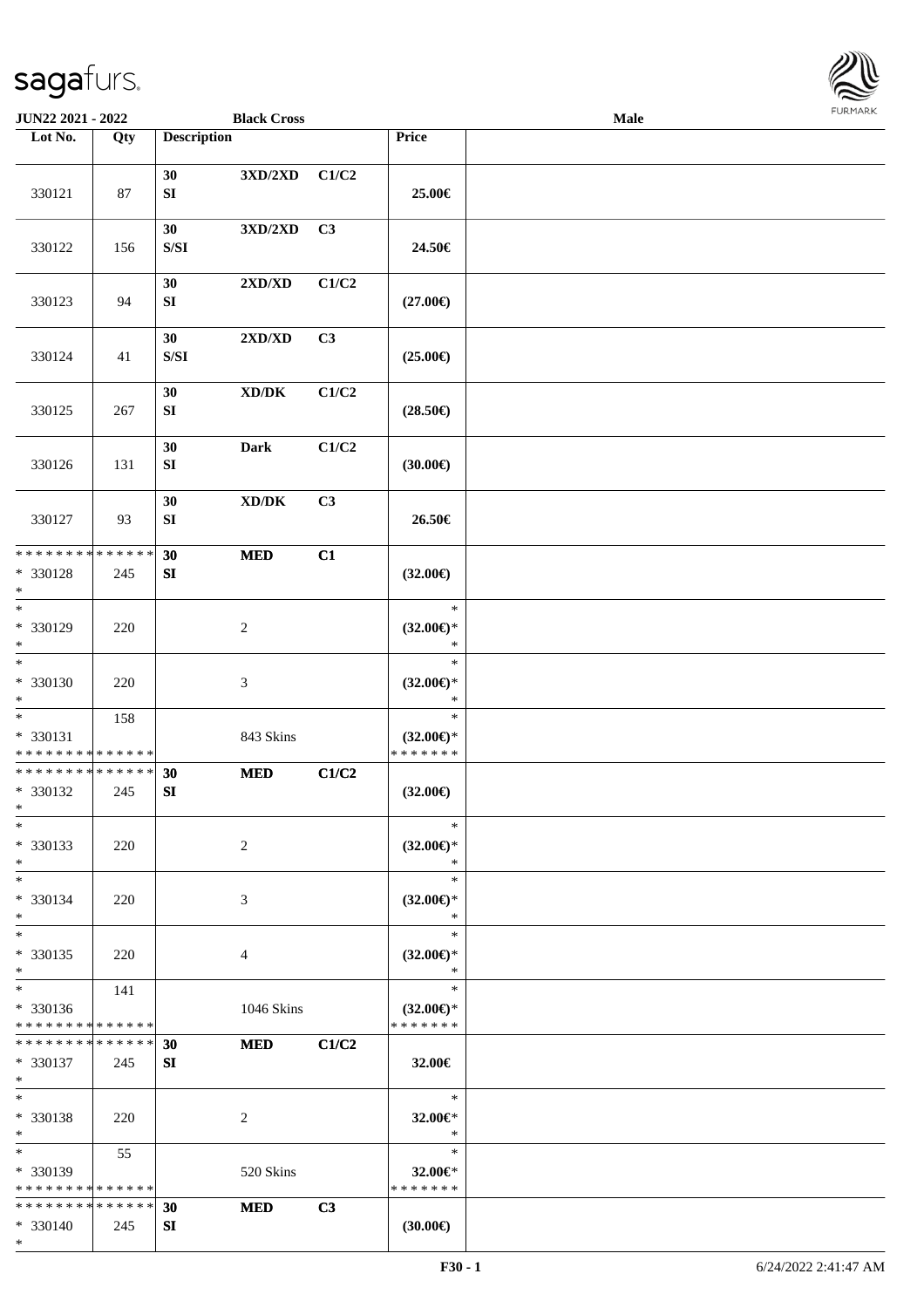

| JUN22 2021 - 2022                                 |     |                              | <b>Black Cross</b>     |                |                                                   | Male |  |
|---------------------------------------------------|-----|------------------------------|------------------------|----------------|---------------------------------------------------|------|--|
| Lot No.                                           | Qty | <b>Description</b>           |                        |                | <b>Price</b>                                      |      |  |
| $*$<br>* 330141<br>* * * * * * * * * * * * * *    | 50  | 30<br>SI                     | <b>MED</b>             | C3             | $\ast$<br>$(30.00\varepsilon)$ *<br>* * * * * * * |      |  |
| * * * * * * * * * * * * * *<br>* 330142<br>$*$    | 245 | 30<br>SI                     | <b>PALE</b>            | C1/C2          | 34.00€                                            |      |  |
| $\overline{\ast}$<br>* 330143<br>$*$              | 220 |                              | $\overline{c}$         |                | $\ast$<br>34.00€*<br>$\ast$                       |      |  |
| $\ast$<br>* 330144<br>$\ast$                      | 220 |                              | 3                      |                | $\ast$<br>34.00€*<br>$\ast$                       |      |  |
| $*$<br>$* 330145$<br>* * * * * * * * * * * * * *  | 138 |                              | 823 Skins              |                | $\ast$<br>34.00€*<br>* * * * * * *                |      |  |
| 330146                                            | 250 | 30<br>SI                     | <b>PALE</b>            | C <sub>3</sub> | (30.00)                                           |      |  |
| 330147                                            | 277 | 30<br>${\bf SI}$             | $\bold{XP}$            | C1/C2          | 31.00€                                            |      |  |
| * * * * * * * * * * * * * *<br>* 330148<br>$\ast$ | 245 | 30<br>SI                     | $\mathbf{X}\mathbf{P}$ | C1/C2          | 31.00€                                            |      |  |
| $*$<br>* 330149<br>* * * * * * * * * * * * * *    | 180 |                              | 425 Skins              |                | $\ast$<br>31.00 $\varepsilon$ *<br>* * * * * * *  |      |  |
| * * * * * * * * * * * * * *<br>$* 330150$<br>$*$  | 225 | 30<br>SI                     | $\mathbf{X}\mathbf{P}$ | C3             | $(29.50\epsilon)$                                 |      |  |
| $*$<br>* 330151<br>* * * * * * * * * * * * * *    | 59  |                              | 284 Skins              |                | $\ast$<br>$(29.50 \in )^*$<br>* * * * * * *       |      |  |
| 330152                                            | 153 | 30<br>SI                     | $\bold{XP}$            | C <sub>3</sub> | $(29.50\epsilon)$                                 |      |  |
| 330153                                            | 83  | 30<br>SI                     | 2XP                    | C1/C2          | $(28.50\epsilon)$                                 |      |  |
| 330154                                            | 261 | 30<br>SI                     | 2XP                    | C1/C2          | $(28.50\epsilon)$                                 |      |  |
| 330155                                            | 161 | 30<br>SI                     | 2XP                    | C <sub>3</sub> | $(27.00\epsilon)$                                 |      |  |
| * * * * * * * * * * * * * *<br>* 330156<br>$*$    | 225 | 30<br>${\bf S/SI}$           | 2XP                    | C3             | $(27.00\epsilon)$                                 |      |  |
| $\ast$<br>* 330157<br>* * * * * * * * * * * * * * | 94  |                              | 319 Skins              |                | $\ast$<br>$(27.00\epsilon)$ *<br>* * * * * * *    |      |  |
| 330158                                            | 101 | 30<br>SI                     | 3XP                    | C1/C2          | $(27.00\epsilon)$                                 |      |  |
| 330159                                            | 78  | 30<br>SI                     | 3XP                    | C <sub>3</sub> | $(25.50\epsilon)$                                 |      |  |
| 330160                                            | 142 | 30<br>$\mathbf{I}\mathbf{B}$ | <b>MED</b><br>WB1      | C2             | $(28.00\epsilon)$                                 |      |  |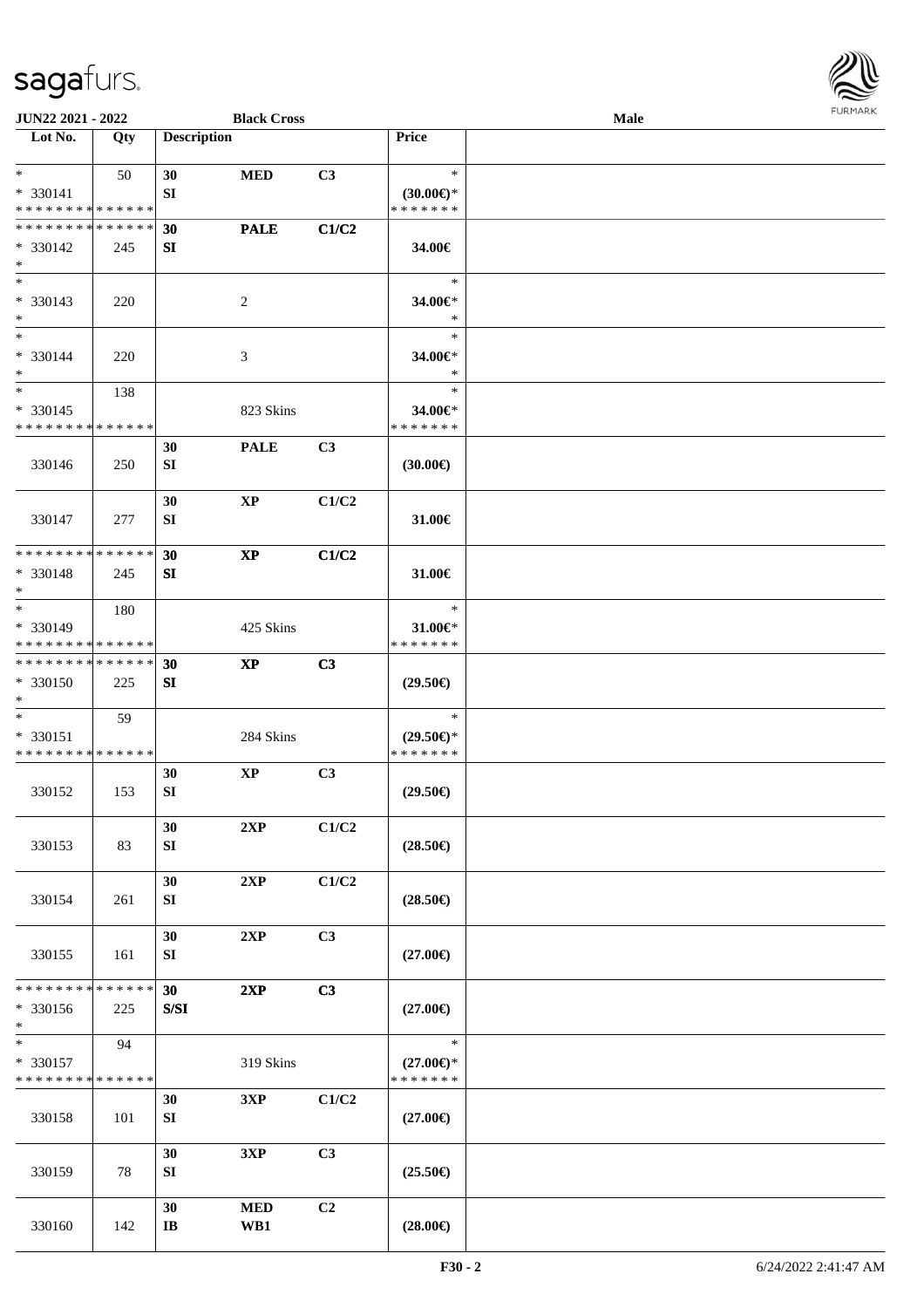

| JUN22 2021 - 2022                                  |                  |                              | <b>Black Cross</b>                                 |                |                                                  | Male |  |
|----------------------------------------------------|------------------|------------------------------|----------------------------------------------------|----------------|--------------------------------------------------|------|--|
| Lot No.                                            | Qty              | <b>Description</b>           |                                                    |                | Price                                            |      |  |
| 330161                                             | 105              | 30<br>$\bf I\bf B$           | <b>MED</b><br>WB1                                  | C2             | $(28.00\epsilon)$                                |      |  |
| 330162                                             | 175              | 30<br>$\mathbf{I}\mathbf{B}$ | <b>PALE</b><br>WB1                                 | C <sub>2</sub> | 28.00€                                           |      |  |
| 330163                                             | 132              | 30<br>$\mathbf{I}\mathbf{B}$ | $\mathbf{XP}$<br>WB1                               | C <sub>2</sub> | $(27.00\epsilon)$                                |      |  |
| 330164                                             | 92               | 30<br>$\mathbf{I}\mathbf{B}$ | 2XP/3XP<br>WB1                                     | C2             | $(24.00\epsilon)$                                |      |  |
| 330165                                             | 231              | 30<br>$\mathbf{I}\mathbf{B}$ | $\mathbf{ALL}$<br>WB <sub>2</sub>                  | C2             | 22.50€                                           |      |  |
| 330166                                             | 40               | 30<br>$\bf I\bf B$           | $\bold{X}\bold{D}/\bold{D}\bold{K}$<br>FIG1        | C3             | 24.00€                                           |      |  |
| * * * * * * * * * * * * * *<br>* 330167<br>$\ast$  | 245              | 30<br>$\mathbf{I}$           | <b>MED</b><br>FIG1                                 | C2             | 28.50€                                           |      |  |
| $\ast$<br>* 330168<br>* * * * * * * * * * * * * *  | 41               |                              | 286 Skins                                          |                | $\ast$<br>28.00€*<br>* * * * * * *               |      |  |
| 330169                                             | 284              | 30<br>$\mathbf{I}\mathbf{B}$ | <b>PALE</b><br>FIG1                                | C <sub>2</sub> | 28.50€                                           |      |  |
| ******** <mark>******</mark><br>* 330170<br>$\ast$ | 257              | 30<br>$\mathbf{I}$           | <b>PALE</b><br>FIG1                                | C2             | 28.00€                                           |      |  |
| $\ast$<br>* 330171<br>******** <mark>******</mark> | $\boldsymbol{0}$ |                              | 257 Skins                                          |                | $\ast$<br>$(0.00\varepsilon)$ *<br>* * * * * * * |      |  |
| ******** <mark>******</mark><br>* 330172<br>$*$    | 245              | 30<br>$\mathbf{I}$ <b>B</b>  | XP/2XP<br>FIG1                                     | C2             | $(26.50\epsilon)$                                |      |  |
| $\ast$<br>* 330173<br>* * * * * * * * * * * * * *  | 129              |                              | 374 Skins                                          |                | $\ast$<br>$(26.50\epsilon)$ *<br>* * * * * * *   |      |  |
| 330174                                             | 24               | 40/30<br>IB                  | $\bold{X}\bold{D}/\bold{D}\bold{K}$<br><b>CHIP</b> | C2             | 23.00€                                           |      |  |
| 330175                                             | 80               | 30<br>IB                     | <b>DK/MED</b><br><b>CHIP</b>                       | C <sub>2</sub> | 26.00€                                           |      |  |
| 330176                                             | 23               | 40/30<br>$\bf{IB}$           | <b>MED</b><br><b>CHIP</b>                          | C2             | 27.00€                                           |      |  |
| 330177                                             | 84               | 40/30<br>IB                  | <b>PAL/XP</b><br><b>CHIP</b>                       | C2             | 27.50€                                           |      |  |
| 330178                                             | 151              | 30<br>$\bf{IB}$              | PAL/XP<br><b>CHIP</b>                              | C <sub>2</sub> | 27.00€                                           |      |  |
| * * * * * * * * * * * * * *<br>* 330179<br>$\ast$  | 245              | 30<br>$\mathbf{I}$           | $\mathbf{ALL}$                                     | C2             | 25.00€                                           |      |  |
| $*$<br>* 330180<br>* * * * * * * * * * * * * *     | 169              |                              | 414 Skins                                          |                | $\ast$<br>24.50€*<br>* * * * * * *               |      |  |
|                                                    |                  |                              |                                                    |                |                                                  |      |  |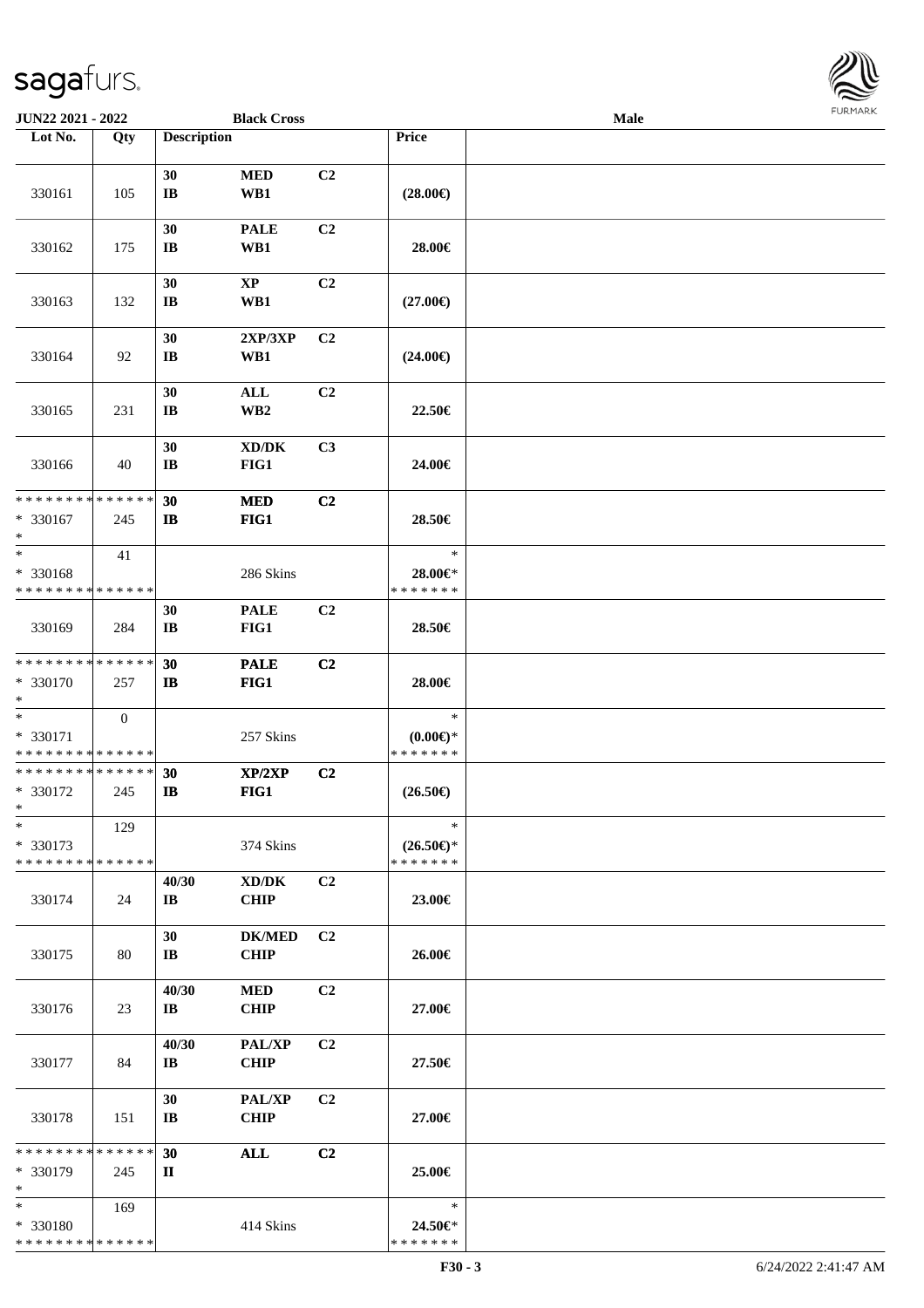

| JUN22 2021 - 2022 |                   |                                | <b>Black Cross</b>                          |                |                   | <b>Male</b> |  |
|-------------------|-------------------|--------------------------------|---------------------------------------------|----------------|-------------------|-------------|--|
| Lot No.           | $\overline{Q}$ ty | <b>Description</b>             |                                             |                | Price             |             |  |
| 330181            | 177               | 40/30<br>$\rm II$              | $\mathbf{ALL}$                              | C2             | 25.00€            |             |  |
| 330182            | 37                | 30<br>IA                       | $\bold{X}\bold{D}/\bold{D}\bold{K}$<br>WB1  | C2             | 25.00€            |             |  |
| 330183            | 132               | 30<br>IA                       | $\bf MED$<br>WB1                            | C2             | 29.00€            |             |  |
| 330184            | 158               | 30<br>$I\!\!A$                 | <b>PALE</b><br>WB1                          | C2             | 29.00€            |             |  |
| 330185            | 90                | 30<br>IA                       | $\bold{XP}$<br>WB1                          | C2             | 28.50€            |             |  |
| 330186            | 120               | 30<br>IA                       | 2XP/3XP<br>WB1                              | C2             | $(26.50\epsilon)$ |             |  |
| 330187            | 181               | 30<br>$\mathbf{IA}$            | 2XP/3XP<br>WB1                              | C2             | $(26.50\epsilon)$ |             |  |
| 330188            | 58                | 30<br>IA                       | XD/DK<br>SPT1                               | C1/C2          | 28.50€            |             |  |
| 330189            | 129               | 30<br>IA                       | $\bf MED$<br>SPT1                           | C1/C2          | 33.00€            |             |  |
| 330190            | 105               | 30<br>$I\!\!A$                 | $\ensuremath{\mathsf{PALE}}$<br>SPT1        | C1/C2          | 35.00€            |             |  |
| 330191            | 32                | 30<br>$I\!\!A$                 | XP/2XP<br>SPT1                              | C1/C2          | 29.00€            |             |  |
| 330192            | 36                | 30<br>$I\!\!A$                 | $\bold{X}\bold{D}/\bold{D}\bold{K}$<br>FIG1 | C1/C2          | 27.50€            |             |  |
| 330193            | 113               | 30<br>$I\!\!A$                 | $\bf MED$<br>FIG1                           | C1/C2          | 30.00€            |             |  |
| 330194            | 160               | 30<br>IA                       | <b>PALE</b><br>FIG1                         | C1/C2          | 30.00€            |             |  |
| 330195            | 136               | 30<br>IA                       | XP/2XP<br>FIG1                              | C1/C2          | 28.00€            |             |  |
| 330196            | 67                | 40/30<br><b>IA</b>             | $\bold{X}\bold{D}/\bold{D}\bold{K}$<br>CHIP | C2             | 27.00€            |             |  |
| 330197            | 90                | 40/30<br><b>IA</b>             | <b>MED</b><br><b>CHIP</b>                   | C2             | 30.00€            |             |  |
| 330198            | 142               | 40/30<br>IA                    | PAL/XP<br><b>CHIP</b>                       | C <sub>2</sub> | 31.00€            |             |  |
| 330199            | 90                | 30<br>$\mathbf{SR}/\mathbf{S}$ | $2{\bf X}{\bf D}/{\bf X}{\bf D}$            | C1/C2          | 29.50€            |             |  |
| 330200            | 115               | 30<br>$\mathbf{SR}/\mathbf{S}$ | Dark                                        | C1/C2          | 34.00€            |             |  |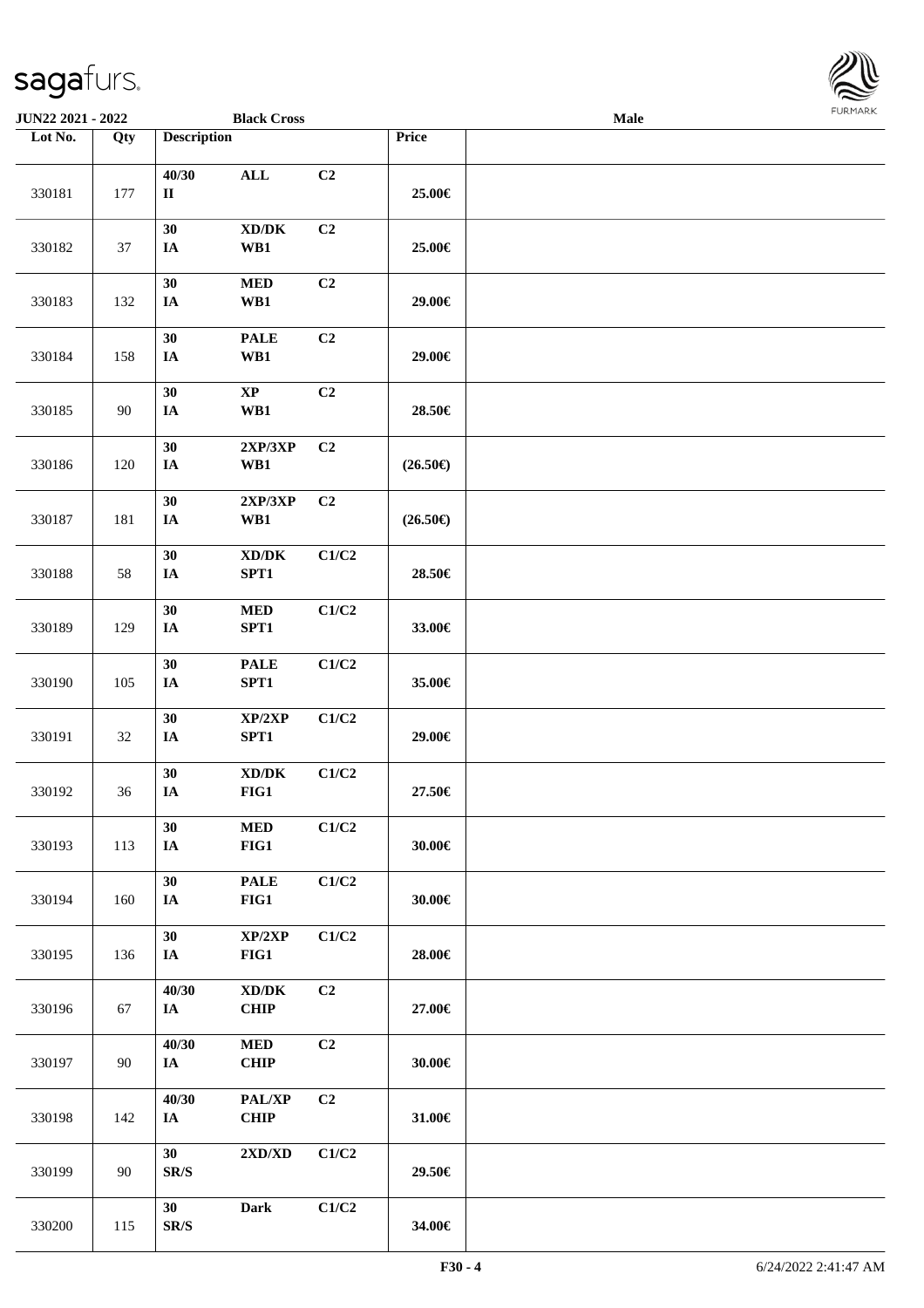

| <b>JUN22 2021 - 2022</b>                                         |     |                                             | <b>Black Cross</b>     |       |                                          | Male |  |
|------------------------------------------------------------------|-----|---------------------------------------------|------------------------|-------|------------------------------------------|------|--|
| Lot No.                                                          | Qty | <b>Description</b>                          |                        |       | Price                                    |      |  |
| 330201                                                           | 98  | 30<br>SR/S                                  | XD/DK                  | C3    | 29.50€                                   |      |  |
| * * * * * * * * * * * * * * *<br>* 330202<br>$*$                 | 225 | 30<br>SR/S                                  | <b>MED</b>             | C1/C2 | 58.00€                                   |      |  |
| $*$<br>* 330203<br>$*$<br>$*$                                    | 200 |                                             | 2                      |       | $\ast$<br>58.00€*<br>$\ast$              |      |  |
| * 330204<br>$*$                                                  | 200 |                                             | 3                      |       | $\ast$<br>57.00€*<br>$\ast$              |      |  |
| $*$<br>$* 330205$<br>$*$                                         | 200 |                                             | 4                      |       | $\ast$<br>58.00€*<br>$\ast$              |      |  |
| $*$<br>* 330206<br>* * * * * * * * * * * * * *                   | 188 |                                             | 1013 Skins             |       | $\ast$<br>58.00€*<br>* * * * * * *       |      |  |
| 330207                                                           | 228 | 30<br>SR/S                                  | <b>MED</b>             | C3    | 32.00€                                   |      |  |
| * * * * * * * * * * * * * * *                                    |     | 30                                          | <b>MED</b>             | C3    |                                          |      |  |
| * 330208<br>$*$                                                  | 245 | <b>SAGA</b>                                 |                        |       | 32.00€                                   |      |  |
| $*$<br>* 330209<br>* * * * * * * * * * * * * *                   | 70  |                                             | 315 Skins              |       | $\ast$<br>32.00€*<br>* * * * * * *       |      |  |
| * * * * * * * * * * * * * * *<br>* 330210<br>$*$                 | 225 | 30<br>SR/S                                  | <b>PALE</b>            | C1/C2 | 57.00€                                   |      |  |
| $*$<br>* 330211<br>$*$                                           | 200 |                                             | $\overline{c}$         |       | $\ast$<br>57.00€*<br>$\ast$              |      |  |
| $*$<br>* 330212<br>$*$                                           | 200 |                                             | 3                      |       | $\ast$<br>57.00€*<br>$\ast$              |      |  |
| $\ast$<br>* 330213<br>* * * * * * * * * * * * * * *              | 224 |                                             | 849 Skins              |       | $\ast$<br>57.00 $\in$ *<br>* * * * * * * |      |  |
| 330214                                                           | 179 | 30<br>SR/S                                  | <b>PALE</b>            | C3    | 32.00€                                   |      |  |
| 330215                                                           | 247 | 30<br>SR/S                                  | $\mathbf{X}\mathbf{P}$ | C1/C2 | 56.00€                                   |      |  |
| 330216                                                           | 224 | 30 <sup>1</sup><br>SR/S                     | $\mathbf{X}\mathbf{P}$ | C3    | 52.00€                                   |      |  |
| 330217                                                           | 105 | 30 <sup>°</sup><br>SR/S                     | 2XP                    | C1/C2 | 41.00€                                   |      |  |
| 330218                                                           | 81  | 30 <sup>1</sup><br>$\mathbf{SR}/\mathbf{S}$ | 2XP                    | C3    | 30.00€                                   |      |  |
| 330219                                                           | 165 | 30 <sup>1</sup><br>SR/S                     | 3XP                    | C1/C2 | $(29.50\epsilon)$                        |      |  |
| * * * * * * * * <mark>* * * * * * *</mark><br>* 330220<br>$\ast$ | 225 | 30<br>SR/S                                  | 3XP                    | C1/C2 | 28.00€                                   |      |  |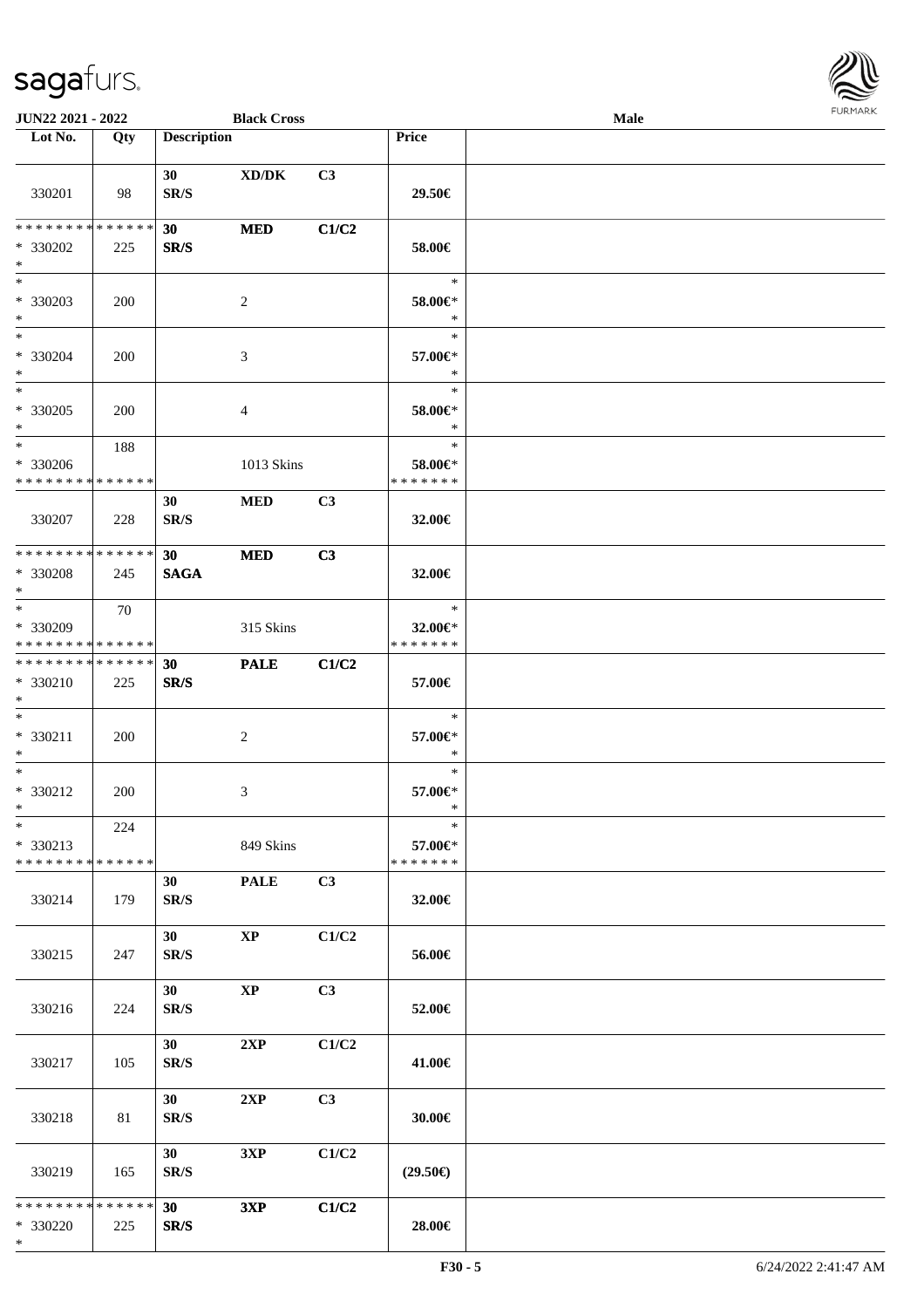

| <b>JUN22 2021 - 2022</b>      |     |                    | <b>Black Cross</b> |                | FURMARK<br><b>Male</b> |  |  |  |
|-------------------------------|-----|--------------------|--------------------|----------------|------------------------|--|--|--|
| Lot No.                       | Qty | <b>Description</b> |                    |                | Price                  |  |  |  |
| $*$                           | 137 | 30                 | 3XP                | C1/C2          | $*$                    |  |  |  |
| $* 330221$                    |     | SR/S               |                    |                | $28.00 \in$ *          |  |  |  |
| * * * * * * * * * * * * * * * |     |                    |                    |                | *******                |  |  |  |
|                               |     | 30                 | 3XP                | C <sub>3</sub> |                        |  |  |  |
| 330222                        | 100 | SR/S               |                    |                | $(28.00\epsilon)$      |  |  |  |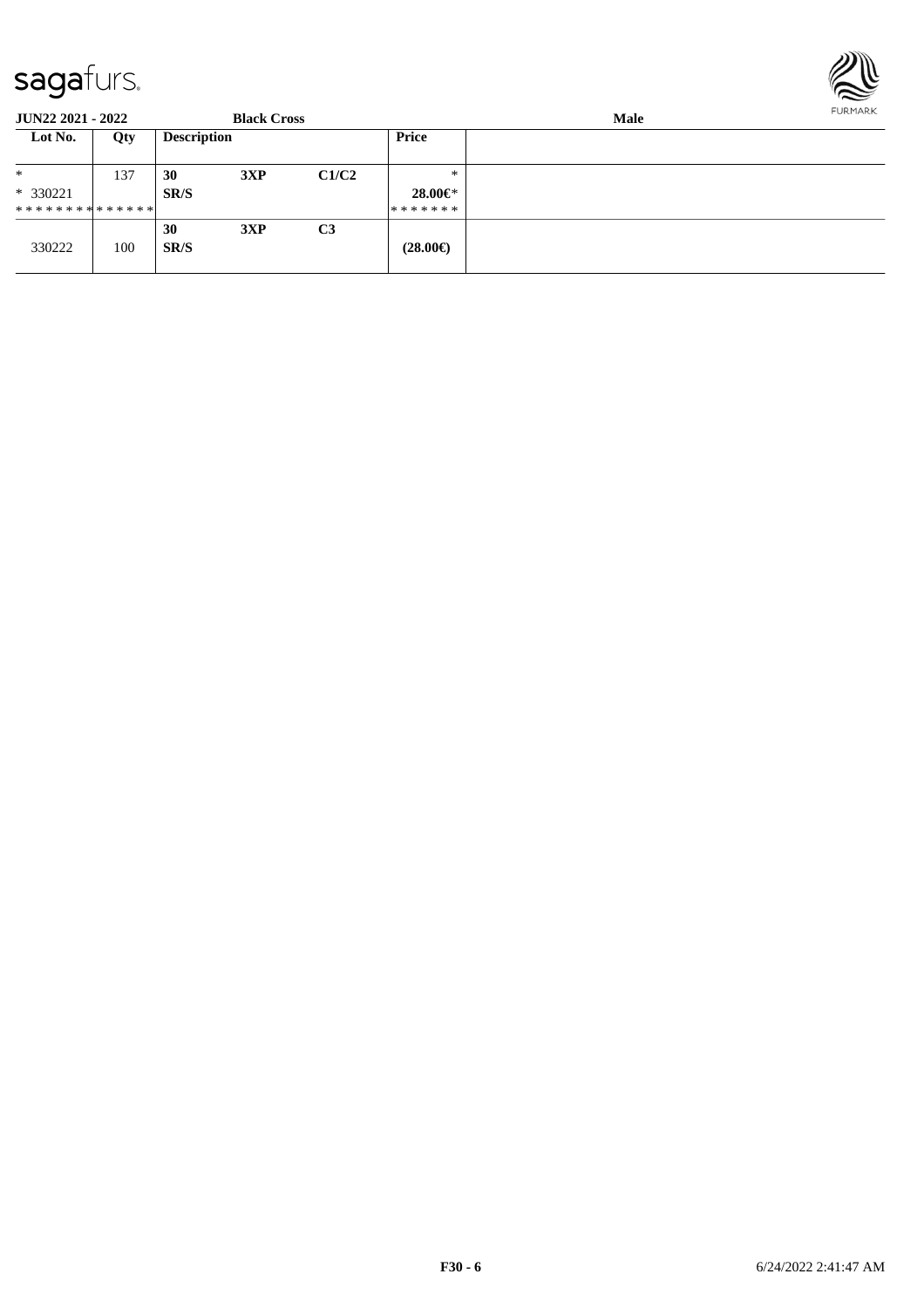

| JUN22 2021 - 2022                                                             |     |                                                                                                 | <b>Black Cross</b>               |       |                                                | <b>Male</b> |  |
|-------------------------------------------------------------------------------|-----|-------------------------------------------------------------------------------------------------|----------------------------------|-------|------------------------------------------------|-------------|--|
| Lot No.                                                                       | Qty | <b>Description</b>                                                                              |                                  |       | Price                                          |             |  |
| 330281                                                                        | 118 | 30/20<br>$\ensuremath{\mathrm{S}}\xspace/\ensuremath{\mathrm{S}}\xspace\ensuremath{\mathrm{I}}$ | 5XD                              | C2    | 27.00€                                         |             |  |
| 330282                                                                        | 81  | 30/20<br>SI                                                                                     | 3XD                              | C2    | 23.00€                                         |             |  |
| * * * * * * * * * * * * * *<br>* 330283                                       | 246 | 20<br>${\bf SI}$                                                                                | 2XD                              | C1/C2 | 20.50€                                         |             |  |
| $\ast$<br>$\overline{\phantom{1}}$<br>* 330284<br>* * * * * * * * * * * * * * | 250 |                                                                                                 | 496 Skins                        |       | $\ast$<br>$(20.50\epsilon)$ *<br>* * * * * * * |             |  |
| 330285                                                                        | 102 | 20<br>SI                                                                                        | $2{\bf X}{\bf D}/{\bf X}{\bf D}$ | C1/C2 | $(21.00\epsilon)$                              |             |  |
| 330286                                                                        | 59  | 20<br>SI                                                                                        | 2XD/XD                           | C1/C2 | $(21.00\in)$                                   |             |  |
| 330287                                                                        | 294 | 20<br>SI                                                                                        | $2{\bf X}{\bf D}/{\bf X}{\bf D}$ | C3    | $(19.00\epsilon)$                              |             |  |
| 330288                                                                        | 165 | 20<br>$\ensuremath{\mathrm{S}}\xspace/\ensuremath{\mathrm{S}}\xspace\ensuremath{\mathrm{I}}$    | 2XD/XD                           | C3    | $(19.00\epsilon)$                              |             |  |
| 330289                                                                        | 88  | 20<br>$\ensuremath{\mathrm{S}}\xspace/\ensuremath{\mathrm{S}}\xspace\ensuremath{\mathrm{I}}$    | <b>Dark</b>                      | C1/C2 | $(24.00\epsilon)$                              |             |  |
| 330290                                                                        | 91  | 20<br>SI                                                                                        | Dark                             | C1/C2 | $(24.00\epsilon)$                              |             |  |
| ******** <mark>******</mark><br>* 330291<br>$\ast$                            | 305 | 20<br>SI                                                                                        | <b>Dark</b>                      | C3    | $(22.50\epsilon)$                              |             |  |
| $\ast$<br>* 330292<br>* * * * * * * * * * * * * * *                           | 280 |                                                                                                 | 585 Skins                        |       | $\ast$<br>22.50€*<br>*******                   |             |  |
| 330293                                                                        | 95  | 20<br>SI                                                                                        | <b>MED</b>                       | C1/C2 | 25.50€                                         |             |  |
| * * * * * * * * * * * * * *<br>* 330294<br>$\ast$                             | 285 | 20<br>SI                                                                                        | <b>MED</b>                       | C1/C2 | 25.50€                                         |             |  |
| $\ast$<br>* 330295<br>* * * * * * * * * * * * * *                             | 42  |                                                                                                 | 327 Skins                        |       | $\ast$<br>25.50€*<br>* * * * * * *             |             |  |
| * * * * * * * * * * * * * *<br>* 330296<br>$*$                                | 285 | <b>20</b><br>SI                                                                                 | <b>MED</b>                       | C3    | $(24.00\epsilon)$                              |             |  |
| $\ast$<br>* 330297<br>$\ast$                                                  | 260 |                                                                                                 | $\overline{c}$                   |       | $\ast$<br>$(24.00\epsilon)$ *<br>$\ast$        |             |  |
| $\ast$<br>* 330298<br>$*$                                                     | 260 |                                                                                                 | 3                                |       | $\ast$<br>$(24.00\epsilon)$ *<br>$\ast$        |             |  |
| $\ast$<br>$*330299$<br>* * * * * * * * * * * * * *                            | 269 |                                                                                                 | 1074 Skins                       |       | $\ast$<br>$(24.00\epsilon)$ *<br>* * * * * * * |             |  |
| * * * * * * * * * * * * * *<br>* 330300<br>$*$                                | 285 | <b>20</b><br>SI                                                                                 | <b>MED</b>                       | C3    | $(24.00\epsilon)$                              |             |  |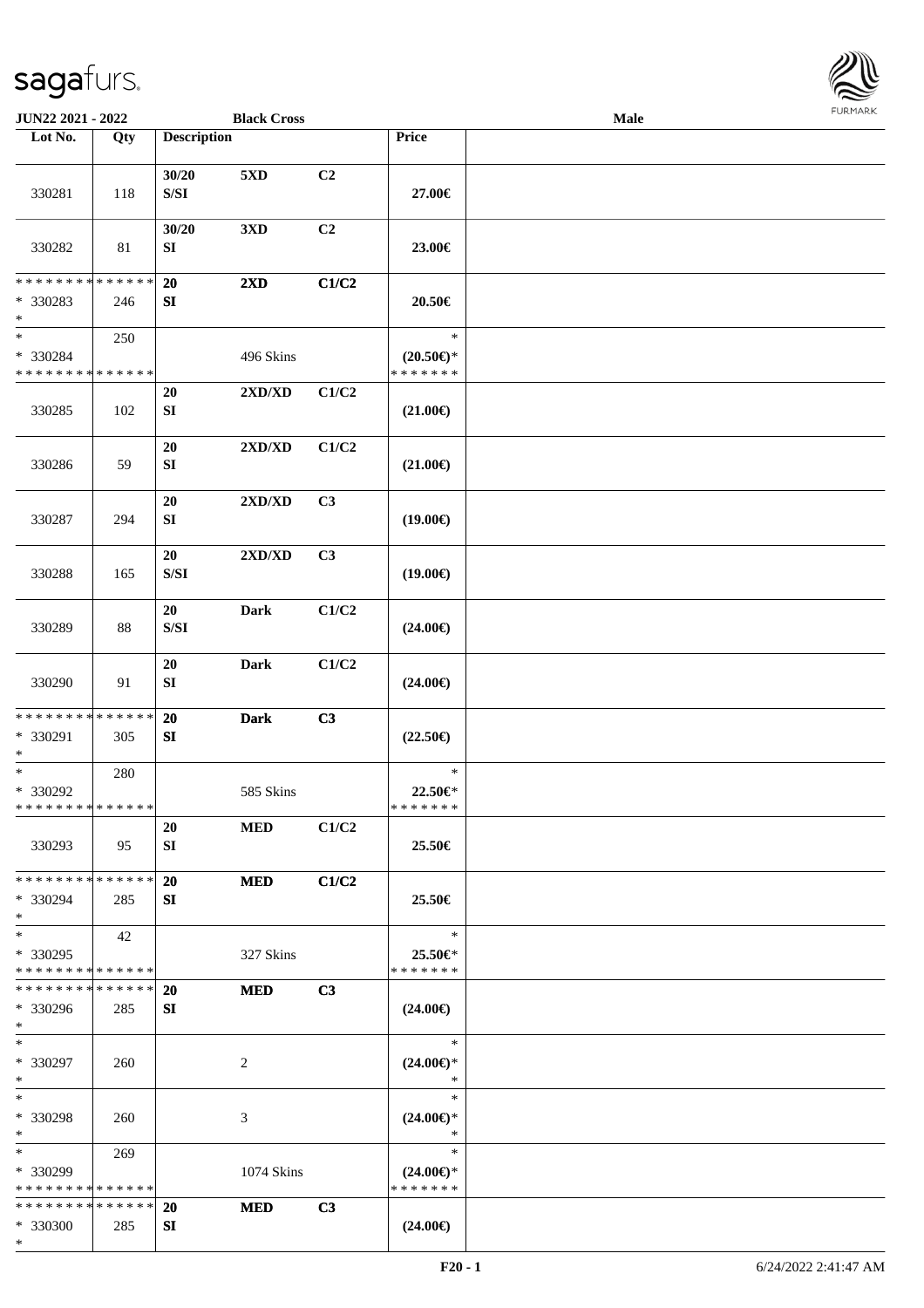

| <b>JUN22 2021 - 2022</b>                |     |                        | <b>Black Cross</b> |                |                          | Male |  |
|-----------------------------------------|-----|------------------------|--------------------|----------------|--------------------------|------|--|
| Lot No.                                 | Qty | <b>Description</b>     |                    |                | Price                    |      |  |
|                                         |     |                        |                    |                |                          |      |  |
| $*$                                     | 66  | 20                     | <b>MED</b>         | C3             | $\ast$                   |      |  |
| * 330301                                |     | SI                     |                    |                | $(24.00\epsilon)$ *      |      |  |
| * * * * * * * * * * * * * *             |     |                        |                    |                | * * * * * * *            |      |  |
|                                         |     | 20                     | <b>PALE</b>        | C1/C2          |                          |      |  |
| 330302                                  | 83  | SI                     |                    |                | 25.50€                   |      |  |
| * * * * * * * * * * * * * *             |     |                        |                    |                |                          |      |  |
| * 330303                                |     | 20                     | <b>PALE</b>        | C3             |                          |      |  |
| $*$                                     | 285 | SI                     |                    |                | $(24.00\epsilon)$        |      |  |
| $*$                                     |     |                        |                    |                | $\ast$                   |      |  |
| * 330304                                | 260 |                        | 2                  |                | $(24.00\epsilon)$ *      |      |  |
| $*$                                     |     |                        |                    |                | $\ast$                   |      |  |
| $*$                                     |     |                        |                    |                | $\ast$                   |      |  |
| $* 330305$                              | 240 |                        | 3                  |                | $(24.00\epsilon)$ *      |      |  |
| $*$                                     |     |                        |                    |                | $\ast$                   |      |  |
| $*$                                     | 55  |                        |                    |                | $\ast$                   |      |  |
| * 330306                                |     |                        | 840 Skins          |                | $(24.00\epsilon)$ *      |      |  |
| * * * * * * * * * * * * * *             |     |                        |                    |                | * * * * * * *            |      |  |
| * * * * * * * * * * * * * *             |     | 20                     | <b>PALE</b>        | C <sub>3</sub> |                          |      |  |
| * 330307<br>$*$                         | 285 | SI                     |                    |                | 24.00€                   |      |  |
| $*$                                     | 158 |                        |                    |                | $\ast$                   |      |  |
| * 330308                                |     |                        | 443 Skins          |                | $(24.00\epsilon)$ *      |      |  |
| * * * * * * * * * * * * * *             |     |                        |                    |                | * * * * * * *            |      |  |
| * * * * * * * * * * * * * * *           |     | 20                     | <b>XP</b>          | C1/C2          |                          |      |  |
| * 330309                                | 285 | SI                     |                    |                | 25.50€                   |      |  |
| $*$                                     |     |                        |                    |                |                          |      |  |
| $*$                                     | 47  |                        |                    |                | $\ast$                   |      |  |
| * 330310                                |     |                        | 332 Skins          |                | 25.00€*                  |      |  |
| * * * * * * * * * * * * * *             |     |                        |                    |                | * * * * * * *            |      |  |
| 330311                                  | 236 | 20<br>SI               | XP/2XP             | C1/C2          | $(24.00\epsilon)$        |      |  |
|                                         |     |                        |                    |                |                          |      |  |
| * * * * * * * * * * * * * *             |     | 20                     | XP/2XP             | C3             |                          |      |  |
| * 330312                                | 285 | SI                     |                    |                | $(22.00\epsilon)$        |      |  |
| $*$                                     |     |                        |                    |                |                          |      |  |
| $*$                                     | 217 |                        |                    |                | $\ast$                   |      |  |
| * 330313                                |     |                        | 502 Skins          |                | $(22.00\epsilon)$ *      |      |  |
| * * * * * * * * * * * * * * *           |     |                        |                    |                | * * * * * * *            |      |  |
|                                         |     | 20                     | 3XP                | C1/C2          |                          |      |  |
| 330314                                  | 306 | SI                     |                    |                | 21.00€                   |      |  |
| * * * * * * * * * * * * * * *           |     | 20                     | 3XP                | C1/C2          |                          |      |  |
| * 330315                                | 285 | SI                     |                    |                | 21.00€                   |      |  |
| $*$                                     |     |                        |                    |                |                          |      |  |
| $*$                                     | 94  |                        |                    |                | $\ast$                   |      |  |
| * 330316                                |     |                        | 379 Skins          |                | $21.00 \in$              |      |  |
| * * * * * * * * * * * * * *             |     |                        |                    |                | * * * * * * *            |      |  |
| * * * * * * * * * * * * * * *           |     | <b>20</b>              | 3XP                | C3             |                          |      |  |
| * 330317                                | 305 | SI                     |                    |                | 20.00€                   |      |  |
| $*$                                     |     |                        |                    |                |                          |      |  |
| $*$                                     | 122 |                        |                    |                | $\ast$                   |      |  |
| * 330318<br>* * * * * * * * * * * * * * |     |                        | 427 Skins          |                | 20.50€*<br>* * * * * * * |      |  |
|                                         |     | 20                     | <b>DK/MED</b>      | C <sub>2</sub> |                          |      |  |
| 330319                                  | 130 | $\mathbf{I}$ <b>B</b>  | WB1                |                | 20.00€                   |      |  |
|                                         |     |                        |                    |                |                          |      |  |
|                                         |     | 20                     | <b>MED</b>         | C <sub>2</sub> |                          |      |  |
| 330320                                  | 76  | $\mathbf{I}\mathbf{B}$ | WB1                |                | 22.50€                   |      |  |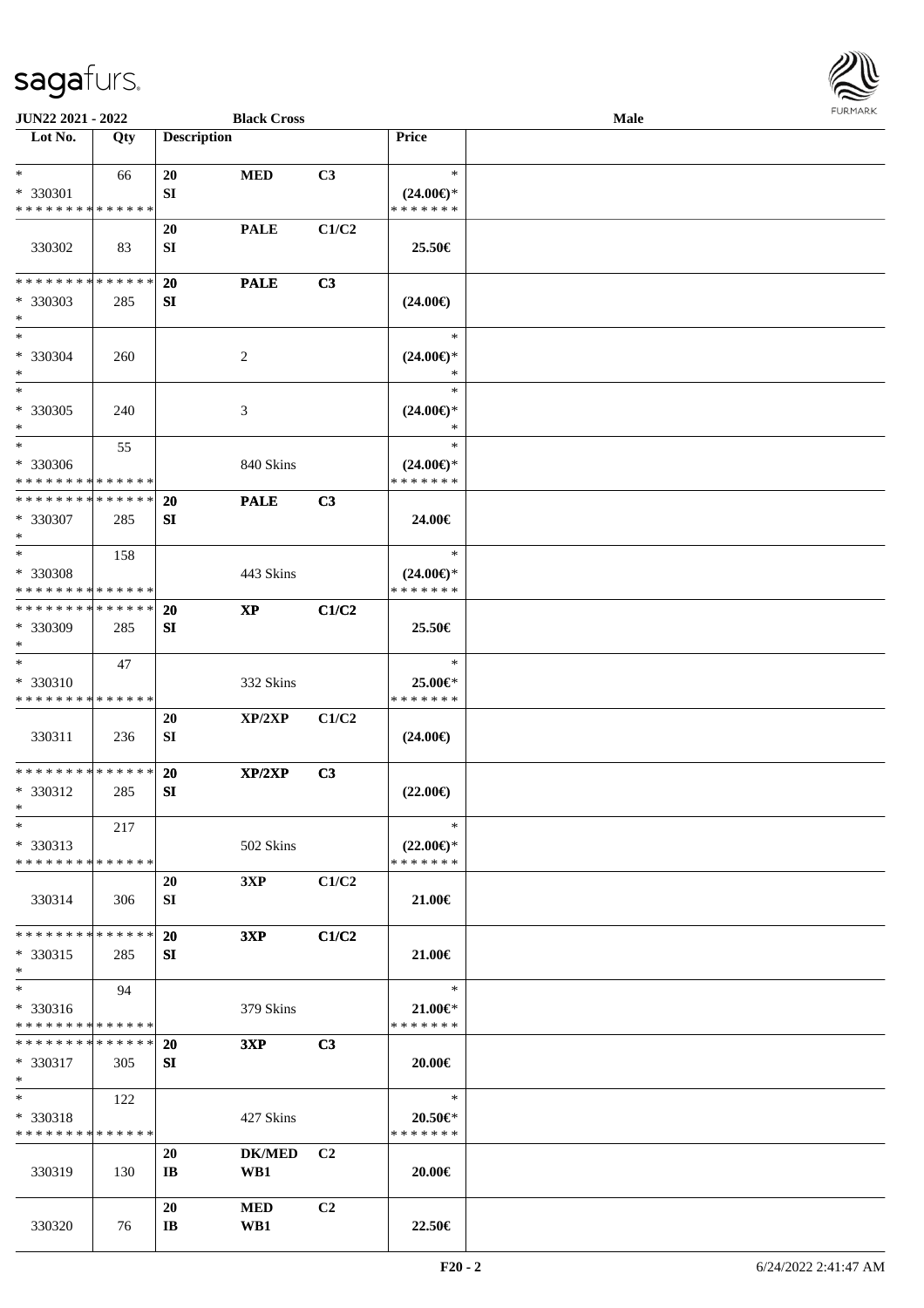| <b>JUN22 2021 - 2022</b>                       |                    |                                      | <b>Black Cross</b>                        |                |                                        | Male |  |
|------------------------------------------------|--------------------|--------------------------------------|-------------------------------------------|----------------|----------------------------------------|------|--|
| Lot No.                                        | Qty                | <b>Description</b>                   |                                           |                | Price                                  |      |  |
| 330321                                         | 87                 | ${\bf 20}$<br>$\bf IB$               | <b>PALE</b><br>WB1                        | C <sub>2</sub> | 22.50€                                 |      |  |
| 330322                                         | 114                | 20<br>$\mathbf{I}$ <b>B</b>          | PAL/XP<br>WB1                             | C <sub>2</sub> | 21.50€                                 |      |  |
| 330323                                         | 159                | $20\,$<br>IB                         | XP/2XP<br>WB1                             | C2             | 19.50€                                 |      |  |
| 330324                                         | 138                | 20<br>$\mathbf{I}\mathbf{B}$         | 2XP/3XP<br>WB1                            | C <sub>2</sub> | 19.00€                                 |      |  |
| 330325                                         | 136                | 20<br>$\mathbf{I}\mathbf{B}$         | PAL/XP<br>$\mathbf{W}\mathbf{B2}$         | C2             | 18.50€                                 |      |  |
| 330326                                         | 130                | 20<br>$\mathbf{I}\mathbf{B}$         | $\mathbf{ALL}$<br>$\mathbf{W}\mathbf{B2}$ | C2             | 17.00€                                 |      |  |
| 330327                                         | 158                | ${\bf 20}$<br>$\mathbf{I}\mathbf{B}$ | <b>DK/MED</b><br>FIG1                     | C2             | 21.50€                                 |      |  |
| 330328                                         | 151                | 20<br>$\mathbf{I}\mathbf{B}$         | $\bf MED$<br>$FIG1$                       | C2             | 23.50€                                 |      |  |
| 330329                                         | 143                | $20\,$<br>$\mathbf{I}\mathbf{B}$     | <b>PALE</b><br>FIG1                       | C2             | 24.00€                                 |      |  |
| 330330                                         | $228\,$            | 20<br>$\mathbf{I}\mathbf{B}$         | PAL/XP<br>$FIG1$                          | C <sub>2</sub> | 22.50€                                 |      |  |
| 330331                                         | 299                | 20<br>$\mathbf{I}\mathbf{B}$         | XP/2XP<br>FIG1                            | C <sub>2</sub> | 21.00€                                 |      |  |
| 330332                                         | 37                 | 20<br>$\bf IB$                       | 2XP/3XP<br>$FIG1$                         | C <sub>2</sub> | $20.00 \in$                            |      |  |
| 330333                                         | 65                 | 20<br>$\mathbf{I}$ <b>B</b>          | <b>DK/MED</b><br><b>CHIP</b>              | C <sub>2</sub> | 19.50€                                 |      |  |
| 330334                                         | 201                | 20<br>$\bf{IB}$                      | <b>PAL/XP</b><br><b>CHIP</b>              | C2             | 21.00€                                 |      |  |
| * * * * * * * *<br>* 330335<br>$\ast$          | * * * * * *<br>305 | <b>20</b><br>$\mathbf{I}$            | ALL                                       | C2             | 21.50€                                 |      |  |
| $\ast$<br>* 330336<br>$\ast$                   | 280                |                                      | $\overline{c}$                            |                | $\ast$<br>$21.00 \in$<br>$\ast$        |      |  |
| $*$<br>* 330337<br>* * * * * * * * * * * * * * | 284                |                                      | 869 Skins                                 |                | $\ast$<br>$21.00 \in$<br>* * * * * * * |      |  |
| 330338                                         | 125                | 20<br>IA                             | <b>DK/MED</b><br>WB1                      | C <sub>2</sub> | $(23.50\epsilon)$                      |      |  |
| 330339                                         | 89                 | 20<br>IA                             | <b>MED</b><br>WB1                         | C2             | $(25.00\epsilon)$                      |      |  |
| 330340                                         | 84                 | 20<br>IA                             | <b>PALE</b><br>WB1                        | C <sub>2</sub> | $(25.00\epsilon)$                      |      |  |

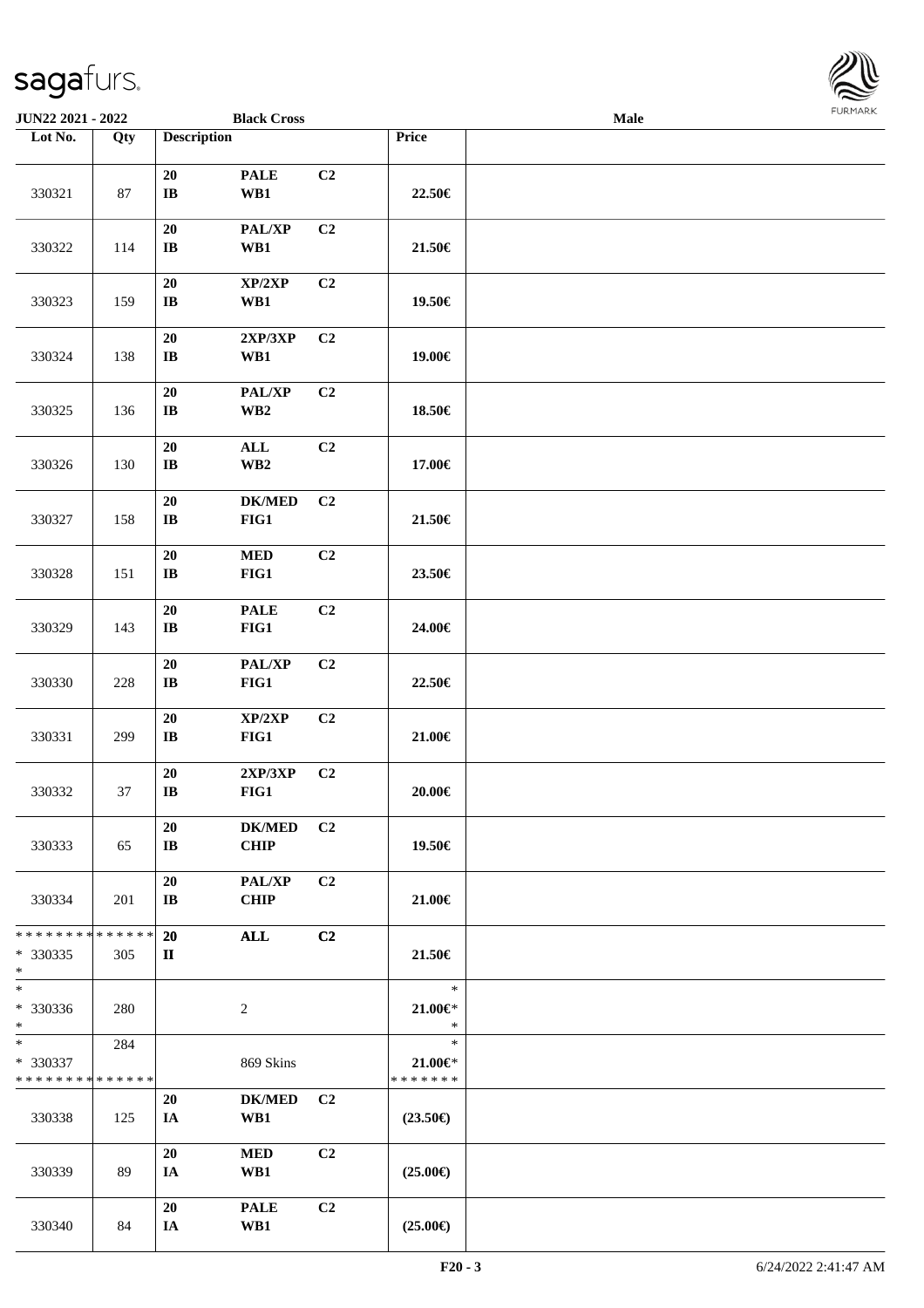\*

| JUN22 2021 - 2022                       |     |                                | <b>Black Cross</b>           |                |                   | Male | <b>FURMARK</b> |
|-----------------------------------------|-----|--------------------------------|------------------------------|----------------|-------------------|------|----------------|
| Lot No.                                 | Qty | <b>Description</b>             |                              |                | Price             |      |                |
| 330341                                  | 177 | 20<br>IA                       | PAL/XP<br>WB1                | C2             | $(23.50\epsilon)$ |      |                |
| 330342                                  | 166 | 20<br>IA                       | 2XP/3XP<br>WB1               | C <sub>2</sub> | $20.50\in$        |      |                |
| 330343                                  | 99  | 20<br>$I\!\!A$                 | <b>DK/MED</b><br>SPT1        | C1/C2          | 25.00€            |      |                |
| 330344                                  | 79  | $20\,$<br>IA                   | PAL/XP<br>SPT1               | C1/C2          | 25.00€            |      |                |
| 330345                                  | 115 | 20<br>$I\!\!A$                 | <b>DK/MED</b><br>FIG1        | C1/C2          | 23.50€            |      |                |
| 330346                                  | 84  | 20<br>$I\!\!A$                 | $\bf MED$<br>FIG1            | C1/C2          | $(25.00\epsilon)$ |      |                |
| 330347                                  | 243 | 20<br><b>SAGA</b>              | MED/PAL C1/C2<br>FIG1        |                | $(26.00\epsilon)$ |      |                |
| 330348                                  | 116 | 20<br>IA                       | <b>PALE</b><br>FIG1          | C1/C2          | $(25.00\epsilon)$ |      |                |
| 330349                                  | 113 | $20\,$<br>$I\!\!A$             | PAL/XP<br>FIG1               | C1/C2          | 23.50€            |      |                |
| 330350                                  | 173 | ${\bf 20}$<br>$I\!\!A$         | XP/2XP<br>FIG1               | C1/C2          | 24.00€            |      |                |
| 330351                                  | 42  | 20<br>$I\!\!A$                 | 2XP/3XP<br>FIG1              | C1/C2          | 21.00€            |      |                |
| 330352                                  | 74  | $20\,$<br>IA                   | <b>DK/MED</b><br><b>CHIP</b> | C2             | 22.00€            |      |                |
| 330353                                  | 180 | 20<br>IA                       | PAL/XP<br><b>CHIP</b>        | C2             | 22.50€            |      |                |
| 330354                                  | 147 | 30/20<br>SR/S                  | 3XD                          | C2             | 27.50€            |      |                |
| 330355                                  | 99  | 20<br>SR/S                     | 2XD/XD                       | C1/C2          | $(23.50\epsilon)$ |      |                |
| 330356                                  | 69  | 20<br>SR/S                     | 2XD/XD                       | C1/C2          | $(23.50\epsilon)$ |      |                |
| 330357                                  | 152 | 20<br>SR/S                     | 2XD/XD                       | C3             | 21.00€            |      |                |
| 330358                                  | 219 | 20<br>$\mathbf{SR}/\mathbf{S}$ | <b>Dark</b>                  | C3             | 24.50€            |      |                |
| 330359                                  | 65  | 20<br>SR/S                     | <b>MED</b>                   | C1/C2          | 41.00€            |      |                |
| * * * * * * * * * * * * * *<br>* 330360 | 245 | 20<br>SR/S                     | <b>MED</b>                   | C1/C2          | 45.00€            |      |                |



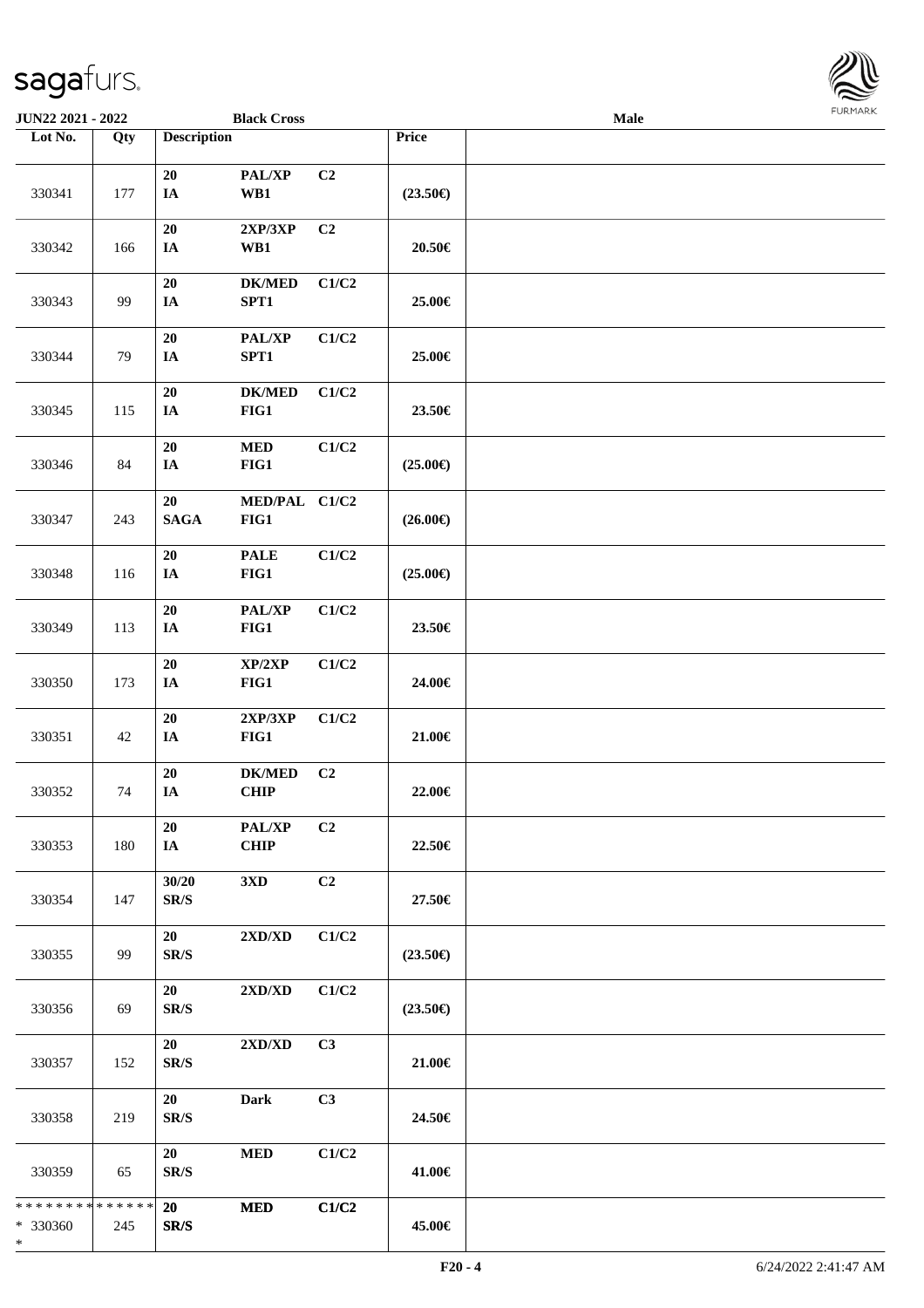

| <b>JUN22 2021 - 2022</b>                                      |     |                                | <b>Black Cross</b> |                |                                                | Male | <b>FURMARK</b> |
|---------------------------------------------------------------|-----|--------------------------------|--------------------|----------------|------------------------------------------------|------|----------------|
| Lot No.                                                       | Qty | <b>Description</b>             |                    |                | Price                                          |      |                |
| $*$<br>* 330361<br>* * * * * * * * * * * * * *                | 60  | 20<br>$\mathbf{SR}/\mathbf{S}$ | $\bf MED$          | C1/C2          | $\ast$<br>45.00€*<br>* * * * * * *             |      |                |
| * * * * * * * * * * * * * *<br>* 330362<br>$*$                | 265 | 20<br>SR/S                     | <b>MED</b>         | C3             | $(26.50\epsilon)$                              |      |                |
| $\ast$<br>* 330363<br>* * * * * * * * * * * * * *             | 210 |                                | 475 Skins          |                | $\ast$<br>$(26.50\epsilon)$ *<br>* * * * * * * |      |                |
| 330364                                                        | 240 | 20<br>SR/S                     | <b>MED</b>         | C3             | $(26.50\epsilon)$                              |      |                |
| 330365                                                        | 74  | 20<br>SR/S                     | <b>PALE</b>        | C1/C2          | 39.00€                                         |      |                |
| * * * * * * * * <mark>* * * * * * *</mark><br>* 330366<br>$*$ | 265 | 20<br>SR/S                     | <b>PALE</b>        | C1/C2          | 44.00€                                         |      |                |
| $*$<br>* 330367<br>* * * * * * * * * * * * * *                | 40  |                                | 305 Skins          |                | $\ast$<br>40.00€*<br>* * * * * * *             |      |                |
| 330368                                                        | 259 | 20<br>SR/S                     | <b>PALE</b>        | C3             | $(26.50\in)$                                   |      |                |
| 330369                                                        | 145 | 20<br>SR/S                     | XP/2XP             | C1/C2          | 26.50€                                         |      |                |
| 330370                                                        | 229 | 20<br>$\mathbf{SR}/\mathbf{S}$ | XP/2XP             | C <sub>3</sub> | 24.00€                                         |      |                |
| 330371                                                        | 107 | 20<br>SR/S                     | 3XP                | C1/C2          | 24.50€                                         |      |                |
| 330372                                                        | 254 | 20<br>SR/S                     | 3XP                | C1/C2          | 23.50€                                         |      |                |
| 330373                                                        | 106 | 20<br>SR/S                     | 3XP                | C3             | 22.50€                                         |      |                |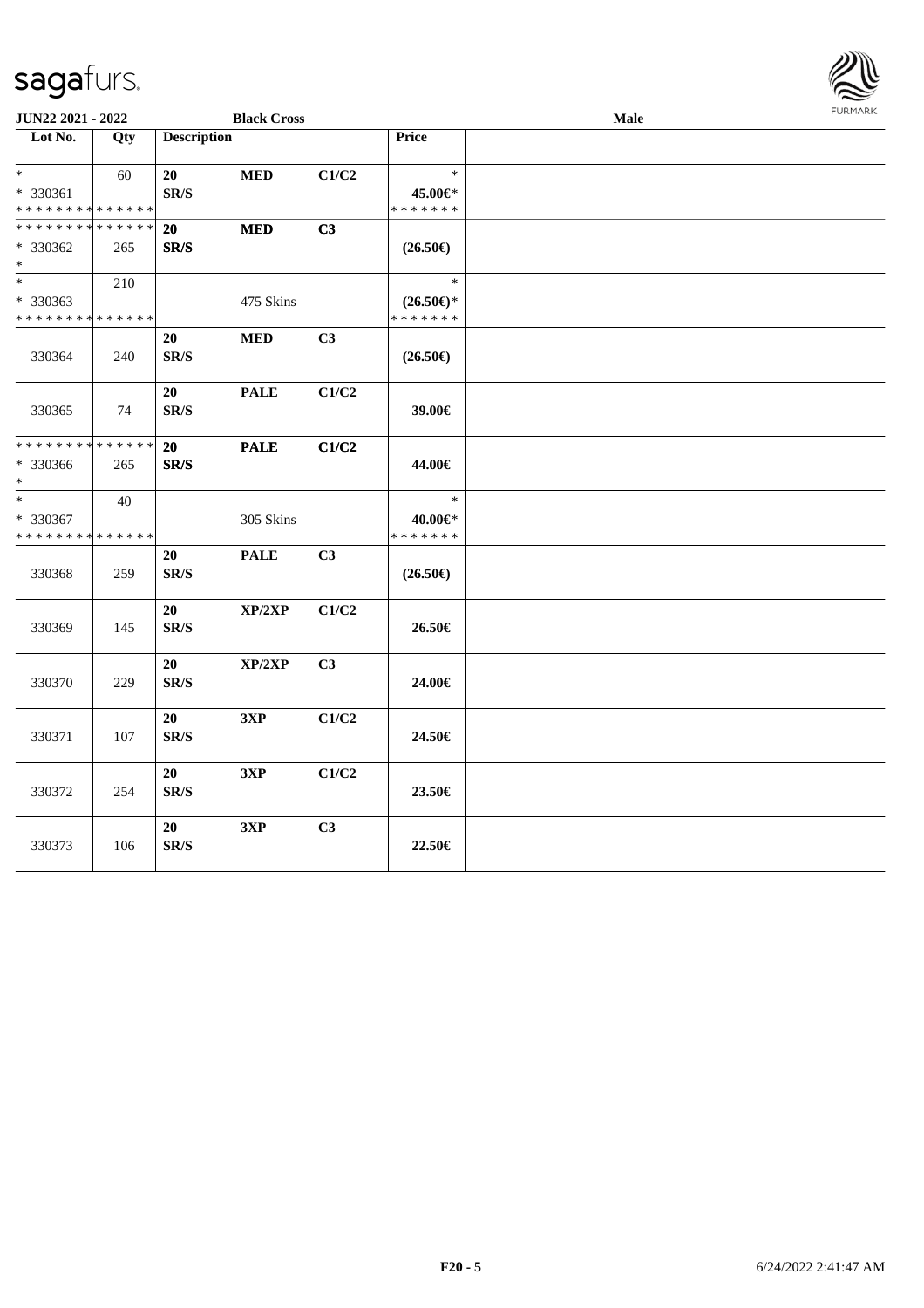

| JUN22 2021 - 2022                                  |                    |                                                                                                    | <b>Black Cross</b>                                 |       |                                        | <b>Male</b> |  |
|----------------------------------------------------|--------------------|----------------------------------------------------------------------------------------------------|----------------------------------------------------|-------|----------------------------------------|-------------|--|
| Lot No.                                            | Qty                | <b>Description</b>                                                                                 |                                                    |       | Price                                  |             |  |
| 330421                                             | 136                | $\bf{0}$<br>SI                                                                                     | $\bold{X}\bold{D}/\bold{D}\bold{K}$                | C1/C2 | 18.50€                                 |             |  |
| 330422                                             | 295                | $\bf{0}$<br>SI                                                                                     | $\bold{X}\bold{D}/\bold{D}\bold{K}$                | C3    | 17.50€                                 |             |  |
| 330423                                             | 144                | $\boldsymbol{0}$<br>S/SI                                                                           | <b>MED</b>                                         | C1/C2 | 20.50€                                 |             |  |
| 330424                                             | 236                | $\bf{0}$<br>SI                                                                                     | <b>MED</b>                                         | C2    | 19.50€                                 |             |  |
| * * * * * * * * * * * * * *<br>$*330425$<br>$\ast$ | 305                | $\mathbf 0$<br>SI                                                                                  | <b>MED</b>                                         | C3    | 19.00€                                 |             |  |
| $\ast$<br>* 330426<br>* * * * * * * * * * * * * *  | 65                 |                                                                                                    | 370 Skins                                          |       | $\ast$<br>19.00€*<br>* * * * * * *     |             |  |
| 330427                                             | 197                | $\bf{0}$<br>SI                                                                                     | <b>PALE</b>                                        | C2    | 19.50€                                 |             |  |
| 330428                                             | 148                | $\bf{0}$<br>$\ensuremath{\mathrm{S}}\xspace/\ensuremath{\mathrm{S}}\xspace\ensuremath{\mathrm{I}}$ | PAL/XP                                             | C1/C2 | $(20.50\epsilon)$                      |             |  |
| ********<br>* 330429<br>$\ast$                     | * * * * * *<br>305 | $\mathbf{0}$<br>SI                                                                                 | PAL/XP                                             | C3    | 20.00€                                 |             |  |
| $\ast$<br>* 330430<br>* * * * * * * * * * * * * *  | 216                |                                                                                                    | 521 Skins                                          |       | $\ast$<br>$20.00 \in$<br>* * * * * * * |             |  |
| 330431                                             | 277                | $\boldsymbol{0}$<br>SI                                                                             | XP/2XP                                             | C2    | 18.50€                                 |             |  |
| 330432                                             | 98                 | $\bf{0}$<br>${\bf SI}$                                                                             | 2XP/3XP                                            | C1/C2 | 17.50€                                 |             |  |
| 330433                                             | 275                | $\bf{0}$<br>SI                                                                                     | $2XP/3XP$ C3                                       |       | 17.00€                                 |             |  |
| 330434                                             | 154                | $\boldsymbol{0}$<br>$\mathbf{I}\mathbf{B}$                                                         | ALL<br>WB1                                         | C2    | 16.00€                                 |             |  |
| 330435                                             | 194                | $\mathbf{0}$<br>$\mathbf{I}\mathbf{B}$                                                             | $\mathbf{ALL}$<br>FIG1                             | C2    | 17.50€                                 |             |  |
| 330436                                             | 51                 | 20/0<br>$\mathbf{I}\mathbf{B}$                                                                     | $\bold{X}\bold{D}/\bold{D}\bold{K}$<br><b>CHIP</b> | C2    | 17.00€                                 |             |  |
| 330437                                             | 102                | 20/0<br>$\mathbf{I}\mathbf{B}$                                                                     | $\bf MED$<br><b>CHIP</b>                           | C2    | 19.00€                                 |             |  |
| 330438                                             | 191                | 20/0<br>$\bf IB$                                                                                   | PAL/XP<br><b>CHIP</b>                              | C2    | 18.50€                                 |             |  |
| 330439                                             | 82                 | $\mathbf{0}$<br>IB                                                                                 | PAL/XP<br>CHIP                                     | C2    | 16.50€                                 |             |  |
| 330440                                             | 94                 | $\boldsymbol{0}$<br>IA                                                                             | MED/PAL C2<br>WB1                                  |       | $(19.50\epsilon)$                      |             |  |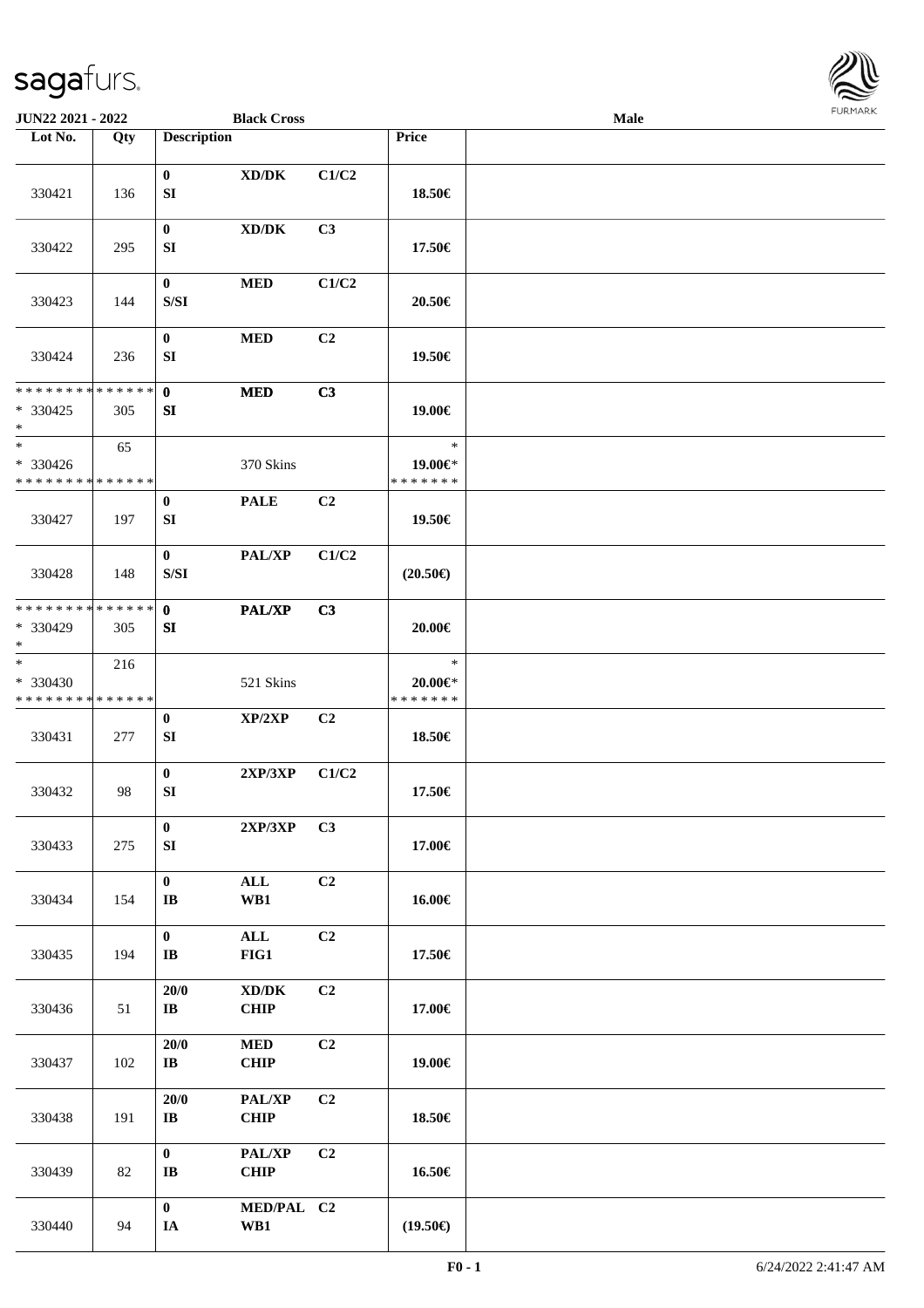| <b>JUN22 2021 - 2022</b>                                           |     |                                                 | <b>Black Cross</b>                                 |                |                                                | Male | <b>FURMARK</b> |
|--------------------------------------------------------------------|-----|-------------------------------------------------|----------------------------------------------------|----------------|------------------------------------------------|------|----------------|
| Lot No.                                                            | Qty | <b>Description</b>                              |                                                    |                | Price                                          |      |                |
| 330441                                                             | 63  | $\bf{0}$<br>IA                                  | $\mathbf{ALL}$<br>$\mathbf{W}\mathbf{B1}$          | C2             | 15.50€                                         |      |                |
| 330442                                                             | 50  | $\boldsymbol{0}$<br>$I\!\!A$                    | $\mathbf{ALL}$<br>SPT1                             | C1/C2          | 20.00€                                         |      |                |
| 330443                                                             | 128 | $\bf{0}$<br>IA                                  | MED/PAL C1/C2<br>FIG1                              |                | 19.50€                                         |      |                |
| 330444                                                             | 72  | $\bf{0}$<br>IA                                  | $\mathbf{ALL}$<br>FIG1                             | C1/C2          | 17.50€                                         |      |                |
| 330445                                                             | 56  | $20/0$<br>$I\!\!A$                              | $\bold{X}\bold{D}/\bold{D}\bold{K}$<br><b>CHIP</b> | C2             | 19.00€                                         |      |                |
| 330446                                                             | 72  | $20/0$<br>IA                                    | $\bf MED$<br><b>CHIP</b>                           | C <sub>2</sub> | $20.00 \in$                                    |      |                |
| 330447                                                             | 169 | 20/0<br>IA                                      | PAL/XP<br><b>CHIP</b>                              | C2             | $20.00 \in$                                    |      |                |
| 330448                                                             | 68  | $\boldsymbol{0}$<br>$I\!\!A$                    | PAL/XP<br><b>CHIP</b>                              | C2             | 19.00€                                         |      |                |
| 330449                                                             | 64  | $\boldsymbol{0}$<br>$\mbox{S}\mbox{R}/\mbox{S}$ | $\bold{X}\bold{D}/\bold{D}\bold{K}$                | C1/C2          | $(20.50\epsilon)$                              |      |                |
| 330450                                                             | 114 | $\bf{0}$<br>$\mathbf{SR}/\mathbf{S}$            | $\mathbf{X}\mathbf{D}/\mathbf{D}\mathbf{K}$        | C3             | 19.00€                                         |      |                |
| * * * * * * * * * * * * * * <mark>*</mark><br>$* 330451$<br>$\ast$ | 198 | $\mathbf{0}$<br><b>SAGA</b>                     | $\bf MED$                                          | C2             | $(23.50\epsilon)$                              |      |                |
| $\ast$<br>* 330452<br>* * * * * * * * * * * * * *                  | 100 |                                                 | 298 Skins                                          |                | $\ast$<br>$(23.50\epsilon)$ *<br>* * * * * * * |      |                |
| 330453                                                             | 100 | $\bf{0}$<br>SR/S                                | <b>MED</b>                                         | C3             | $(21.00\epsilon)$                              |      |                |
| 330454                                                             | 152 | $\bf{0}$<br>$\mathbf{SR}/\mathbf{S}$            | PAL/XP                                             | C3             | 20.50€                                         |      |                |
| 330455                                                             | 127 | $\bf{0}$<br>SR/S                                | XP/2XP                                             | C1/C2          | 22.00€                                         |      |                |
| 330456                                                             | 88  | $\boldsymbol{0}$<br>SR/S                        | 2XP/3XP                                            | C1/C2          | $(19.50\epsilon)$                              |      |                |
| 330457                                                             | 177 | $\pmb{0}$<br>$\mathbf{SR}/\mathbf{S}$           | 2XP/3XP                                            | C3             | 18.00€                                         |      |                |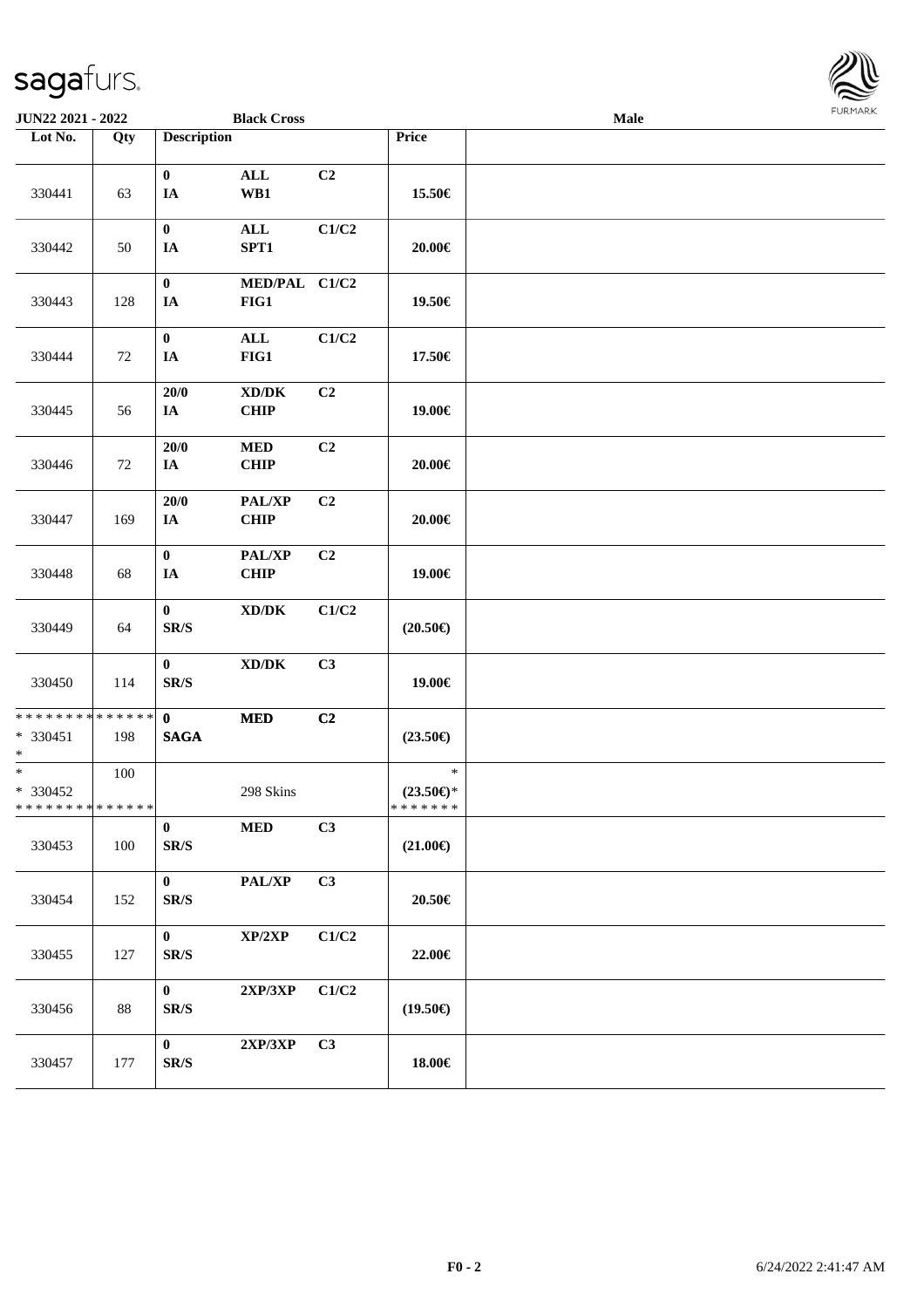

| JUN22 2021 - 2022                                                   |         |                                                                                               | <b>Black Cross</b>                          |                |                                                | Male |  |  |
|---------------------------------------------------------------------|---------|-----------------------------------------------------------------------------------------------|---------------------------------------------|----------------|------------------------------------------------|------|--|--|
| Lot No.                                                             | Qty     | <b>Description</b>                                                                            |                                             |                | Price                                          |      |  |  |
| 330501                                                              | 43      | 0/1<br>$\ensuremath{\mathrm{S}}\xspace/\ensuremath{\mathrm{S}}\xspace\ensuremath{\mathrm{I}}$ | $5{\rm XD}$                                 | C <sub>2</sub> | 16.50€                                         |      |  |  |
| 330502                                                              | 27      | 0/1<br>SI                                                                                     | 3 <sub>xD</sub>                             | C <sub>2</sub> | 14.00€                                         |      |  |  |
| 330503                                                              | 50      | $\mathbf{1}$<br>${\bf SI}$                                                                    | $\mathbf{X}\mathbf{D}/\mathbf{D}\mathbf{K}$ | C2             | 13.50€                                         |      |  |  |
| 330504                                                              | 143     | $\mathbf{1}$<br>${\bf SI}$                                                                    | MED/PAL C2                                  |                | $(16.00\epsilon)$                              |      |  |  |
| * * * * * * * * * * * * * * *<br>* 330505<br>$\ast$                 | 365     | $\mathbf{1}$<br>SI                                                                            | MED/PAL C2                                  |                | $(16.00\epsilon)$                              |      |  |  |
| $\overline{\phantom{0}}$<br>* 330506<br>* * * * * * * * * * * * * * | 93      |                                                                                               | 458 Skins                                   |                | $\ast$<br>$(16.00\epsilon)$ *<br>* * * * * * * |      |  |  |
| 330507                                                              | 134     | $\mathbf{1}$<br>${\bf SI}$                                                                    | XP/2XP                                      | C <sub>2</sub> | 15.00€                                         |      |  |  |
| 330508                                                              | 78      | $\mathbf{1}$<br>$\mathbf{I}\mathbf{B}$                                                        | MED/PAL C2<br><b>CHIP</b>                   |                | 15.00€                                         |      |  |  |
| 330509                                                              | 144     | $\mathbf{1}$<br>$\bf IB$                                                                      | $\mathbf{ALL}$<br><b>CHIP</b>               | C2             | 13.50€                                         |      |  |  |
| 330510                                                              | 342     | 0/1<br>$\mathbf{I}$                                                                           | $\mathbf{ALL}$                              | C2             | 15.00€                                         |      |  |  |
| 330511                                                              | 50      | 0/1<br>SR/S                                                                                   | 3 <sub>xD</sub>                             | C <sub>2</sub> | 18.50€                                         |      |  |  |
| 330512                                                              | 50      | $\mathbf{1}$<br>SR/S                                                                          | $\mathbf{X}\mathbf{D}/\mathbf{D}\mathbf{K}$ | C <sub>2</sub> | 15.00€                                         |      |  |  |
| 330513                                                              | $101\,$ | $\mathbf{1}$<br>$\mbox{S}\mbox{R}/\mbox{S}$                                                   | MED/PAL C1/C2                               |                | $(17.50\epsilon)$                              |      |  |  |
| 330514                                                              | 107     | $\mathbf{1}$<br>$\mathbf{SR}/\mathbf{S}$                                                      | MED/PAL C2                                  |                | $20.00 \in$                                    |      |  |  |
| 330515                                                              | $72\,$  | $\mathbf{1}$<br>$\mathbf{SR}/\mathbf{S}$                                                      | XP/2XP                                      | C2             | 16.00€                                         |      |  |  |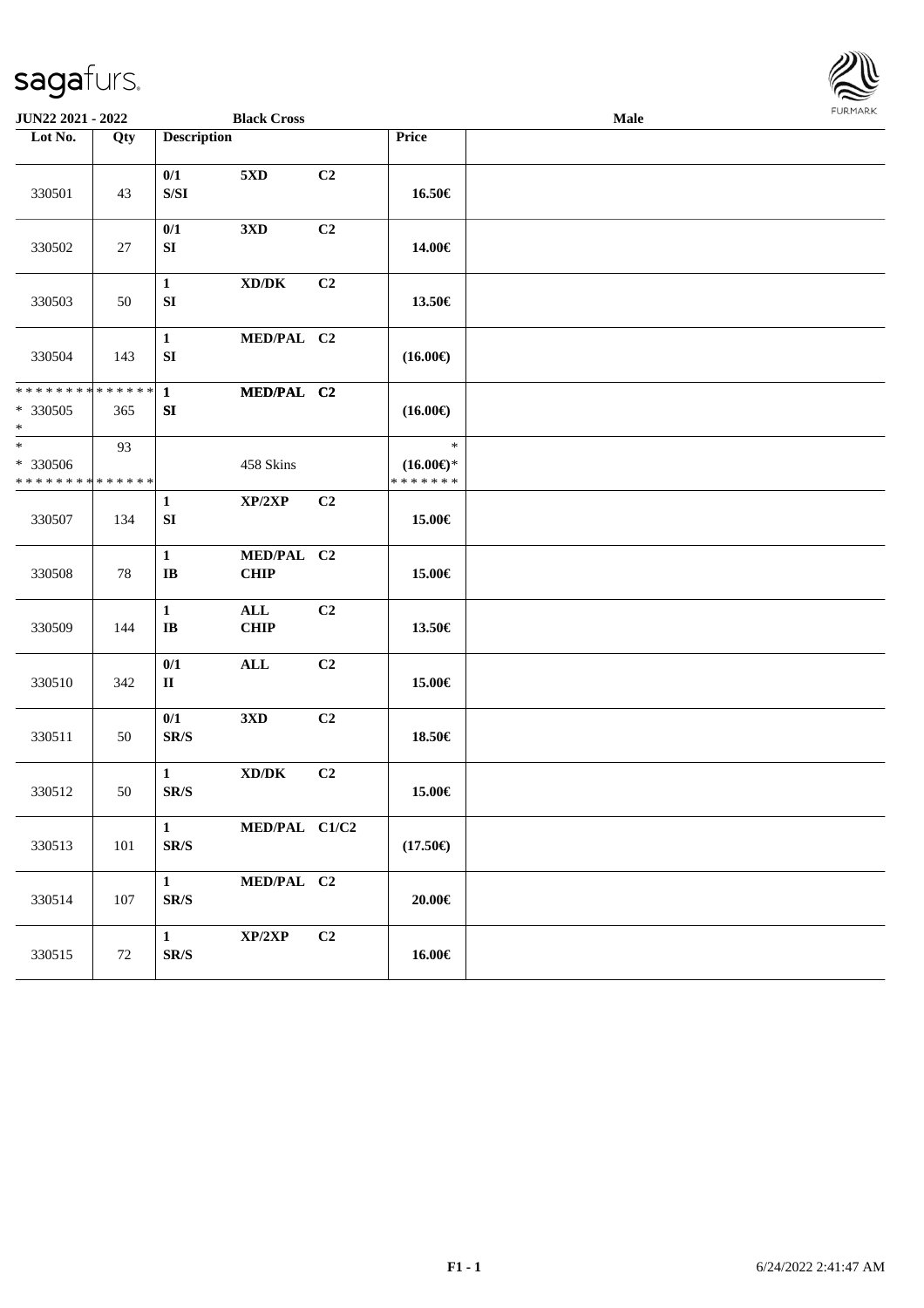

| JUN22 2021 - 2022 |     |                                | <b>Black Cross</b>        |       |                   | $\ensuremath{\textnormal{\textbf{Female}}}$ | <b>LOKIJAKV</b> |
|-------------------|-----|--------------------------------|---------------------------|-------|-------------------|---------------------------------------------|-----------------|
| Lot No.           | Qty | <b>Description</b>             |                           |       | Price             |                                             |                 |
| 430001            | 139 | 20<br>SI                       | 3XP                       | C1/C2 | 19.50€            |                                             |                 |
| 430002            | 44  | 20<br>IA                       | XD/DK<br>CHIP             | C2    | $(22.00\epsilon)$ |                                             |                 |
| 430003            | 145 | 20<br>IA                       | <b>MED</b><br><b>CHIP</b> | C2    | $(24.00\epsilon)$ |                                             |                 |
| 430004            | 87  | $20\,$<br>IA                   | PAL/XP<br>CHIP            | C2    | $(23.50\epsilon)$ |                                             |                 |
| 430005            | 112 | 20<br>IA                       | 2XP/3XP<br>CHIP           | C2    | $21.00\in$        |                                             |                 |
| 430006            | 121 | 20<br>$\mathbf{SR}/\mathbf{S}$ | <b>Dark</b>               | C1/C2 | 26.50€            |                                             |                 |
| 430007            | 232 | 20<br>SR/S                     | $\bf MED$                 | C1/C2 | 28.00€            |                                             |                 |
| 430008            | 161 | 20<br>SR/S                     | <b>PALE</b>               | C1/C2 | 28.00€            |                                             |                 |
| 430009            | 194 | 20<br>SR/S                     | 3XP                       | C1/C2 | $(22.00\epsilon)$ |                                             |                 |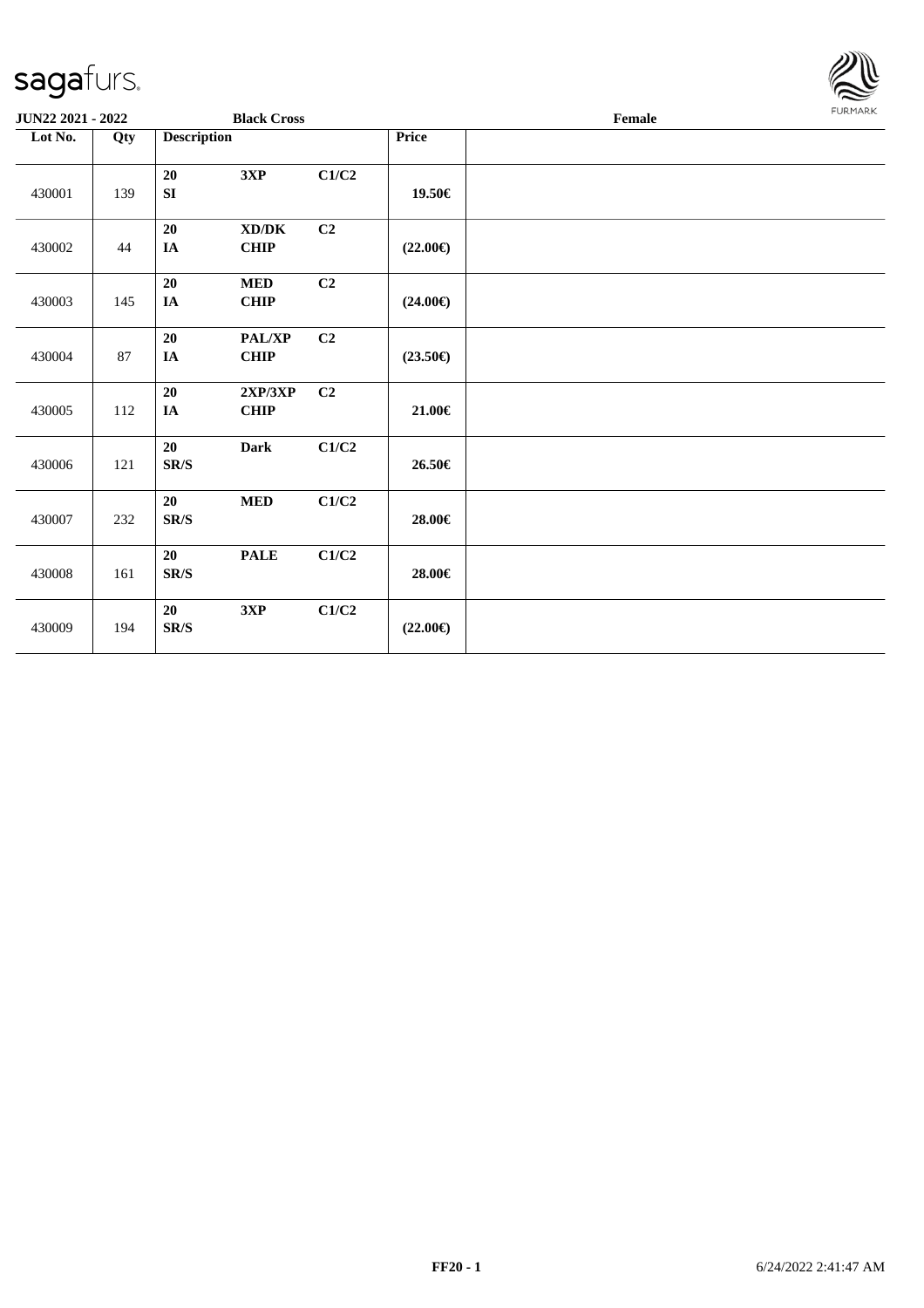

| JUN22 2021 - 2022                                                     |     |                                  | <b>Black Cross</b>                  |                           |                                                | Female |  |
|-----------------------------------------------------------------------|-----|----------------------------------|-------------------------------------|---------------------------|------------------------------------------------|--------|--|
| Lot No.                                                               | Qty | <b>Description</b>               |                                     |                           | Price                                          |        |  |
| 430061                                                                | 196 | $\bf{0}$<br>${\bf S}{\bf I}$     | $\mathbf{X}\mathbf{D}$              | C1/C2                     | $(21.00\epsilon)$                              |        |  |
| 430062                                                                | 127 | $\bf{0}$<br>SI                   | $\mathbf{X}\mathbf{D}$              | C1/C2                     | $(21.00\epsilon)$                              |        |  |
| 430063                                                                | 317 | $\bf{0}$<br>SI                   | <b>Dark</b>                         | C1/C2                     | $(22.50\epsilon)$                              |        |  |
| 430064                                                                | 235 | $\bf{0}$<br>SI                   | <b>Dark</b>                         | C1/C2                     | $(22.50\epsilon)$                              |        |  |
| 430065                                                                | 145 | $\bf{0}$<br>SI                   | $\bold{X}\bold{D}/\bold{D}\bold{K}$ | C3                        | $(19.50\epsilon)$                              |        |  |
| 430066                                                                | 177 | $\boldsymbol{0}$<br>SI           | $\bold{X}\bold{D}/\bold{D}\bold{K}$ | C3                        | $(19.50\epsilon)$                              |        |  |
| * * * * * * * * * * * * * *<br>$* 430067$<br>$*$                      | 465 | $\mathbf{0}$<br>${\bf SI}$       | $\bf MED$                           | C1/C2                     | $(24.00\epsilon)$                              |        |  |
| $\ast$<br>* 430068<br>* * * * * * * * * * * * * *                     | 113 |                                  | 578 Skins                           |                           | $\ast$<br>$(24.00\epsilon)$ *<br>* * * * * * * |        |  |
| * * * * * * * * * * * * * * *<br>* 430069<br>$*$                      | 465 | $\mathbf 0$<br>SI                | <b>MED</b>                          | C1/C2                     | $(24.00\epsilon)$                              |        |  |
| $\overline{\phantom{a}^*}$<br>* 430070<br>* * * * * * * * * * * * * * | 70  |                                  | 535 Skins                           |                           | $\ast$<br>$(24.00\epsilon)$ *<br>* * * * * * * |        |  |
| 430071                                                                | 133 | $\boldsymbol{0}$<br>SI           | $\bf MED$                           | C3                        | $(22.00\epsilon)$                              |        |  |
| 430072                                                                | 168 | $\boldsymbol{0}$<br>SI           | <b>MED</b>                          | C3                        | $(22.00\epsilon)$                              |        |  |
| 430073                                                                | 366 | $\bf{0}$<br>SI                   | <b>PALE</b>                         | $\mathbf{C1}/\mathbf{C2}$ | $(24.00\epsilon)$                              |        |  |
| 430074                                                                | 335 | $\mathbf{0}$<br>SI               | <b>PALE</b>                         | C1/C2                     | $(24.00\epsilon)$                              |        |  |
| 430075                                                                | 153 | $\bf{0}$<br>SI                   | $\bold{XP}$                         | C1/C2                     | 22.50€                                         |        |  |
| 430076                                                                | 173 | $\mathbf{0}$<br>${\bf S}{\bf I}$ | $\bold{XP}$                         | C1/C2                     | $(22.50\epsilon)$                              |        |  |
| 430077                                                                | 98  | $\bf{0}$<br>${\bf S}{\bf I}$     | PAL/XP                              | C3                        | $(21.00\epsilon)$                              |        |  |
| 430078                                                                | 155 | $\bf{0}$<br>${\bf S}{\bf I}$     | 2XP                                 | C1/C2                     | $(20.50\epsilon)$                              |        |  |
| 430079                                                                | 304 | $\bf{0}$<br>SI                   | 2XP/3XP                             | C1/C2                     | $(19.00\epsilon)$                              |        |  |
| 430080                                                                | 306 | $\bf{0}$<br>${\bf S}{\bf I}$     | 3XP                                 | C1/C2                     | $(18.00\epsilon)$                              |        |  |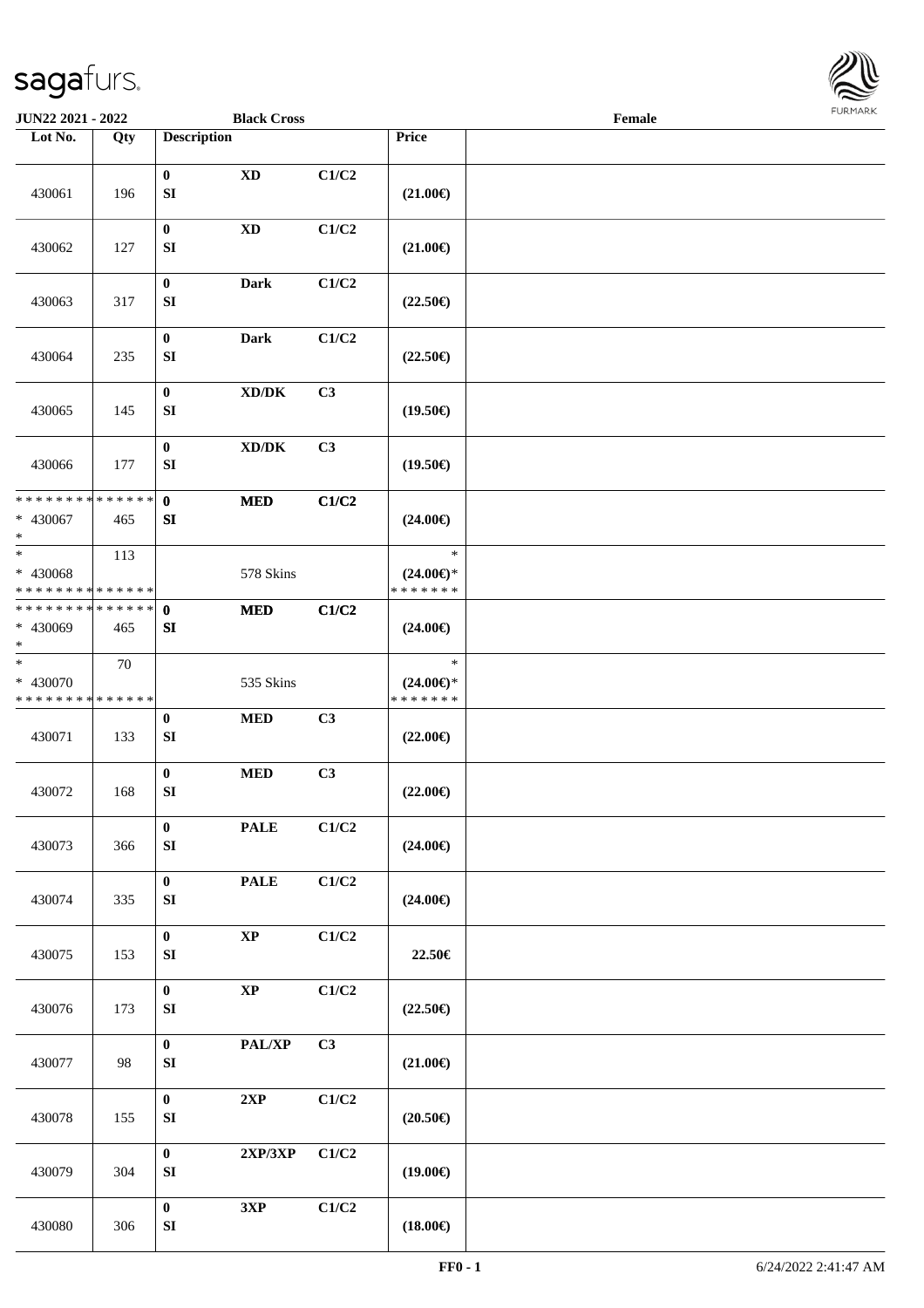

| JUN22 2021 - 2022                                |                   |                                            | <b>Black Cross</b>                          |                |                                                | Female |  |
|--------------------------------------------------|-------------------|--------------------------------------------|---------------------------------------------|----------------|------------------------------------------------|--------|--|
| Lot No.                                          | $\overline{Q}$ ty | <b>Description</b>                         |                                             |                | Price                                          |        |  |
| 430081                                           | 115               | $\bf{0}$<br>${\bf S}{\bf I}$               | 2XP/3XP                                     | C3             | 16.50€                                         |        |  |
| 430082                                           | 162               | $\boldsymbol{0}$<br>$\mathbf{I}\mathbf{B}$ | $\bold{X}\bold{D}/\bold{D}\bold{K}$<br>FIG1 | C2             | $(19.50\epsilon)$                              |        |  |
| 430083                                           | 153               | $\pmb{0}$<br>$\bf{IB}$                     | $\bf MED$<br>FIG1                           | C2             | $(21.00\epsilon)$                              |        |  |
| 430084                                           | 143               | $\boldsymbol{0}$<br>$\bf I\bf B$           | $\bf MED$<br>FIG1                           | C2             | $(21.00\epsilon)$                              |        |  |
| 430085                                           | 166               | $\pmb{0}$<br>$\bf I\bf B$                  | <b>PALE</b><br>FIG1                         | C2             | 21.00€                                         |        |  |
| 430086                                           | 102               | $\boldsymbol{0}$<br>$\bf{IB}$              | $\bold{XP}$<br>FIG1                         | C2             | $(19.50\epsilon)$                              |        |  |
| 430087                                           | 258               | $\boldsymbol{0}$<br>$\bf I\bf B$           | 2XP/3XP<br>FIG1                             | C <sub>2</sub> | $(17.50\epsilon)$                              |        |  |
| 430088                                           | 40                | 20/0<br>$\bf IB$                           | 3XD/2XD<br><b>CHIP</b>                      | C2             | 15.50€                                         |        |  |
| 430089                                           | 156               | $20/0$<br>$\bf{IB}$                        | $\bold{X}\bold{D}/\bold{D}\bold{K}$<br>CHIP | C2             | $(19.50\epsilon)$                              |        |  |
| 430090                                           | 172               | $20/0$<br>$\bf IB$                         | $\bf MED$<br>CHIP                           | C2             | $(21.00\epsilon)$                              |        |  |
| 430091                                           | 262               | 20/0<br>$\bf{IB}$                          | PAL/XP<br>CHIP                              | C <sub>2</sub> | $(20.50\epsilon)$                              |        |  |
| 430092                                           | 139               | $\boldsymbol{0}$<br>$\bf{IB}$              | PAL/XP<br><b>CHIP</b>                       | C2             | $(20.50\epsilon)$                              |        |  |
| 430093                                           | 257               | 20/0<br>IB                                 | 2XP/3XP<br><b>CHIP</b>                      | C <sub>2</sub> | $(17.50\epsilon)$                              |        |  |
| 430094                                           | 264               | $\mathbf{0}$<br><b>SAGA</b>                | 2XD                                         | C1/C2          | $(22.00\epsilon)$                              |        |  |
| 430095                                           | 504               | $\bf{0}$<br>SR/S                           | <b>XD</b>                                   | C1/C2          | $(23.50\epsilon)$                              |        |  |
| 430096                                           | 166               | $\mathbf{0}$<br>SR/S                       | 2XD/XD                                      | C3             | $(20.50\epsilon)$                              |        |  |
| * * * * * * * * * * * * * * *<br>* 430097<br>$*$ | 445               | $\mathbf{0}$<br><b>SAGA</b>                | <b>Dark</b>                                 | C1/C2          | $(25.00\epsilon)$                              |        |  |
| $*$<br>* 430098<br>* * * * * * * * * * * * * *   | 138               |                                            | 583 Skins                                   |                | $\ast$<br>$(25.00\epsilon)$ *<br>* * * * * * * |        |  |
| 430099                                           | 353               | $\mathbf{0}$<br><b>SAGA</b>                | <b>Dark</b>                                 | C1/C2          | $(25.00\epsilon)$                              |        |  |
| 430100                                           | 285               | $\bf{0}$<br>SR/S                           | <b>Dark</b>                                 | C3             | $(22.50\epsilon)$                              |        |  |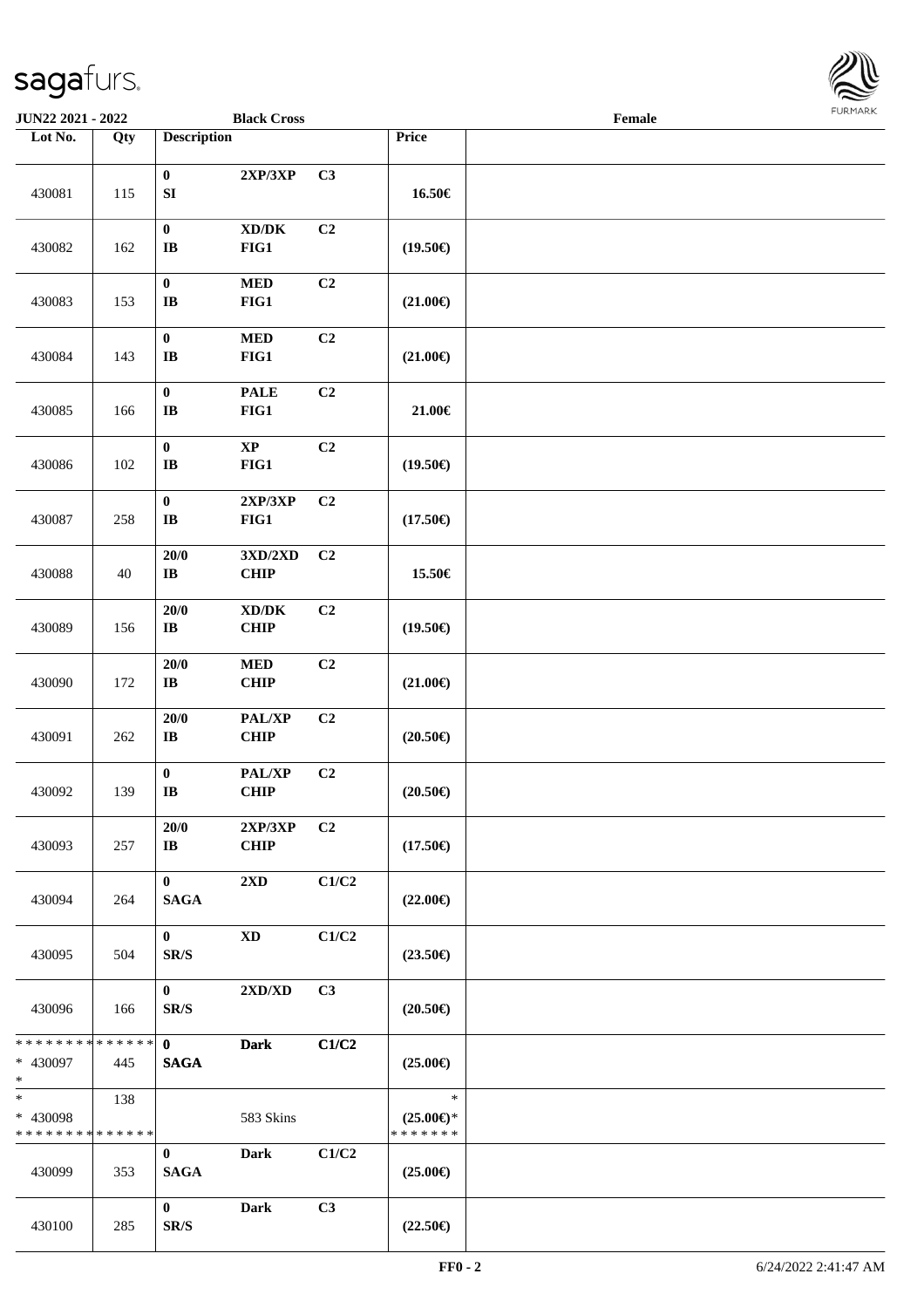

| JUN22 2021 - 2022                         |     |                    | <b>Black Cross</b> |                |                                      | Female |  |
|-------------------------------------------|-----|--------------------|--------------------|----------------|--------------------------------------|--------|--|
| Lot No.                                   | Qty | <b>Description</b> |                    |                | Price                                |        |  |
| ******** <mark>******</mark>              |     |                    |                    |                |                                      |        |  |
|                                           |     | $\mathbf 0$        | <b>MED</b>         | C1             |                                      |        |  |
| * 430101<br>$*$                           | 425 | <b>SAGA</b>        |                    |                | 27.00€                               |        |  |
| $*$                                       |     |                    |                    |                | $\ast$                               |        |  |
|                                           | 72  |                    |                    |                |                                      |        |  |
| * 430102<br>* * * * * * * * * * * * * *   |     |                    | 497 Skins          |                | 27.00€*<br>* * * * * * *             |        |  |
| **************                            |     |                    |                    |                |                                      |        |  |
|                                           |     | $\mathbf 0$        | <b>MED</b>         | C1/C2          |                                      |        |  |
| * 430103<br>$*$                           | 445 | <b>SAGA</b>        |                    |                | $(26.50\epsilon)$                    |        |  |
| $*$                                       |     |                    |                    |                | $\ast$                               |        |  |
|                                           | 356 |                    |                    |                |                                      |        |  |
| $* 430104$<br>* * * * * * * * * * * * * * |     |                    | 801 Skins          |                | $(26.50\epsilon)$ *<br>* * * * * * * |        |  |
| * * * * * * * * * * * * * *               |     | $\mathbf{0}$       |                    | C <sub>2</sub> |                                      |        |  |
| $* 430105$                                |     | <b>SAGA</b>        | <b>MED</b>         |                |                                      |        |  |
| $\ast$                                    | 445 |                    |                    |                | $(26.50\epsilon)$                    |        |  |
| $\ast$                                    | 233 |                    |                    |                | $\ast$                               |        |  |
| * 430106                                  |     |                    | 678 Skins          |                | $(26.50\epsilon)$ *                  |        |  |
| * * * * * * * * * * * * * *               |     |                    |                    |                | * * * * * * *                        |        |  |
|                                           |     | 20/0               | <b>MED</b>         | C <sub>3</sub> |                                      |        |  |
| 430107                                    | 265 | <b>SAGA</b>        |                    |                | $(24.00\epsilon)$                    |        |  |
|                                           |     |                    |                    |                |                                      |        |  |
| * * * * * * * * * * * * * *               |     | $\mathbf{0}$       | <b>PALE</b>        | C1/C2          |                                      |        |  |
| $* 430108$                                | 445 | <b>SAGA</b>        |                    |                | $(26.50\epsilon)$                    |        |  |
| $*$                                       |     |                    |                    |                |                                      |        |  |
| $\ast$                                    | 124 |                    |                    |                | $\ast$                               |        |  |
| * 430109                                  |     |                    | 569 Skins          |                | $(26.50\epsilon)$ *                  |        |  |
| * * * * * * * * * * * * * *               |     |                    |                    |                | * * * * * * *                        |        |  |
| * * * * * * * * * * * * * *               |     | $\mathbf{0}$       | <b>PALE</b>        | C1/C2          |                                      |        |  |
| $* 430110$                                | 445 | <b>SAGA</b>        |                    |                | $(26.50\epsilon)$                    |        |  |
| $*$                                       |     |                    |                    |                |                                      |        |  |
| $*$                                       | 87  |                    |                    |                | $\ast$                               |        |  |
| * 430111                                  |     |                    | 532 Skins          |                | $(26.50\epsilon)$ *                  |        |  |
| * * * * * * * * * * * * * *               |     |                    |                    |                | * * * * * * *                        |        |  |
|                                           |     | $\mathbf{0}$       | <b>PALE</b>        | C <sub>3</sub> |                                      |        |  |
| 430112                                    | 142 | SR/S               |                    |                | $(24.00\epsilon)$                    |        |  |
|                                           |     |                    |                    |                |                                      |        |  |
|                                           |     | $\bf{0}$           | $\bold{XP}$        | C1/C2          |                                      |        |  |
| 430113                                    | 472 | SR/S               |                    |                | $(25.00\epsilon)$                    |        |  |
|                                           |     |                    |                    |                |                                      |        |  |
|                                           |     | $\mathbf{0}$       | $\mathbf{XP}$      | C1/C2          |                                      |        |  |
| 430114                                    | 432 | SR/S               |                    |                | $(25.00\epsilon)$                    |        |  |
|                                           |     |                    |                    |                |                                      |        |  |
|                                           |     | $\bf{0}$           | $\mathbf{XP}$      | C3             |                                      |        |  |
| 430115                                    | 99  | SR/S               |                    |                | $(22.50\epsilon)$                    |        |  |
|                                           |     |                    |                    |                |                                      |        |  |
|                                           |     | $\mathbf{0}$       | PAL/XP             | C3             |                                      |        |  |
| 430116                                    | 149 | SR/S               |                    |                | $(23.50\epsilon)$                    |        |  |
|                                           |     | $\mathbf{0}$       | 2XP                | C1/C2          |                                      |        |  |
| 430117                                    | 294 | SR/S               |                    |                | $(22.50\epsilon)$                    |        |  |
|                                           |     |                    |                    |                |                                      |        |  |
| * * * * * * * * * * * * * *               |     | $\mathbf{0}$       | 3XP                | C1/C2          |                                      |        |  |
| * 430118                                  | 445 | <b>SAGA</b>        |                    |                | $(20.50\epsilon)$                    |        |  |
| $*$                                       |     |                    |                    |                |                                      |        |  |
| $\overline{\phantom{0}}$                  | 217 |                    |                    |                | $\ast$                               |        |  |
| * 430119                                  |     |                    | 662 Skins          |                | $(20.50 \in )^*$                     |        |  |
| * * * * * * * * * * * * * *               |     |                    |                    |                | * * * * * * *                        |        |  |
|                                           |     | $\bf{0}$           | 3XP                | C1/C2          |                                      |        |  |
| 430120                                    | 318 | SR/S               |                    |                | $(20.50\epsilon)$                    |        |  |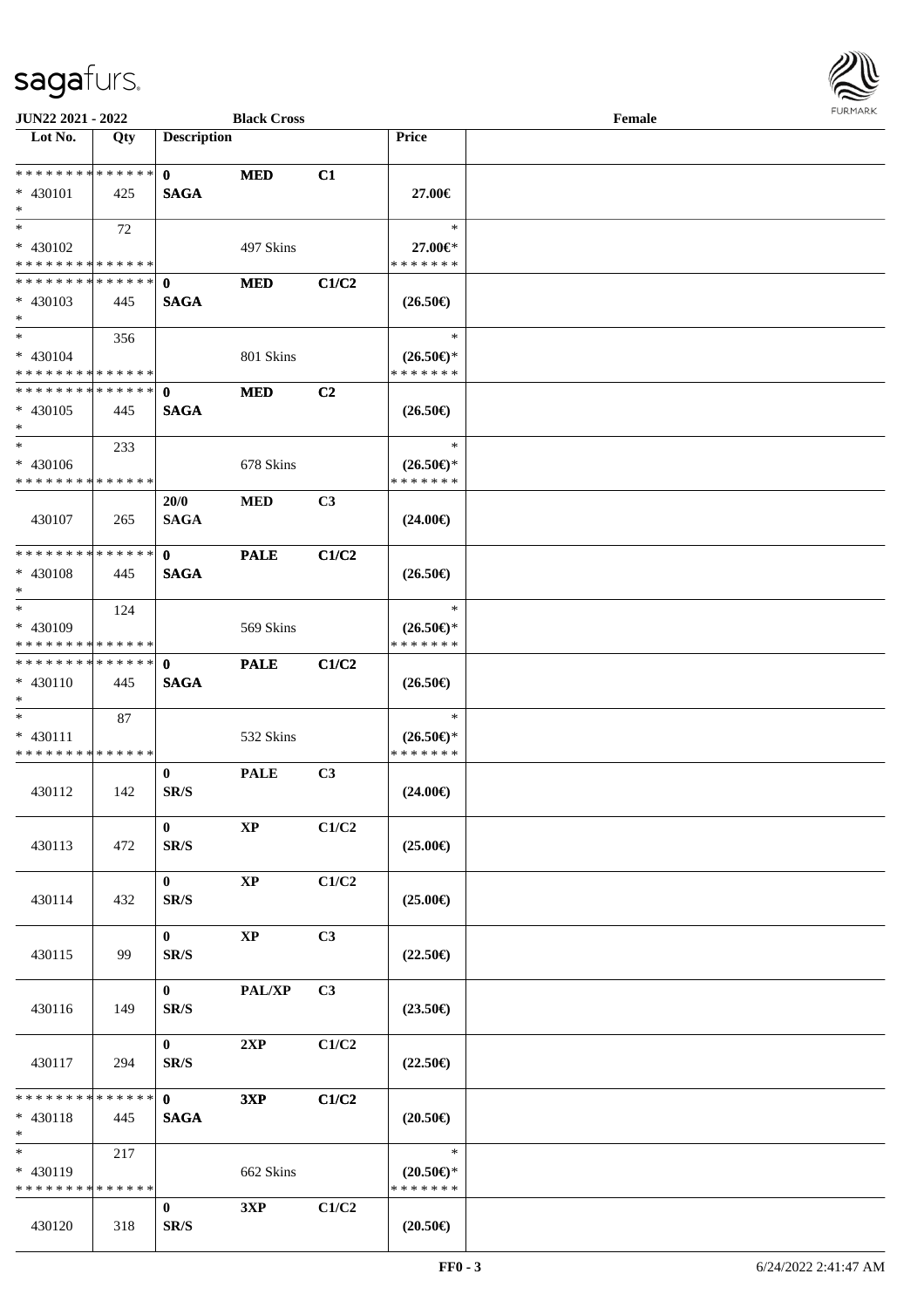

| <b>JUN22 2021 - 2022</b> |                   |                                              | <b>Black Cross</b>                            |                |                   | Female |  |
|--------------------------|-------------------|----------------------------------------------|-----------------------------------------------|----------------|-------------------|--------|--|
| Lot No.                  | $\overline{Q}$ ty | <b>Description</b>                           |                                               |                | Price             |        |  |
| 430121                   | 179               | $\boldsymbol{0}$<br>$\mathbf{SR}/\mathbf{S}$ | 2XP/3XP                                       | C3             | $(18.00\epsilon)$ |        |  |
| 430122                   | 105               | $\boldsymbol{0}$<br>IA                       | $3{\rm X} {\rm D} / 2{\rm X} {\rm D}$<br>SPT1 | C1/C2          | $(19.00\epsilon)$ |        |  |
| 430123                   | 97                | $\pmb{0}$<br>IA                              | $\mathbf{X}\mathbf{D}$<br>SPT1                | C1/C2          | $(20.50\epsilon)$ |        |  |
| 430124                   | 110               | $\boldsymbol{0}$<br>$I\!\!A$                 | Dark<br>SPT1                                  | C1/C2          | $(22.00\epsilon)$ |        |  |
| 430125                   | 152               | $\boldsymbol{0}$<br>IA                       | $\bf MED$<br>SPT1                             | C1/C2          | $(23.50\epsilon)$ |        |  |
| 430126                   | 128               | $\boldsymbol{0}$<br>IA                       | <b>PALE</b><br>SPT1                           | C1/C2          | $(23.50\epsilon)$ |        |  |
| 430127                   | 40                | $\boldsymbol{0}$<br>IA                       | $\bold{XP}$<br>SPT1                           | C1/C2          | $(22.00\epsilon)$ |        |  |
| 430128                   | 43                | $\pmb{0}$<br>$I\!\!A$                        | 3XD/2XD<br>FIG1                               | C1/C2          | $(19.00\epsilon)$ |        |  |
| 430129                   | 40                | $\pmb{0}$<br>$I\!\!A$                        | $\mathbf{X}\mathbf{D}$<br>FIG1                | C1/C2          | $(20.50\epsilon)$ |        |  |
| 430130                   | 101               | $\pmb{0}$<br>$I\!\!A$                        | Dark<br>$FIG1$                                | C1/C2          | $(22.00\epsilon)$ |        |  |
| 430131                   | 274               | $\pmb{0}$<br>$I\!\!A$                        | $\bf MED$<br>FIG1                             | C1/C2          | $(23.50\epsilon)$ |        |  |
| 430132                   | 238               | $\boldsymbol{0}$<br>$I\!\!A$                 | <b>PALE</b><br>FIG1                           | C1/C2          | $(23.50\epsilon)$ |        |  |
| 430133                   | 150               | $\bf{0}$<br>$I\!\!A$                         | $\mathbf{XP}$<br>FIG1                         | C1/C2          | $(22.00\epsilon)$ |        |  |
| 430134                   | 308               | $\boldsymbol{0}$<br>IA                       | 2XP/3XP<br>FIG1                               | C1/C2          | 19.50€            |        |  |
| 430135                   | 115               | 20/0<br>IA                                   | $3{\bf X}{\bf D}/2{\bf X}{\bf D}$<br>CHIP     | C <sub>2</sub> | 19.00€            |        |  |
| 430136                   | 256               | $\mathbf{0}$<br>IA                           | $\bold{X}\bold{D}/\bold{D}\bold{K}$<br>CHIP   | C2             | $(22.00\epsilon)$ |        |  |
| 430137                   | 241               | $\mathbf{0}$<br>IA                           | $\bf MED$<br><b>CHIP</b>                      | C2             | $(23.50\epsilon)$ |        |  |
| 430138                   | 405               | $\bf{0}$<br>IA                               | PAL/XP<br><b>CHIP</b>                         | C2             | $(22.50\epsilon)$ |        |  |
| 430139                   | 144               | $\bf{0}$<br>IA                               | PAL/XP<br>CHIP                                | C2             | $(22.50\epsilon)$ |        |  |
| 430140                   | 269               | $\boldsymbol{0}$<br>$I\!\!A$                 | 2XP/3XP<br><b>CHIP</b>                        | C <sub>2</sub> | $(19.50\epsilon)$ |        |  |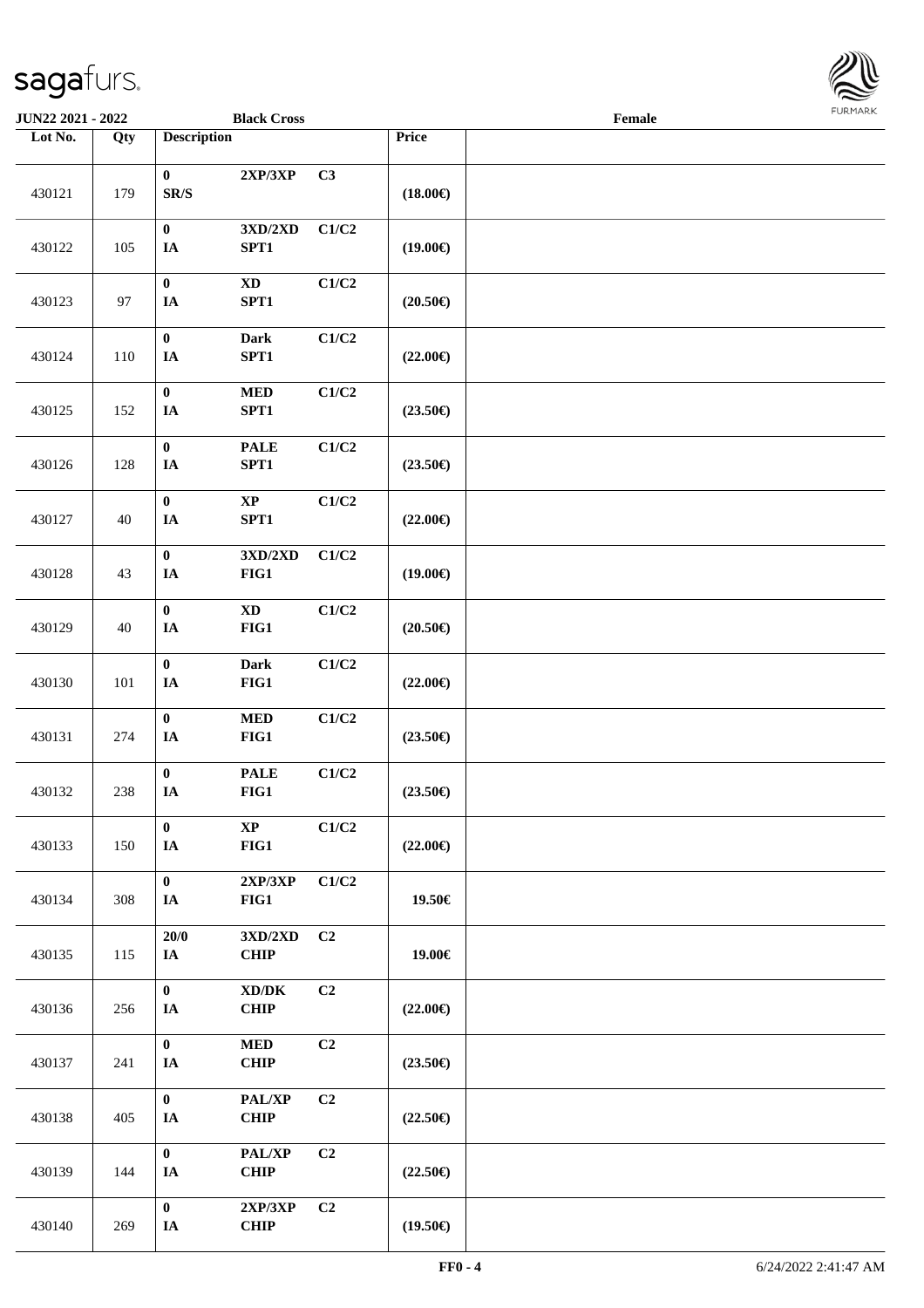

| JUN22 2021 - 2022 |     |                             | <b>Black Cross</b> |       |                   | Female |  |  |  |  |
|-------------------|-----|-----------------------------|--------------------|-------|-------------------|--------|--|--|--|--|
| Lot No.           | Qty | <b>Description</b>          |                    |       | <b>Price</b>      |        |  |  |  |  |
| 430141            | 144 | $\mathbf{0}$<br><b>SROY</b> | 2XD                | C1/C2 | $(22.50\epsilon)$ |        |  |  |  |  |
| 430142            | 200 | $\bf{0}$<br><b>SROY</b>     | <b>Dark</b>        | C1/C2 | $(25.50\epsilon)$ |        |  |  |  |  |
| 430143            | 158 | $\bf{0}$<br><b>SROY</b>     | <b>Dark</b>        | C1/C2 | $(25.50\epsilon)$ |        |  |  |  |  |
| 430144            | 412 | $\bf{0}$<br><b>SROY</b>     | $\bf MED$          | C1/C2 | 27.00€            |        |  |  |  |  |
| 430145            | 274 | $\mathbf{0}$<br><b>SROY</b> | $\bf MED$          | C1/C2 | 27.00€            |        |  |  |  |  |
| 430146            | 201 | $\bf{0}$<br><b>SROY</b>     | <b>PALE</b>        | C1/C2 | 27.00€            |        |  |  |  |  |
| 430147            | 202 | $\bf{0}$<br><b>SROY</b>     | <b>PALE</b>        | C1/C2 | 27.00€            |        |  |  |  |  |
| 430148            | 171 | $\mathbf{0}$<br><b>SROY</b> | 3XP                | C1/C2 | $(21.00\epsilon)$ |        |  |  |  |  |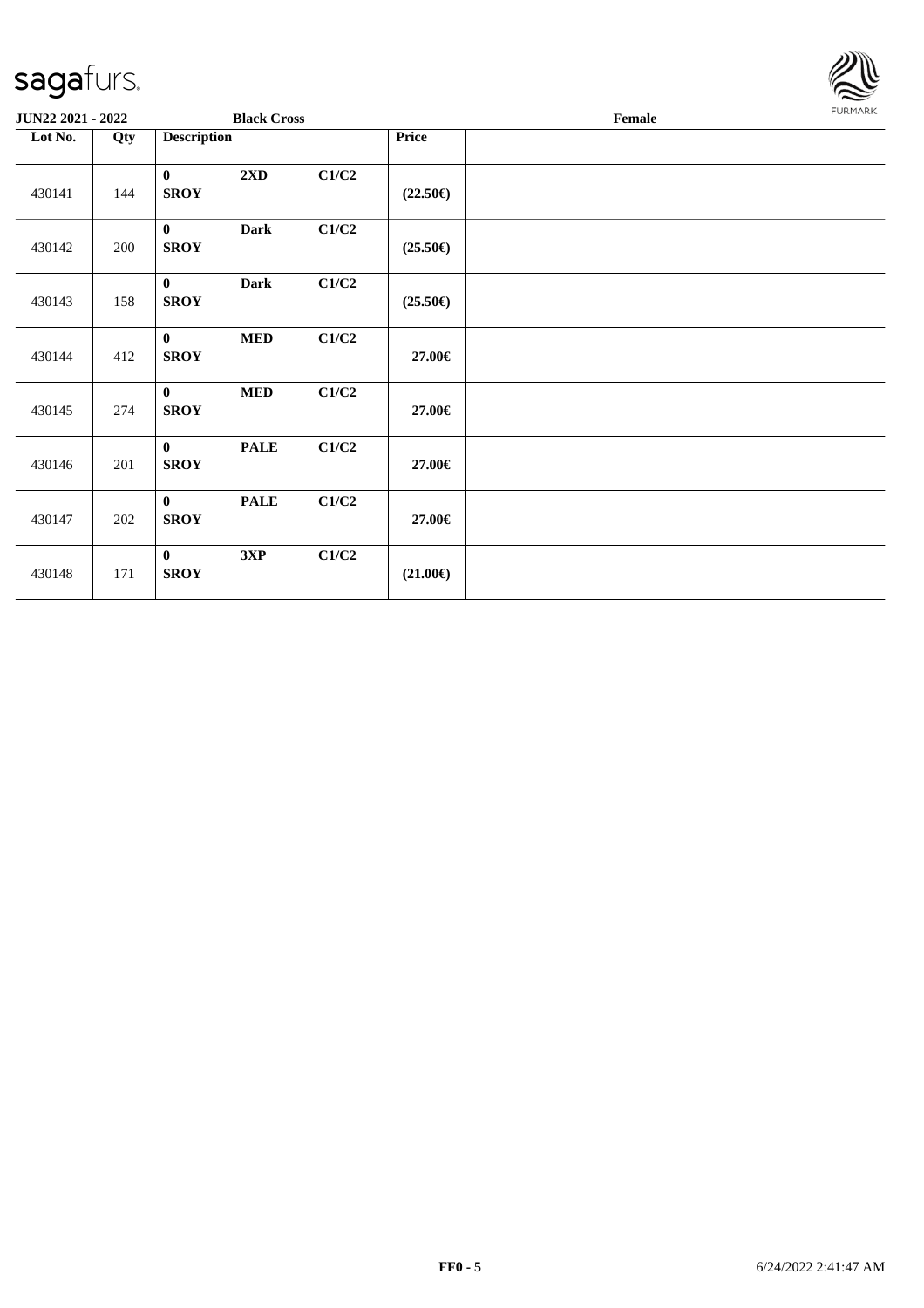

| JUN22 2021 - 2022                                  |     |                            | <b>Black Cross</b>                  |                |                                                | Female |  |
|----------------------------------------------------|-----|----------------------------|-------------------------------------|----------------|------------------------------------------------|--------|--|
| Lot No.                                            | Qty | <b>Description</b>         |                                     |                | Price                                          |        |  |
| 430201                                             | 109 | 0/1<br>${\bf SI}$          | 3XD                                 | C1/C2          | 15.00€                                         |        |  |
| 430202                                             | 224 | 0/1<br>SI                  | $2\mathbf{X}\mathbf{D}$             | C1/C2          | 14.50€                                         |        |  |
| 430203                                             | 154 | 0/1<br>${\bf S}{\bf I}$    | 2XD                                 | C3             | 13.50€                                         |        |  |
| 430204                                             | 47  | 0/1<br>${\bf SI}$          | 3XD                                 | C3             | 12.50€                                         |        |  |
| 430205                                             | 363 | $\mathbf{1}$<br>SI         | $\mathbf{X}\mathbf{D}$              | C1/C2          | $(16.00\epsilon)$                              |        |  |
| 430206                                             | 207 | $\mathbf{1}$<br>SI         | <b>XD</b>                           | C1/C2          | $(16.00\epsilon)$                              |        |  |
| ******** <mark>******</mark><br>$* 430207$<br>$*$  | 505 | $\mathbf{1}$<br>${\bf SI}$ | <b>Dark</b>                         | C1/C2          | $(17.50\epsilon)$                              |        |  |
| $*$<br>* 430208<br>* * * * * * * * * * * * * *     | 149 |                            | 654 Skins                           |                | $\ast$<br>$(17.50\epsilon)$ *<br>* * * * * * * |        |  |
| 430209                                             | 497 | 1<br>SI                    | <b>Dark</b>                         | C1/C2          | $(17.50\epsilon)$                              |        |  |
| 430210                                             | 184 | $\mathbf{1}$<br>${\bf SI}$ | $\bold{X}\bold{D}/\bold{D}\bold{K}$ | C3             | 14.50€                                         |        |  |
| * * * * * * * * * * * * * * *<br>* 430211<br>$*$   | 505 | $\mathbf{1}$<br>SI         | <b>MED</b>                          | C1/C2          | $(19.00\epsilon)$                              |        |  |
| $*$<br>* 430212<br>* * * * * * * * * * * * * * *   | 505 |                            | 1010 Skins                          |                | $\ast$<br>$(19.00\epsilon)$ *<br>*******       |        |  |
| 430213                                             | 311 | $\mathbf{1}$<br>SI         | <b>MED</b>                          | C <sub>3</sub> | $(16.50\epsilon)$                              |        |  |
| * * * * * * * * * * * * * * *<br>$* 430214$<br>$*$ | 525 | $\mathbf{1}$<br>SI         | <b>PALE</b>                         | C1/C2          | $(19.00\epsilon)$                              |        |  |
| $*$<br>$* 430215$<br>* * * * * * * * * * * * * *   | 167 |                            | 692 Skins                           |                | $\ast$<br>$(19.00\epsilon)$ *<br>* * * * * * * |        |  |
| 430216                                             | 158 | $\mathbf{1}$<br>SI         | <b>PALE</b>                         | C3             | 17.50€                                         |        |  |
| 430217                                             | 234 | $\mathbf{1}$<br>SI         | $\mathbf{XP}$                       | C1/C2          | 17.50€                                         |        |  |
| 430218                                             | 105 | $\mathbf{1}$<br>SI         | <b>XP</b>                           | C3             | 16.50€                                         |        |  |
| 430219                                             | 165 | $\mathbf{1}$<br>SI         | 2XP                                 | C1/C2          | 15.00€                                         |        |  |
| 430220                                             | 362 | $\mathbf{1}$<br>SI         | 3XP                                 | C1/C2          | 14.00€                                         |        |  |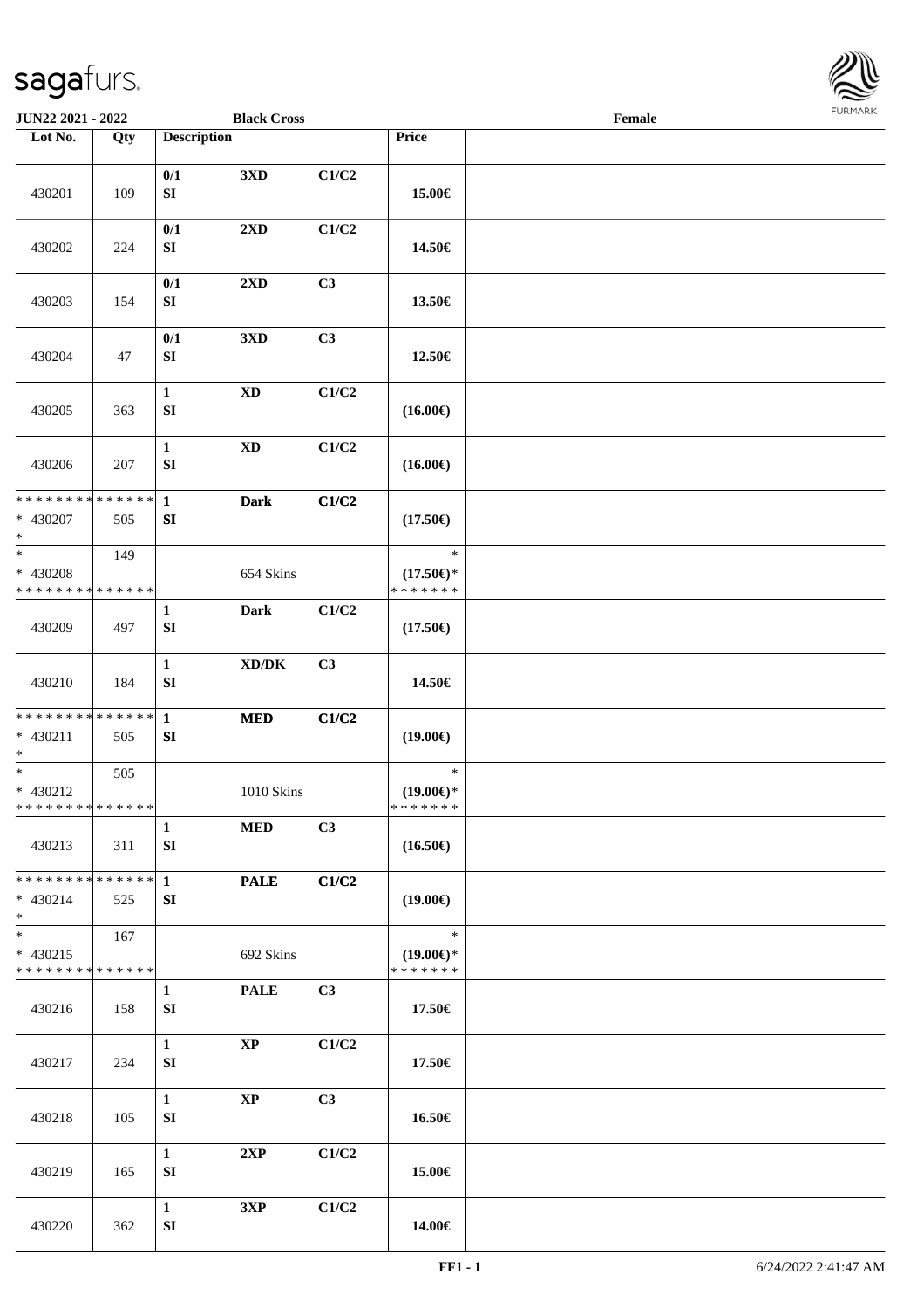

| JUN22 2021 - 2022 |                   |                                        | <b>Black Cross</b>                                |                |                   | Female |  |
|-------------------|-------------------|----------------------------------------|---------------------------------------------------|----------------|-------------------|--------|--|
| Lot No.           | $\overline{Q}$ ty | <b>Description</b>                     |                                                   |                | Price             |        |  |
| 430221            | 215               | $\mathbf{1}$<br>${\bf S}{\bf I}$       | 2XP/3XP                                           | C3             | 13.00€            |        |  |
| 430222            | 63                | 0/1<br>$\mathbf{I}\mathbf{B}$          | $3{\rm X D}/2{\rm X D}$<br>FIG1                   | C <sub>2</sub> | 14.50€            |        |  |
| 430223            | 131               | $\mathbf{1}$<br>$\bf IB$               | 2XD/XD<br>FIG1                                    | C2             | 13.00€            |        |  |
| 430224            | 45                | 0/1<br>$\bf{IB}$                       | 2XD/XD<br>FIG1                                    | C <sub>2</sub> | 14.00€            |        |  |
| 430225            | 172               | $\mathbf{1}$<br>$\bf IB$               | <b>Dark</b><br>FIG1                               | C2             | $(15.00\epsilon)$ |        |  |
| 430226            | 139               | 0/1<br>$\mathbf{I}\mathbf{B}$          | <b>Dark</b><br>FIG1                               | C2             | 16.00€            |        |  |
| 430227            | 281               | $\mathbf 1$<br>$\mathbf I\mathbf B$    | $\bf MED$<br>FIG1                                 | C2             | $(16.50\epsilon)$ |        |  |
| 430228            | 194               | $\mathbf{1}$<br>$\mathbf{I}\mathbf{B}$ | $\bf MED$<br>FIG1                                 | C2             | 16.50€            |        |  |
| 430229            | 319               | $\mathbf{1}$<br>$\mathbf I\mathbf B$   | PAL/XP<br>FIG1                                    | C2             | $(16.00\epsilon)$ |        |  |
| 430230            | 256               | $\mathbf 1$<br>$\mathbf I\mathbf B$    | 2XP/3XP<br>FIG1                                   | C <sub>2</sub> | 14.00€            |        |  |
| 430231            | 39                | $\mathbf 1$<br>$\mathbf{I}\mathbf{B}$  | 3XD/2XD<br><b>CHIP</b>                            | C <sub>2</sub> | 13.00€            |        |  |
| 430232            | 29                | 0/1<br>$\bf{IB}$                       | $3{\bf X}{\bf D}/2{\bf X}{\bf D}$<br><b>CHIP</b>  | C <sub>2</sub> | 13.00€            |        |  |
| 430233            | 179               | $\mathbf{1}$<br>$\bf IB$               | $\bold{X}\bold{D}/\bold{D}\bold{K}$<br>CHIP       | C <sub>2</sub> | $(14.50\epsilon)$ |        |  |
| 430234            | 151               | $0/1$<br>$\bf I\bf B$                  | $\boldsymbol{\text{XD}/\text{DK}}$<br><b>CHIP</b> | C <sub>2</sub> | $(14.50\epsilon)$ |        |  |
| 430235            | 180               | $\mathbf{1}$<br>$\mathbf{I}\mathbf{B}$ | $\bf MED$<br>CHIP                                 | C2             | $(16.50\epsilon)$ |        |  |
| 430236            | 247               | $0/1$<br>$\bf I\bf B$                  | $\bf MED$<br><b>CHIP</b>                          | C <sub>2</sub> | $(16.50\epsilon)$ |        |  |
| 430237            | 229               | $\mathbf{1}$<br>$\mathbf{I}\mathbf{B}$ | PAL/XP<br><b>CHIP</b>                             | C <sub>2</sub> | $(16.00\epsilon)$ |        |  |
| 430238            | 201               | $\mathbf{1}$<br>$\bf IB$               | PAL/XP<br><b>CHIP</b>                             | C <sub>2</sub> | $(16.00\epsilon)$ |        |  |
| 430239            | 198               | $\mathbf{1}$<br>$\mathbf{I}\mathbf{B}$ | 2XP/3XP<br>CHIP                                   | C2             | 13.00€            |        |  |
| 430240            | 162               | $0/1$<br>$\rm II$                      | $\mathbf{ALL}$                                    | C2             | $12.50\in$        |        |  |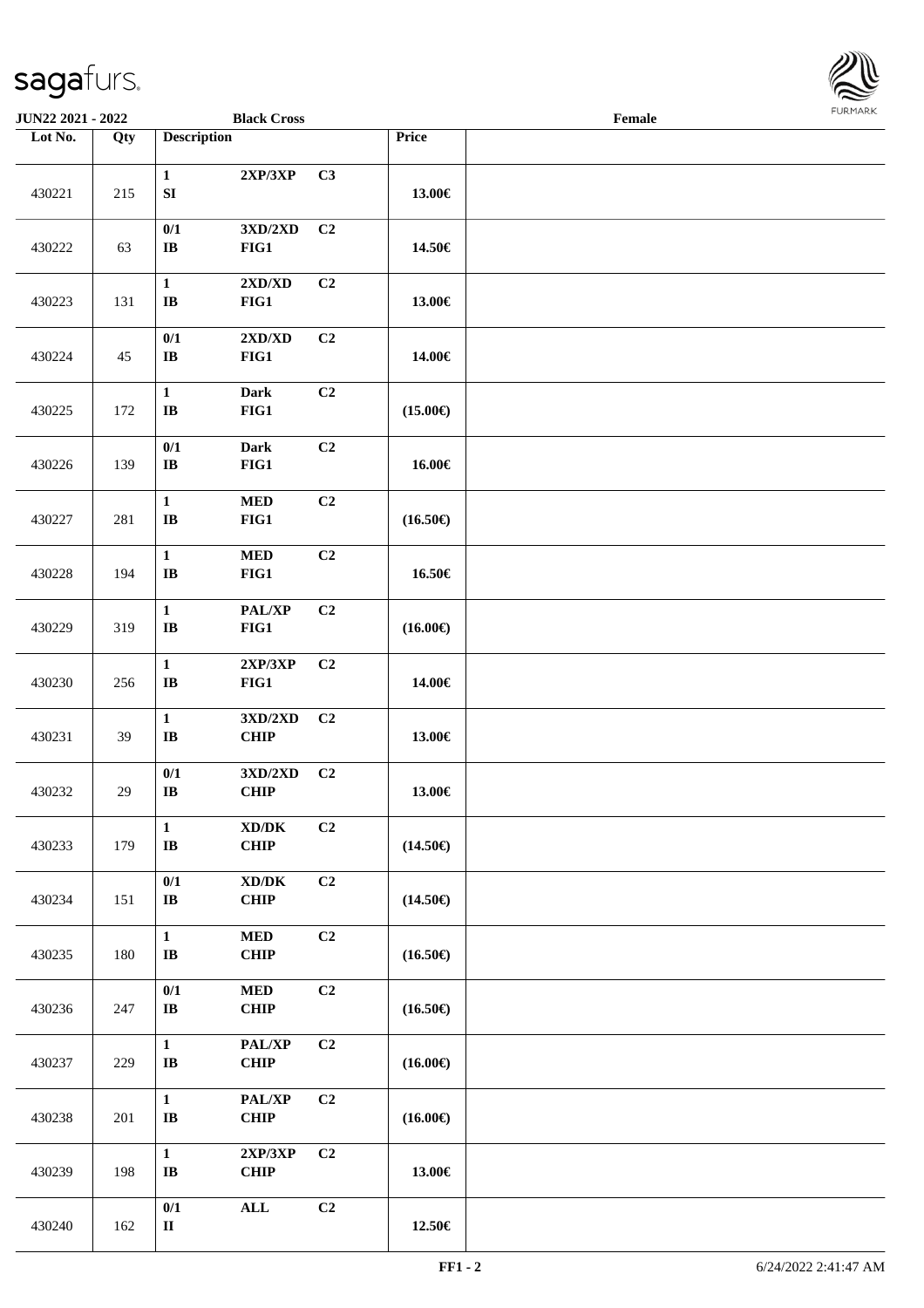

| JUN22 2021 - 2022                                |     |                             | <b>Black Cross</b>      |                |                                      | Female |  |
|--------------------------------------------------|-----|-----------------------------|-------------------------|----------------|--------------------------------------|--------|--|
| Lot No.                                          | Qty | <b>Description</b>          |                         |                | Price                                |        |  |
|                                                  |     | 0/1                         | 5XD                     | C2             |                                      |        |  |
| 430241                                           | 115 | SR/S                        |                         |                | 17.50€                               |        |  |
| 430242                                           | 280 | 0/1<br>SR/S                 | 3XD                     | C1/C2          | 16.50€                               |        |  |
| 430243                                           | 116 | 0/1<br>SR/S                 | 3XD                     | C <sub>3</sub> | 14.00€                               |        |  |
| * * * * * * * * * * * * * *<br>$* 430244$<br>$*$ | 484 | $\mathbf{1}$<br><b>SAGA</b> | $2\mathbf{X}\mathbf{D}$ | C1/C2          | $(16.50\epsilon)$                    |        |  |
| $*$                                              | 127 |                             |                         |                | $\ast$                               |        |  |
| $* 430245$<br>* * * * * * * * * * * * * *        |     |                             | 611 Skins               |                | $(16.50\epsilon)$ *<br>* * * * * * * |        |  |
| 430246                                           | 306 | $\mathbf{1}$<br>SR/S        | 2XD                     | C <sub>3</sub> | 14.50€                               |        |  |
| 430247                                           | 260 | $\mathbf{1}$<br><b>SAGA</b> | $\mathbf{X}\mathbf{D}$  | C1             | $(19.00\epsilon)$                    |        |  |
| * * * * * * * * * * * * * *                      |     | $\mathbf{1}$                | <b>XD</b>               | C2             |                                      |        |  |
| $* 430248$<br>$*$                                | 485 | <b>SAGA</b>                 |                         |                | $(18.00\epsilon)$                    |        |  |
| $\ast$                                           | 74  |                             |                         |                | $\ast$                               |        |  |
| * 430249<br>* * * * * * * * * * * * * *          |     |                             | 559 Skins               |                | $(18.00\epsilon)$ *<br>* * * * * * * |        |  |
|                                                  |     | 1                           | <b>XD</b>               | C3             |                                      |        |  |
| 430250                                           | 281 | SR/S                        |                         |                | $(16.00\epsilon)$                    |        |  |
| * * * * * * * * * * * * * * *                    |     | $\mathbf{1}$                | <b>Dark</b>             | C1             |                                      |        |  |
| * 430251<br>$*$                                  | 485 | <b>SAGA</b>                 |                         |                | $(20.50\epsilon)$                    |        |  |
| $*$                                              | 167 |                             |                         |                | $\ast$                               |        |  |
| $* 430252$<br>* * * * * * * * * * * * * *        |     |                             | 652 Skins               |                | $(20.50\epsilon)$ *<br>* * * * * * * |        |  |
|                                                  |     |                             | <b>Dark</b>             | C2             |                                      |        |  |
| $* 430253$<br>$*$                                | 485 | <b>SAGA</b>                 |                         |                | $(19.50\epsilon)$                    |        |  |
| $*$ $-$                                          | 281 |                             |                         |                | $\ast$                               |        |  |
| * 430254<br>* * * * * * * * * * * * * *          |     |                             | 766 Skins               |                | $(19.50\epsilon)$ *<br>* * * * * * * |        |  |
| 430255                                           | 180 | $\mathbf{1}$<br>SR/S        | <b>Dark</b>             | C <sub>3</sub> | 17.50€                               |        |  |
| ************** 1                                 |     |                             | <b>MED</b>              | C1             |                                      |        |  |
| $* 430256$<br>$*$                                | 485 | <b>SAGA</b>                 |                         |                | 22.00€                               |        |  |
| $*$ and $*$                                      | 31  |                             |                         |                | $\ast$                               |        |  |
| $* 430257$<br>* * * * * * * * * * * * * *        |     |                             | 516 Skins               |                | 22.00€*<br>* * * * * * *             |        |  |
| **************                                   |     | $1 -$                       | <b>MED</b>              | C1             |                                      |        |  |
| $* 430258$<br>$*$                                | 485 | <b>SAGA</b>                 |                         |                | 22.00€                               |        |  |
| $*$ and $*$                                      | 457 |                             |                         |                | $\ast$                               |        |  |
| $* 430259$<br>* * * * * * * * * * * * * *        |     |                             | 942 Skins               |                | 22.00€*<br>* * * * * * *             |        |  |
| * * * * * * * * * * * * * * *                    |     | $\mathbf 1$                 | <b>MED</b>              | C2             |                                      |        |  |
| $* 430260$                                       | 484 | <b>SAGA</b>                 |                         |                | 21.00€                               |        |  |
| $*$                                              |     |                             |                         |                |                                      |        |  |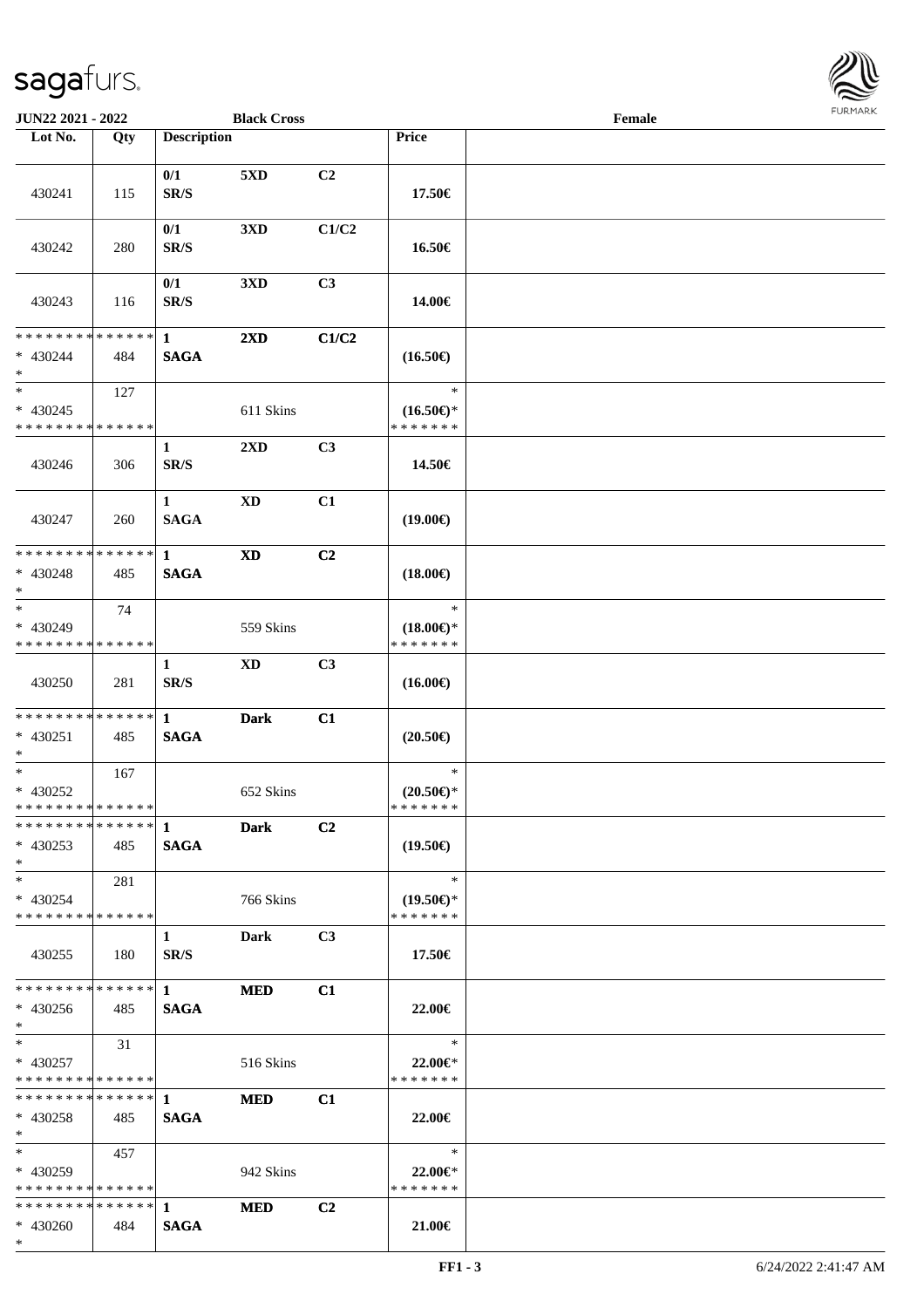

| JUN22 2021 - 2022                          |     |                             | <b>Black Cross</b> |                |                         | Female |  |
|--------------------------------------------|-----|-----------------------------|--------------------|----------------|-------------------------|--------|--|
| Lot No.                                    | Qty | <b>Description</b>          |                    |                | Price                   |        |  |
|                                            |     |                             |                    |                |                         |        |  |
| $*$<br>* 430261                            |     | $\mathbf{1}$<br><b>SAGA</b> | <b>MED</b>         | C <sub>2</sub> | $\ast$<br>$21.00 \in$ * |        |  |
| $*$                                        | 460 |                             |                    |                | $\ast$                  |        |  |
| $*$                                        | 410 |                             |                    |                | $\ast$                  |        |  |
| * 430262                                   |     |                             | 1354 Skins         |                | $21.00 \in$             |        |  |
| * * * * * * * * * * * * * *                |     |                             |                    |                | * * * * * * *           |        |  |
|                                            |     | $\mathbf{1}$                | <b>MED</b>         | C2             |                         |        |  |
| 430263                                     | 485 | <b>SAGA</b>                 |                    |                | $(21.00\epsilon)$       |        |  |
|                                            |     |                             |                    |                |                         |        |  |
| * * * * * * * * * * * * * * *              |     | $\mathbf{1}$                | <b>MED</b>         | C3             |                         |        |  |
| * 430264<br>$*$                            | 485 | <b>SAGA</b>                 |                    |                | $(19.00\epsilon)$       |        |  |
| $*$                                        | 130 |                             |                    |                | $\ast$                  |        |  |
| $* 430265$                                 |     |                             | 615 Skins          |                | $(19.00\epsilon)$ *     |        |  |
| * * * * * * * * * * * * * * *              |     |                             |                    |                | * * * * * * *           |        |  |
| * * * * * * * * * * * * * * *              |     | $\mathbf{1}$                | <b>PALE</b>        | C1             |                         |        |  |
| $* 430266$                                 | 485 | <b>SAGA</b>                 |                    |                | $(22.00\epsilon)$       |        |  |
| $*$                                        |     |                             |                    |                |                         |        |  |
| $*$                                        | 67  |                             |                    |                | $\ast$                  |        |  |
| * 430267                                   |     |                             | 552 Skins          |                | $(22.00\epsilon)$ *     |        |  |
| * * * * * * * * <mark>* * * * * * *</mark> |     |                             |                    |                | * * * * * * *           |        |  |
| * * * * * * * * * * * * * * *              |     | 1                           | <b>PALE</b>        | C <sub>2</sub> |                         |        |  |
| * 430268<br>$*$                            | 485 | <b>SAGA</b>                 |                    |                | $(21.00\epsilon)$       |        |  |
| $*$                                        | 235 |                             |                    |                | $\ast$                  |        |  |
| * 430269                                   |     |                             | 720 Skins          |                | $(21.00\epsilon)$ *     |        |  |
| * * * * * * * * * * * * * *                |     |                             |                    |                | * * * * * * *           |        |  |
|                                            |     | $\mathbf{1}$                | <b>PALE</b>        | C3             |                         |        |  |
| 430270                                     | 257 | SR/S                        |                    |                | $(19.00\epsilon)$       |        |  |
|                                            |     |                             |                    |                |                         |        |  |
|                                            |     | $\mathbf{1}$                | <b>XP</b>          | C1/C2          |                         |        |  |
| 430271                                     | 457 | <b>SAGA</b>                 |                    |                | $(19.50\epsilon)$       |        |  |
|                                            |     |                             |                    |                |                         |        |  |
|                                            |     | $\mathbf{1}$                | $\mathbf{XP}$      | C3             |                         |        |  |
| 430272                                     | 199 | SR/S                        |                    |                | 18.50€                  |        |  |
|                                            |     | $\mathbf{1}$                | 2XP                | C1/C2          |                         |        |  |
| 430273                                     | 354 | SR/S                        |                    |                | $(17.50\epsilon)$       |        |  |
|                                            |     |                             |                    |                |                         |        |  |
|                                            |     | $\mathbf{1}$                | 2XP                | C3             |                         |        |  |
| 430274                                     | 46  | SR/S                        |                    |                | 15.50€                  |        |  |
|                                            |     |                             |                    |                |                         |        |  |
| * * * * * * * * * * * * * * *              |     | $\mathbf{1}$                | 3XP                | C1/C2          |                         |        |  |
| $* 430275$                                 | 485 | <b>SAGA</b>                 |                    |                | 15.00€                  |        |  |
| $*$<br>$\overline{\phantom{0}}$            |     |                             |                    |                | $\ast$                  |        |  |
| * 430276                                   | 107 |                             | 592 Skins          |                | 14.50€*                 |        |  |
| * * * * * * * * * * * * * *                |     |                             |                    |                | * * * * * * *           |        |  |
|                                            |     | $\mathbf{1}$                | 3XP                | C3             |                         |        |  |
| 430277                                     | 287 | SR/S                        |                    |                | 14.50€                  |        |  |
|                                            |     |                             |                    |                |                         |        |  |
|                                            |     | $\mathbf{1}$                | 2XD/XD             | C1/C2          |                         |        |  |
| 430278                                     | 239 | IA                          | SPT1               |                | 17.50€                  |        |  |
|                                            |     |                             |                    |                |                         |        |  |
|                                            |     | $\mathbf{1}$                | <b>Dark</b>        | C1/C2          |                         |        |  |
| 430279                                     | 218 | IA                          | SPT1               |                | 17.50€                  |        |  |
|                                            |     | $\mathbf{1}$                | <b>MED</b>         | C1/C2          |                         |        |  |
| 430280                                     | 280 | IA                          | SPT1               |                | $(19.00\epsilon)$       |        |  |
|                                            |     |                             |                    |                |                         |        |  |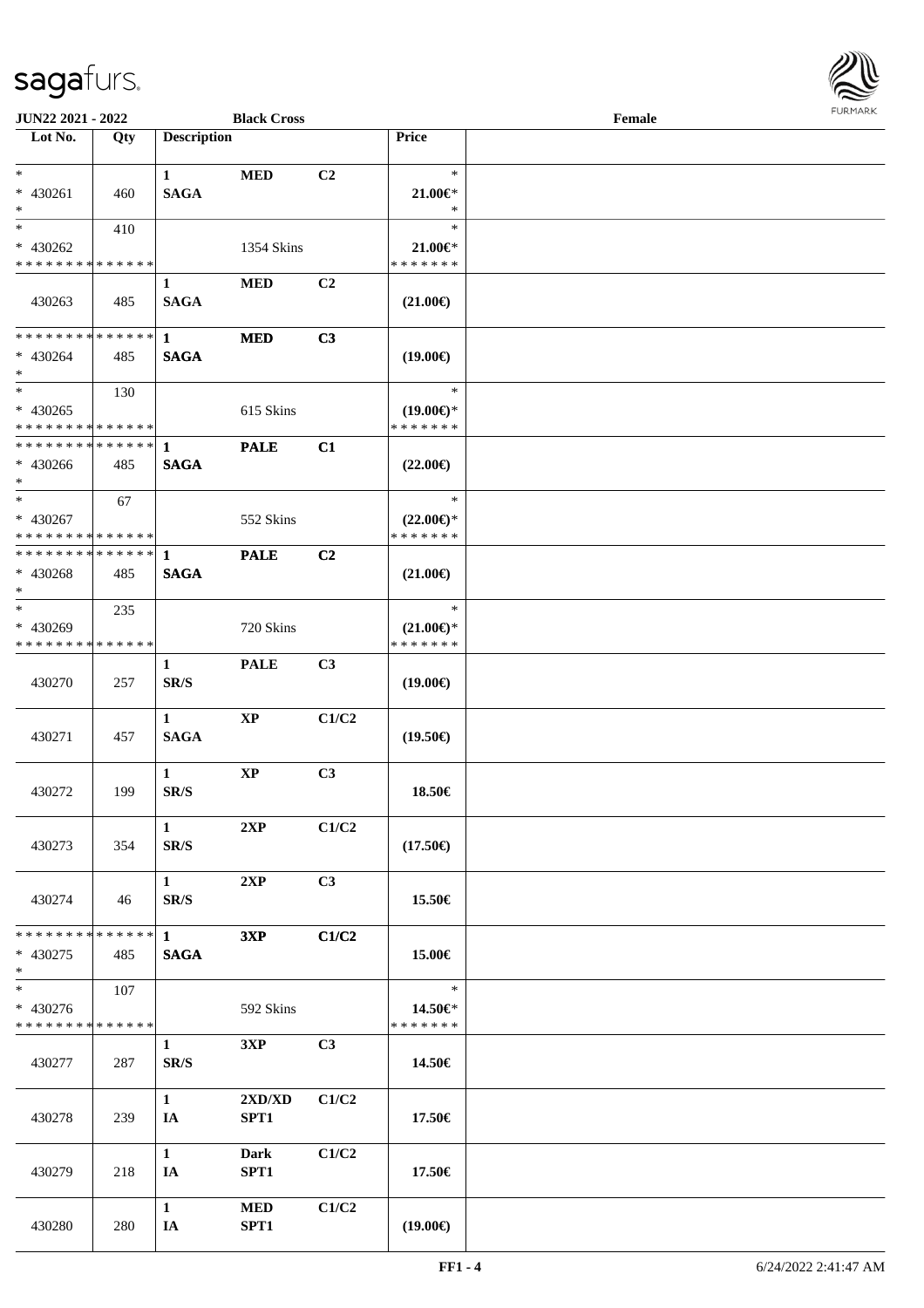

| JUN22 2021 - 2022 |                   |                               | <b>Black Cross</b>                               |                |                   | Female |  |
|-------------------|-------------------|-------------------------------|--------------------------------------------------|----------------|-------------------|--------|--|
| Lot No.           | $\overline{Q}$ ty | <b>Description</b>            |                                                  |                | Price             |        |  |
| 430281            | 188               | $\mathbf{1}$<br>$\mathbf{IA}$ | PAL/XP<br>SPT1                                   | C1/C2          | 18.00€            |        |  |
| 430282            | 45                | 0/1<br>IA                     | 2XP/3XP<br>SPT1                                  | C1/C2          | 15.50€            |        |  |
| 430283            | 202               | $\mathbf{1}$<br>IA            | 2XD/XD<br>FIG1                                   | C1/C2          | 15.00€            |        |  |
| 430284            | 221               | $\mathbf{1}$<br>IA            | Dark<br>$FIG1$                                   | C1/C2          | $(17.50\epsilon)$ |        |  |
| 430285            | 372               | $\mathbf 1$<br>IA             | $\bf MED$<br>FIG1                                | C1/C2          | $(19.00\epsilon)$ |        |  |
| 430286            | 316               | $\mathbf 1$<br>$I\!\!A$       | <b>PALE</b><br>FIG1                              | C1/C2          | $(19.00\epsilon)$ |        |  |
| 430287            | 164               | $\mathbf{1}$<br>$\mathbf{IA}$ | $\bold{XP}$<br>FIG1                              | C1/C2          | 17.50€            |        |  |
| 430288            | 137               | $\mathbf 1$<br>$I\!\!A$       | 2XP<br>FIG1                                      | C1/C2          | 15.00€            |        |  |
| 430289            | 374               | $\mathbf{1}$<br>$I\!\!A$      | 3XP<br>$FIG1$                                    | C1/C2          | 14.50€            |        |  |
| 430290            | 182               | $\mathbf 1$<br>IA             | $3{\bf X}{\bf D}/2{\bf X}{\bf D}$<br><b>CHIP</b> | C <sub>2</sub> | 15.00€            |        |  |
| 430291            | 428               | $\mathbf{1}$<br>IA            | $\bold{X}\bold{D}/\bold{D}\bold{K}$<br>CHIP      | C2             | $(16.50\epsilon)$ |        |  |
| 430292            | 185               | $0/1$<br>$I\!\!A$             | $\bold{X}\bold{D}/\bold{D}\bold{K}$<br>CHIP      | C2             | $(16.50\epsilon)$ |        |  |
| 430293            | 376               | $\mathbf{1}$<br>IA            | $\bf MED$<br><b>CHIP</b>                         | C2             | $(19.00\epsilon)$ |        |  |
| 430294            | 281               | $0/1$<br>$I\!\!A$             | $\bf MED$<br>CHIP                                | C2             | $(19.00\epsilon)$ |        |  |
| 430295            | 363               | $\mathbf{1}$<br>IA            | PAL/XP<br>CHIP                                   | C2             | $(18.00\epsilon)$ |        |  |
| 430296            | 388               | $\mathbf{1}$<br>$I\!\!A$      | $2{\bf XP}/3{\bf XP}$<br>CHIP                    | C2             | 15.00€            |        |  |
| 430297            | 148               | $\mathbf{1}$<br><b>SROY</b>   | $2\mathbf{X}\mathbf{D}$                          | C1/C2          | $(17.50\epsilon)$ |        |  |
| 430298            | 188               | $\mathbf{1}$<br><b>SROY</b>   | $\mathbf{X}\mathbf{D}$                           | C1/C2          | $(19.00\epsilon)$ |        |  |
| 430299            | 170               | $\mathbf{1}$<br><b>SROY</b>   | $\mathbf{X}\mathbf{D}$                           | C1/C2          | $(19.00\epsilon)$ |        |  |
| 430300            | 274               | $\mathbf{1}$<br><b>SROY</b>   | <b>Dark</b>                                      | C1/C2          | 20.50€            |        |  |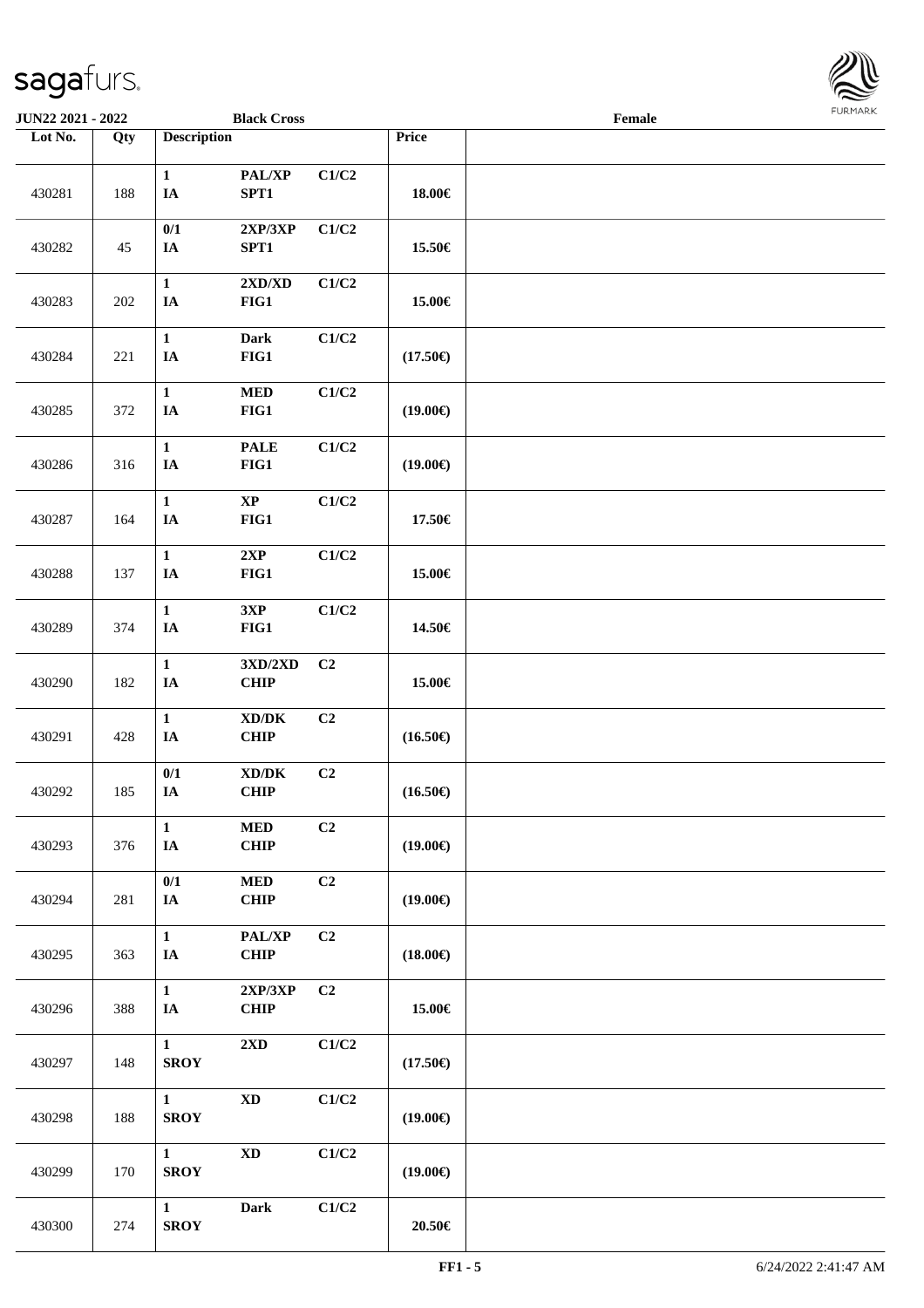

| <b>JUN22 2021 - 2022</b> |     |                             | <b>Black Cross</b> |       |                   | Female |  |  |  |
|--------------------------|-----|-----------------------------|--------------------|-------|-------------------|--------|--|--|--|
| Lot No.                  | Qty | <b>Description</b>          |                    |       | <b>Price</b>      |        |  |  |  |
| 430301                   | 232 | 1<br><b>SROY</b>            | <b>Dark</b>        | C1/C2 | $(20.50\epsilon)$ |        |  |  |  |
| 430302                   | 453 | 1<br><b>SROY</b>            | <b>MED</b>         | C1/C2 | 26.50€            |        |  |  |  |
| 430303                   | 214 | $\mathbf{1}$<br><b>SROY</b> | <b>MED</b>         | C3    | $(19.50\epsilon)$ |        |  |  |  |
| 430304                   | 256 | 1<br><b>SROY</b>            | <b>PALE</b>        | C1/C2 | 24.50€            |        |  |  |  |
| 430305                   | 165 | $\mathbf{1}$<br><b>SROY</b> | $\bold{XP}$        | C1/C2 | $(20.50\epsilon)$ |        |  |  |  |
| 430306                   | 309 | 1<br><b>SROY</b>            | 3XP                | C1/C2 | 16.00€            |        |  |  |  |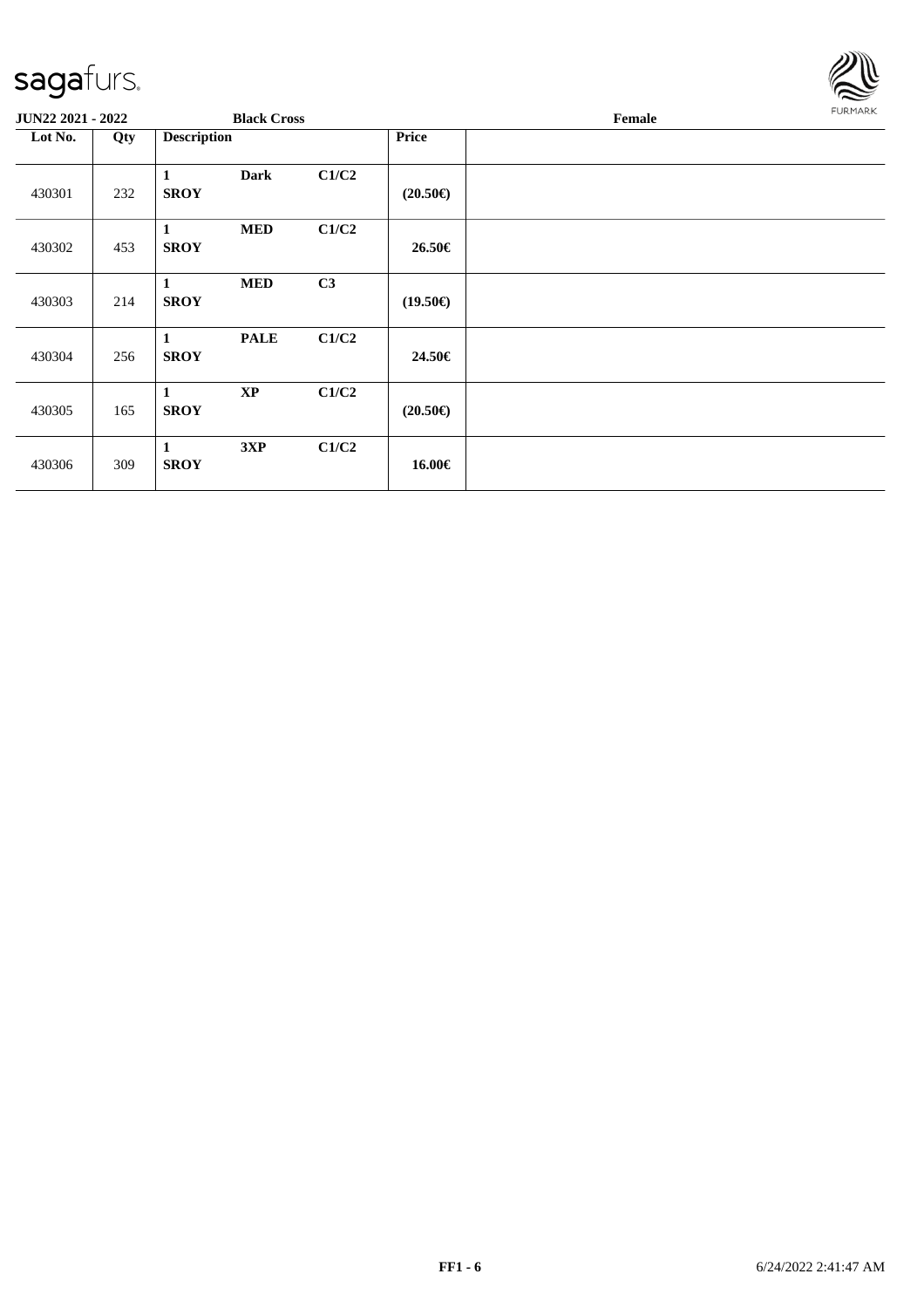

| JUN22 2021 - 2022                                 |        |                                      | <b>Black Cross</b>                          |       |                                                | Female |  |
|---------------------------------------------------|--------|--------------------------------------|---------------------------------------------|-------|------------------------------------------------|--------|--|
| Lot No.                                           | Qty    | <b>Description</b>                   |                                             |       | Price                                          |        |  |
| 430361                                            | 40     | 1/2<br>${\bf S}{\bf I}$              | 5XD                                         | C2    | 13.00€                                         |        |  |
| 430362                                            | 48     | $\boldsymbol{2}$<br>SI               | 3 <sub>xD</sub>                             | C1/C2 | 12.50€                                         |        |  |
| 430363                                            | 281    | $\boldsymbol{2}$<br>SI               | $2{\bf X}{\bf D}/{\bf X}{\bf D}$            | C1/C2 | 11.50€                                         |        |  |
| 430364                                            | 103    | $\boldsymbol{2}$<br>SI               | $2{\bf X}{\bf D}/{\bf X}{\bf D}$            | C3    | 10.50€                                         |        |  |
| 430365                                            | 266    | $\boldsymbol{2}$<br>SI               | <b>Dark</b>                                 | C1/C2 | 13.00€                                         |        |  |
| 430366                                            | 125    | $\mathbf 2$<br>SI                    | <b>Dark</b>                                 | C3    | 12.00€                                         |        |  |
| * * * * * * * * * * * * * *<br>$* 430367$<br>$*$  | 505    | $\overline{2}$<br>${\bf SI}$         | $\bf MED$                                   | C1/C2 | $(14.50\epsilon)$                              |        |  |
| $\ast$<br>* 430368<br>* * * * * * * * * * * * * * | $87\,$ |                                      | 592 Skins                                   |       | $\ast$<br>$(14.50\epsilon)$ *<br>* * * * * * * |        |  |
| 430369                                            | 382    | $\boldsymbol{2}$<br>SI               | <b>MED</b>                                  | C1/C2 | $(14.50\epsilon)$                              |        |  |
| 430370                                            | 179    | $\mathbf 2$<br>${\bf S}{\bf I}$      | $\bf MED$                                   | C3    | 13.00€                                         |        |  |
| 430371                                            | 323    | $\mathbf 2$<br>SI                    | <b>PALE</b>                                 | C1/C2 | $(14.50\epsilon)$                              |        |  |
| 430372                                            | 357    | $\boldsymbol{2}$<br>${\bf SI}$       | <b>PALE</b>                                 | C1/C2 | $(14.50\epsilon)$                              |        |  |
| 430373                                            | 106    | $\overline{2}$<br>${\bf S}{\bf I}$   | $\bold{XP}$                                 | C1/C2 | 14.00€                                         |        |  |
| 430374                                            | 76     | $\mathbf 2$<br>SI                    | PAL/XP                                      | C3    | 12.50€                                         |        |  |
| 430375                                            | 232    | $\mathbf 2$<br>SI                    | 2XP/3XP                                     | C1/C2 | 11.50€                                         |        |  |
| 430376                                            | 88     | $\mathbf{2}$<br>${\bf SI}$           | $2{\bf XP}/3{\bf XP}$                       | C3    | 10.00€                                         |        |  |
| 430377                                            | 118    | $\mathbf{2}$<br>$\bf I\bf B$         | $\bold{X}\bold{D}/\bold{D}\bold{K}$<br>FIG1 | C2    | 12.50€                                         |        |  |
| 430378                                            | 186    | $\mathbf{2}$<br>$\mathbf I\mathbf B$ | <b>MED</b><br>FIG1                          | C2    | $(13.00\epsilon)$                              |        |  |
| 430379                                            | 90     | $\overline{2}$<br>$\bf I\bf B$       | $\bf MED$<br>FIG1                           | C2    | 13.00€                                         |        |  |
| 430380                                            | 158    | $\mathbf 2$<br>$\bf IB$              | PAL/XP<br>FIG1                              | C2    | 12.50€                                         |        |  |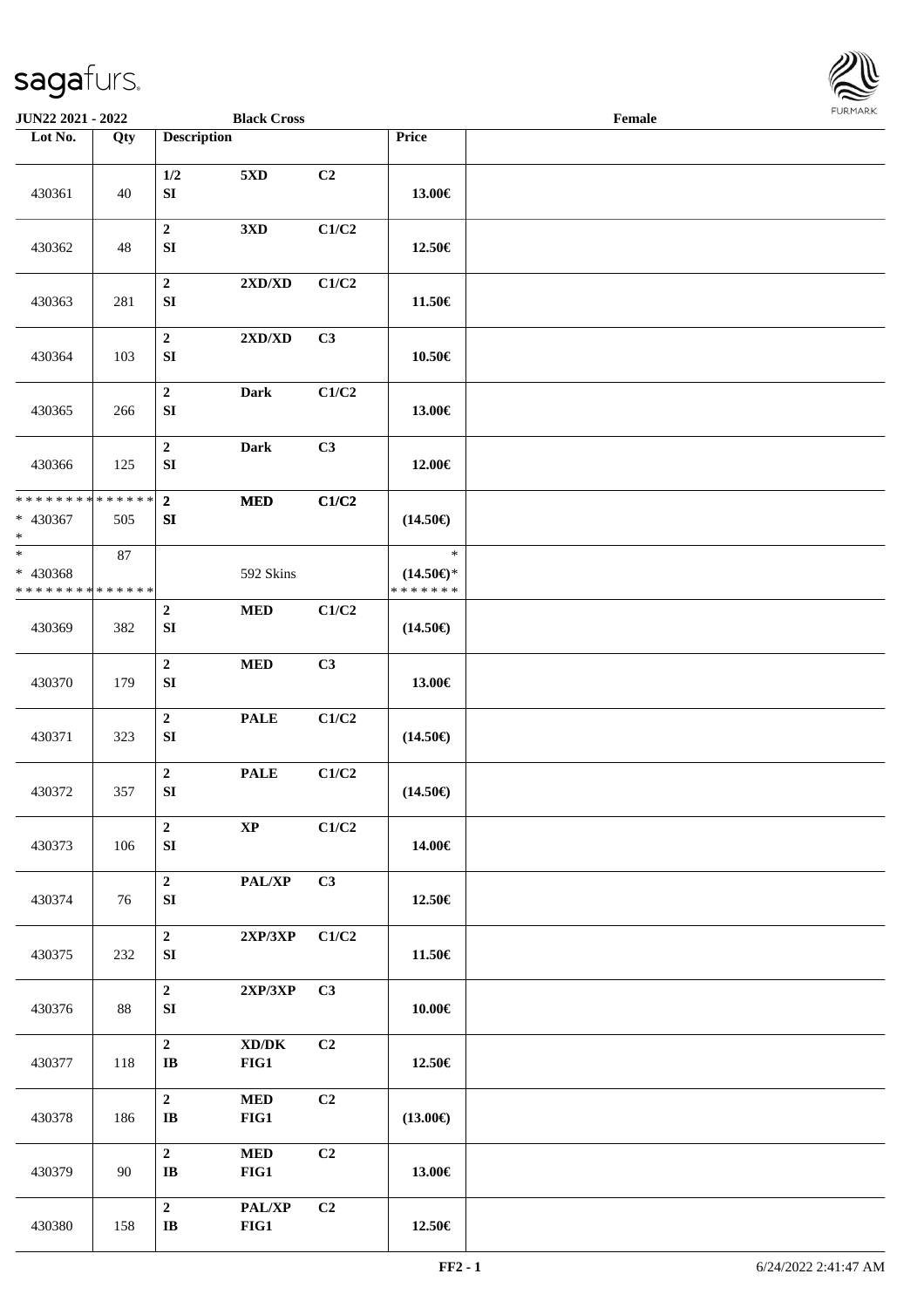

| JUN22 2021 - 2022                                  |     |                                              | <b>Black Cross</b>                                 |       |                   | Female |  |
|----------------------------------------------------|-----|----------------------------------------------|----------------------------------------------------|-------|-------------------|--------|--|
| Lot No.                                            | Qty | <b>Description</b>                           |                                                    |       | Price             |        |  |
| 430381                                             | 130 | $\boldsymbol{2}$<br>$\bf IB$                 | 2XP/3XP<br>FIG1                                    | C2    | 11.50€            |        |  |
| 430382                                             | 47  | $\boldsymbol{2}$<br>$\mathbf{I}\mathbf{B}$   | 3XD/2XD<br><b>CHIP</b>                             | C2    | 11.50€            |        |  |
| 430383                                             | 105 | $\boldsymbol{2}$<br>$\bf IB$                 | $\bold{X}\bold{D}/\bold{D}\bold{K}$<br><b>CHIP</b> | C2    | 11.50€            |        |  |
| 430384                                             | 120 | $\boldsymbol{2}$<br>$\mathbf{I}\mathbf{B}$   | $\bold{X}\bold{D}/\bold{D}\bold{K}$<br><b>CHIP</b> | C2    | 11.50€            |        |  |
| 430385                                             | 115 | $\mathbf 2$<br>$\mathbf{I}\mathbf{B}$        | $\bf MED$<br><b>CHIP</b>                           | C2    | $(13.00\epsilon)$ |        |  |
| 430386                                             | 98  | $\mathbf 2$<br>$\mathbf{I}\mathbf{B}$        | $\bf MED$<br><b>CHIP</b>                           | C2    | $(13.00\epsilon)$ |        |  |
| 430387                                             | 142 | $\boldsymbol{2}$<br>$\bf IB$                 | PAL/XP<br><b>CHIP</b>                              | C2    | 12.50€            |        |  |
| 430388                                             | 128 | $\mathbf 2$<br>$\mathbf{I}\mathbf{B}$        | PAL/XP<br><b>CHIP</b>                              | C2    | 12.50€            |        |  |
| 430389                                             | 106 | $\mathbf 2$<br>$\bf IB$                      | 2XP/3XP<br>CHIP                                    | C2    | 10.00€            |        |  |
| 430390                                             | 46  | $\boldsymbol{2}$<br>$\bf IB$                 | 2XP/3XP<br><b>CHIP</b>                             | C2    | 10.00€            |        |  |
| 430391                                             | 253 | 1/2<br>$\mathbf{I}\mathbf{I}$                | $\mathbf{ALL}$                                     | C2    | 10.50€            |        |  |
| 430392                                             | 66  | $\boldsymbol{2}$<br>$\mathbf{SR}/\mathbf{S}$ | 5XD                                                | C2    | 14.50€            |        |  |
| 430393                                             | 94  | 2 <sup>1</sup><br>SR/S                       | 3 <sub>xD</sub>                                    | C1/C2 | 13.50€            |        |  |
| 430394                                             | 47  | $2^{\circ}$<br>SR/S                          | 3XD                                                | C3    | 11.00€            |        |  |
| 430395                                             | 367 | $\mathbf{2}$<br>SR/S                         | $2{\bf X}{\bf D}$                                  | C1/C2 | 12.50€            |        |  |
| 430396                                             | 114 | $\overline{2}$<br>SR/S                       | 2XD                                                | C3    | 13.00€            |        |  |
| 430397                                             | 497 | $2^{\circ}$<br>$\mathbf{SR}/\mathbf{S}$      | $\mathbf{X}\mathbf{D}$                             | C1/C2 | 13.50€            |        |  |
| 430398                                             | 230 | 2 <sup>1</sup><br>$\mathbf{SR}/\mathbf{S}$   | $\mathbf{X}\mathbf{D}$                             | C1/C2 | $(13.50\epsilon)$ |        |  |
| 430399                                             | 153 | $\overline{2}$<br>$\mathbf{SR}/\mathbf{S}$   | <b>XD</b>                                          | C3    | 13.00€            |        |  |
| ******** <mark>******</mark><br>* 430400<br>$\ast$ | 465 | $\overline{2}$<br><b>SAGA</b>                | <b>Dark</b>                                        | C1/C2 | 15.00€            |        |  |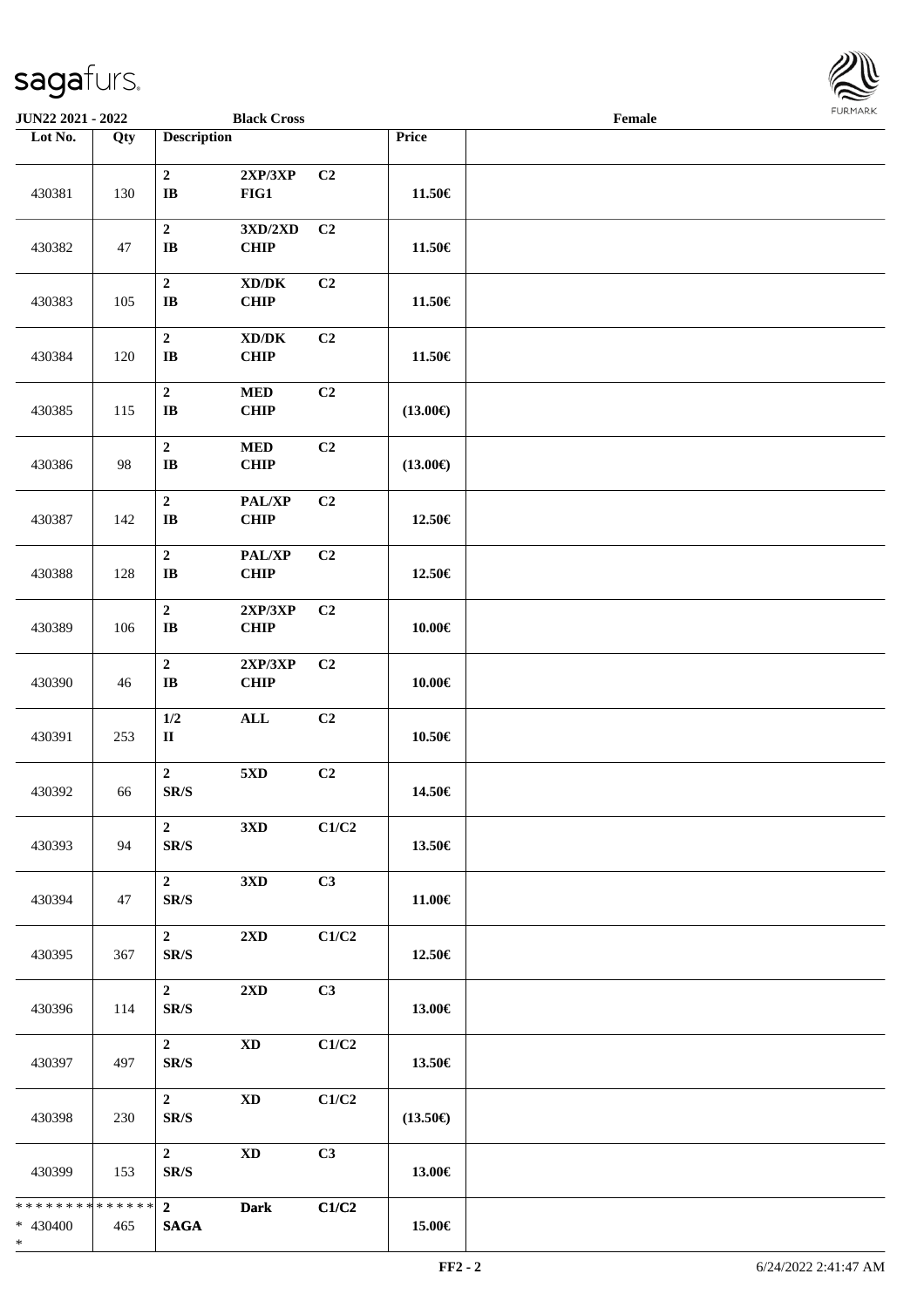

| JUN22 2021 - 2022                                            |     |                                              | <b>Black Cross</b>                          |       |                                    | Female | <b>FURMARK</b> |
|--------------------------------------------------------------|-----|----------------------------------------------|---------------------------------------------|-------|------------------------------------|--------|----------------|
| $\overline{\phantom{1}}$ Lot No.                             | Qty | <b>Description</b>                           |                                             |       | Price                              |        |                |
| $*$<br>* 430401<br>* * * * * * * * * * * * * *               | 76  | $\overline{2}$<br><b>SAGA</b>                | <b>Dark</b>                                 | C1/C2 | $\ast$<br>15.00€*<br>* * * * * * * |        |                |
| 430402                                                       | 217 | $\boldsymbol{2}$<br>$\mathbf{SR}/\mathbf{S}$ | <b>Dark</b>                                 | C3    | 13.50€                             |        |                |
| 430403                                                       | 436 | $\overline{2}$<br>$\mathbf{SAGA}$            | <b>MED</b>                                  | C1    | 19.50€                             |        |                |
| 430404                                                       | 529 | $\overline{2}$<br><b>SAGA</b>                | <b>MED</b>                                  | C2    | $(16.50\epsilon)$                  |        |                |
| 430405                                                       | 204 | $\overline{2}$<br>$\mathbf{SR}/\mathbf{S}$   | <b>MED</b>                                  | C3    | $(15.00\epsilon)$                  |        |                |
| * * * * * * * * * * * * * *<br>* 430406<br>$\ast$            | 465 | 2 <sup>1</sup><br><b>SAGA</b>                | <b>PALE</b>                                 | C1/C2 | 16.50€                             |        |                |
| $\overline{\ast}$<br>* 430407<br>* * * * * * * * * * * * * * | 87  |                                              | 552 Skins                                   |       | $\ast$<br>16.50€*<br>* * * * * * * |        |                |
| 430408                                                       | 363 | $\boldsymbol{2}$<br>$\mathbf{SR}/\mathbf{S}$ | <b>PALE</b>                                 | C1/C2 | 16.50€                             |        |                |
| 430409                                                       | 146 | $\mathbf{2}$<br>$\mathbf{SR}/\mathbf{S}$     | <b>PALE</b>                                 | C3    | $(15.00\epsilon)$                  |        |                |
| 430410                                                       | 366 | $\overline{2}$<br>$\mathbf{SR}/\mathbf{S}$   | $\bold{XP}$                                 | C1/C2 | $(15.00\epsilon)$                  |        |                |
| 430411                                                       | 100 | $\boldsymbol{2}$<br>$\mathbf{SR}/\mathbf{S}$ | $\bold{XP}$                                 | C3    | 14.50€                             |        |                |
| 430412                                                       | 167 | $\overline{2}$<br>$\mathbf{SR}/\mathbf{S}$   | 2XP                                         | C1/C2 | 13.50€                             |        |                |
| 430413                                                       | 47  | $\boldsymbol{2}$<br>$\mathbf{SR}/\mathbf{S}$ | 2XP                                         | C3    | 12.00€                             |        |                |
| 430414                                                       | 328 | $\boldsymbol{2}$<br><b>SAGA</b>              | 3XP                                         | C1/C2 | 13.00€                             |        |                |
| 430415                                                       | 122 | $\boldsymbol{2}$<br>SR/S                     | 3XP                                         | C3    | 13.00€                             |        |                |
| 430416                                                       | 124 | 1/2<br>IA                                    | $3{\bf X}{\bf D}/2{\bf X}{\bf D}$<br>SPT1   | C1/C2 | 14.50€                             |        |                |
| 430417                                                       | 165 | $\boldsymbol{2}$<br>IA                       | $\bold{X}\bold{D}/\bold{D}\bold{K}$<br>SPT1 | C1/C2 | 13.50€                             |        |                |
| 430418                                                       | 115 | $\overline{2}$<br>IA                         | $\bf MED$<br>SPT1                           | C1/C2 | 15.00€                             |        |                |
| 430419                                                       | 95  | $\boldsymbol{2}$<br>IA                       | PAL/XP<br>SPT1                              | C1/C2 | 13.50€                             |        |                |
| 430420                                                       | 48  | 1/2<br>IA                                    | $3{\rm X D}/2{\rm X D}$<br>$FIG1$           | C1/C2 | 14.00€                             |        |                |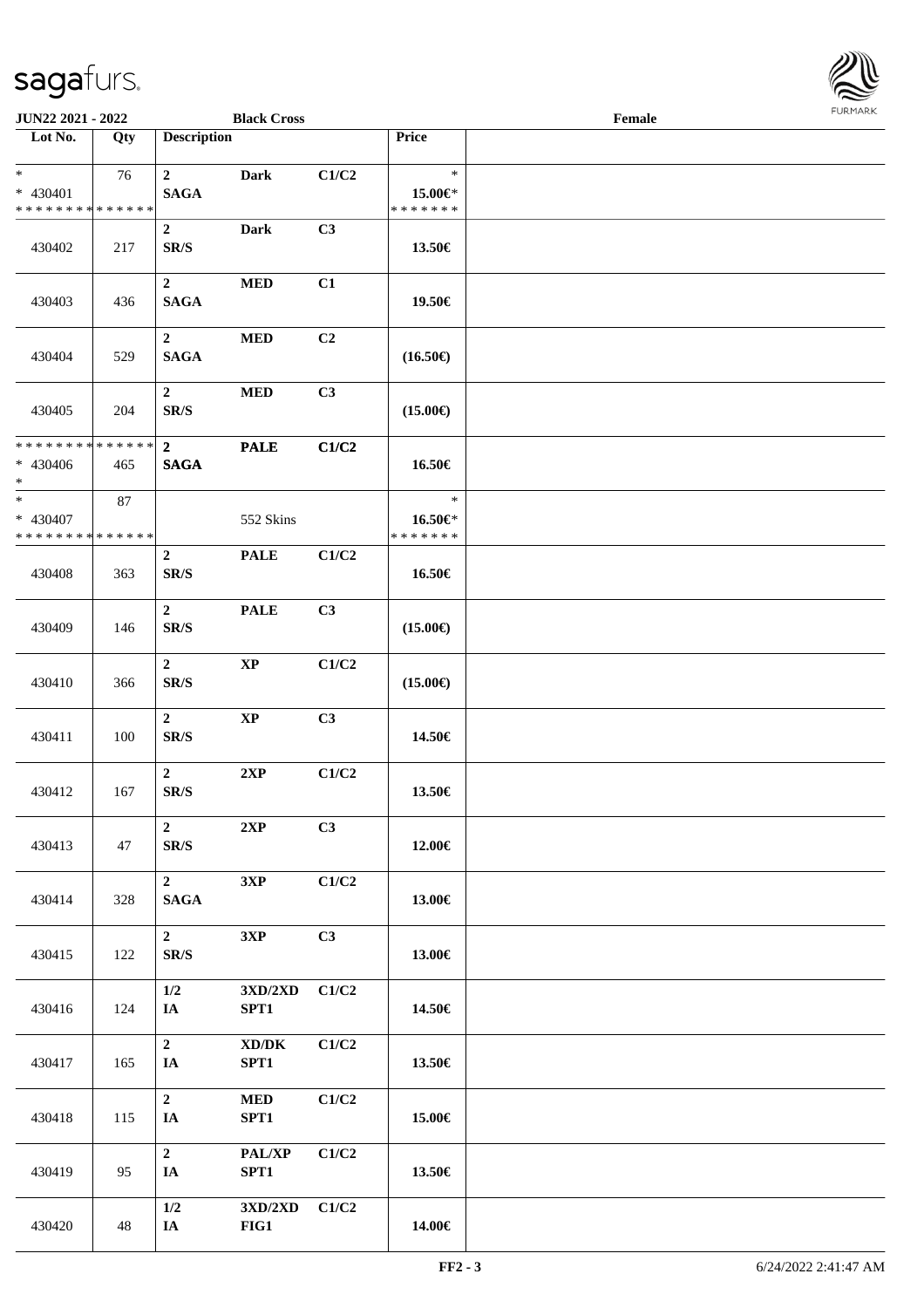

| <b>JUN22 2021 - 2022</b> |                   |                               | <b>Black Cross</b>                          |                |                   | Female |  |
|--------------------------|-------------------|-------------------------------|---------------------------------------------|----------------|-------------------|--------|--|
| Lot No.                  | $\overline{Q}$ ty | <b>Description</b>            |                                             |                | Price             |        |  |
| 430421                   | 182               | $\mathbf 2$<br>$\mathbf{IA}$  | $\bold{X}\bold{D}/\bold{D}\bold{K}$<br>FIG1 | C1/C2          | 13.00€            |        |  |
| 430422                   | 190               | $\boldsymbol{2}$<br>$I\!\!A$  | $\bf MED$<br>FIG1                           | C1/C2          | $(14.50\epsilon)$ |        |  |
| 430423                   | 170               | $\mathbf 2$<br>$I\!\!A$       | $\bf MED$<br>FIG1                           | C1/C2          | $(14.50\epsilon)$ |        |  |
| 430424                   | 186               | $\mathbf 2$<br>$I\!\!A$       | <b>PALE</b><br>FIG1                         | C1/C2          | $(14.50\epsilon)$ |        |  |
| 430425                   | 214               | $\mathbf 2$<br>IA             | XP/2XP<br>FIG1                              | C1/C2          | 13.00€            |        |  |
| 430426                   | 218               | $\mathbf 2$<br>$\mathbf{IA}$  | 3XP<br>FIG1                                 | C1/C2          | 12.50€            |        |  |
| 430427                   | 159               | $\mathbf 2$<br>$I\!\!A$       | 3XD/2XD<br>CHIP                             | C <sub>2</sub> | 13.00€            |        |  |
| 430428                   | 262               | $\mathbf 2$<br>$I\!\!A$       | $\bold{X}\bold{D}/\bold{D}\bold{K}$<br>CHIP | C2             | 13.00€            |        |  |
| 430429                   | 228               | $\mathbf 2$<br>$I\!\!A$       | $\bf MED$<br>CHIP                           | C2             | $(14.50\epsilon)$ |        |  |
| 430430                   | 120               | $\overline{2}$<br>$I\!\!A$    | $\bf MED$<br>CHIP                           | C2             | $(14.50\epsilon)$ |        |  |
| 430431                   | 328               | $\mathbf 2$<br>$I\!\!A$       | PAL/XP<br>CHIP                              | C <sub>2</sub> | 13.50€            |        |  |
| 430432                   | 136               | $\mathbf 2$<br>$\mathbf{IA}$  | PAL/XP<br>CHIP                              | C2             | 13.50€            |        |  |
| 430433                   | 222               | $\overline{2}$<br>IA          | 2XP/3XP<br>CHIP                             | C <sub>2</sub> | 12.00€            |        |  |
| 430434                   | 161               | $\overline{2}$<br><b>SROY</b> | <b>Dark</b>                                 | C1/C2          | 16.00€            |        |  |
| 430435                   | 153               | $\mathbf{2}$<br><b>SROY</b>   | $\bf MED$                                   | C1/C2          | 17.50€            |        |  |
| 430436                   | 181               | $2^{\circ}$<br><b>SROY</b>    | $\bf MED$                                   | C1/C2          | $20.50\in$        |        |  |
| 430437                   | 199               | $\overline{2}$<br><b>SROY</b> | <b>PALE</b>                                 | C1/C2          | $20.00 \in$       |        |  |
| 430438                   | 162               | $\overline{2}$<br><b>SROY</b> | 3XP                                         | C1/C2          | 13.00€            |        |  |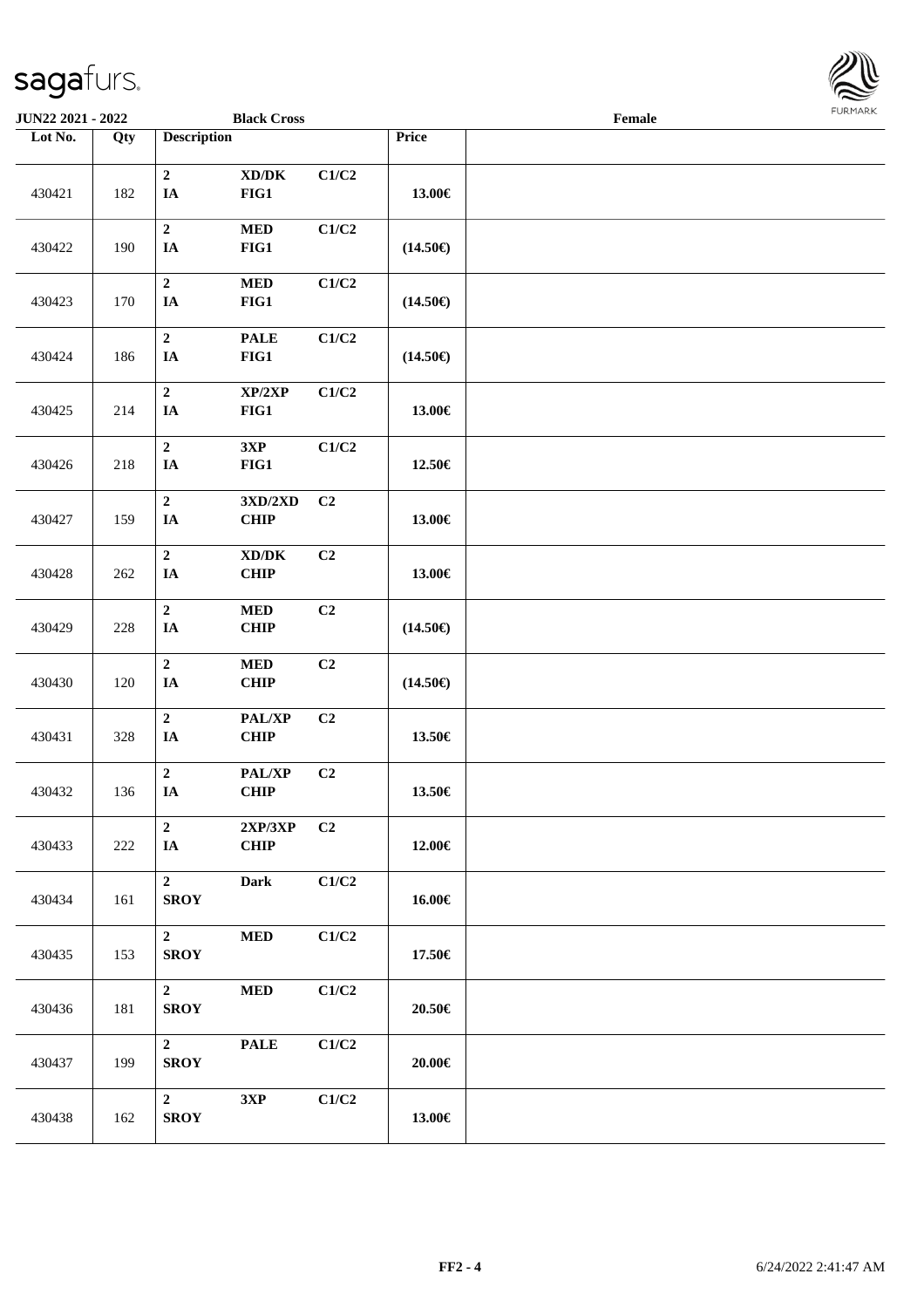

| JUN22 2021 - 2022 |                   |                                                                                                        | <b>Black Cross</b>                                               |                |            | Female |  |
|-------------------|-------------------|--------------------------------------------------------------------------------------------------------|------------------------------------------------------------------|----------------|------------|--------|--|
| Lot No.           | $\overline{Q}$ ty | <b>Description</b>                                                                                     |                                                                  |                | Price      |        |  |
| 430481            | 80                | $\mathbf{3}$<br>${\bf SI}$                                                                             | $\boldsymbol{\mathrm{XD}}\boldsymbol{/}\boldsymbol{\mathrm{DK}}$ | C2             | $9.50 \in$ |        |  |
| 430482            | 180               | $\mathbf{3}$<br>$\ensuremath{\mathrm{S}}\xspace/\ensuremath{\mathrm{S}}\xspace\ensuremath{\mathrm{I}}$ | $\bold{X}\bold{D}/\bold{D}\bold{K}$                              | C2             | $9.50 \in$ |        |  |
| 430483            | 43                | $\mathbf{3}$<br>SI                                                                                     | $\bf MED$                                                        | C2             | $9.50 \in$ |        |  |
| 430484            | 144               | $\mathbf{3}$<br>$\ensuremath{\mathrm{S}}\xspace/\ensuremath{\mathrm{S}}\xspace\ensuremath{\mathrm{I}}$ | $\bf MED$                                                        | C2             | $9.50 \in$ |        |  |
| 430485            | 41                | $\mathbf{3}$<br>${\bf SI}$                                                                             | PAL/XP                                                           | C2             | 10.50€     |        |  |
| 430486            | 195               | $\mathbf{3}$<br>$\ensuremath{\mathrm{S}}\xspace/\ensuremath{\mathrm{S}}\xspace\ensuremath{\mathrm{I}}$ | PAL/XP                                                           | C2             | $10.50\in$ |        |  |
| 430487            | 38                | $\mathbf{3}$<br>${\bf SI}$                                                                             | 2XP/3XP                                                          | C <sub>2</sub> | $9.50 \in$ |        |  |
| 430488            | 84                | $\mathbf{3}$<br>$\bf I\bf B$                                                                           | MED/PAL C2<br>FIG1                                               |                | $9.50 \in$ |        |  |
| 430489            | 48                | $\mathbf{3}$<br>$\bf IB$                                                                               | $\mathbf{ALL}$<br>FIG1                                           | C2             | $9.50 \in$ |        |  |
| 430490            | 135               | $\mathbf{3}$<br>$\bf{IB}$                                                                              | MED/PAL C2<br>CHIP                                               |                | $9.50 \in$ |        |  |
| 430491            | 147               | $\mathbf{3}$<br>$\mathbf{I}\mathbf{B}$                                                                 | $\mathbf{ALL}$<br>CHIP                                           | C2             | $9.50 \in$ |        |  |
| 430492            | $24\,$            | $\mathbf{3}$<br>IA                                                                                     | MED/PAL C1/C2<br>SPT1                                            |                | 11.50€     |        |  |
| 430493            | 49                | $\mathbf{3}$<br>IA                                                                                     | XD/DK<br>FIG1                                                    | C1/C2          | $9.00 \in$ |        |  |
| 430494            | 101               | $\mathbf{3}$<br>IA                                                                                     | MED/PAL C1/C2<br>FIG1                                            |                | 10.50€     |        |  |
| 430495            | 88                | $\mathbf{3}$<br>IA                                                                                     | MED/PAL C1/C2<br>FIG1                                            |                | 10.50€     |        |  |
| 430496            | 156               | 3 <sup>1</sup><br>IA                                                                                   | <b>DK/MED</b><br><b>CHIP</b>                                     | C <sub>2</sub> | $9.50 \in$ |        |  |
| 430497            | 166               | $\mathbf{3}$<br>IA                                                                                     | MED/PAL C2<br><b>CHIP</b>                                        |                | 10.50€     |        |  |
| 430498            | 98                | 3 <sup>1</sup><br>IA                                                                                   | PAL/XP<br><b>CHIP</b>                                            | C2             | 10.00€     |        |  |
| 430499            | 94                | 3 <sup>1</sup><br>SR/S                                                                                 | 3XD/2XD                                                          | C <sub>2</sub> | 11.50€     |        |  |
| 430500            | 194               | 3 <sup>1</sup><br>SR/S                                                                                 | $\bold{X}\bold{D}/\bold{D}\bold{K}$                              | C2             | $10.50\in$ |        |  |